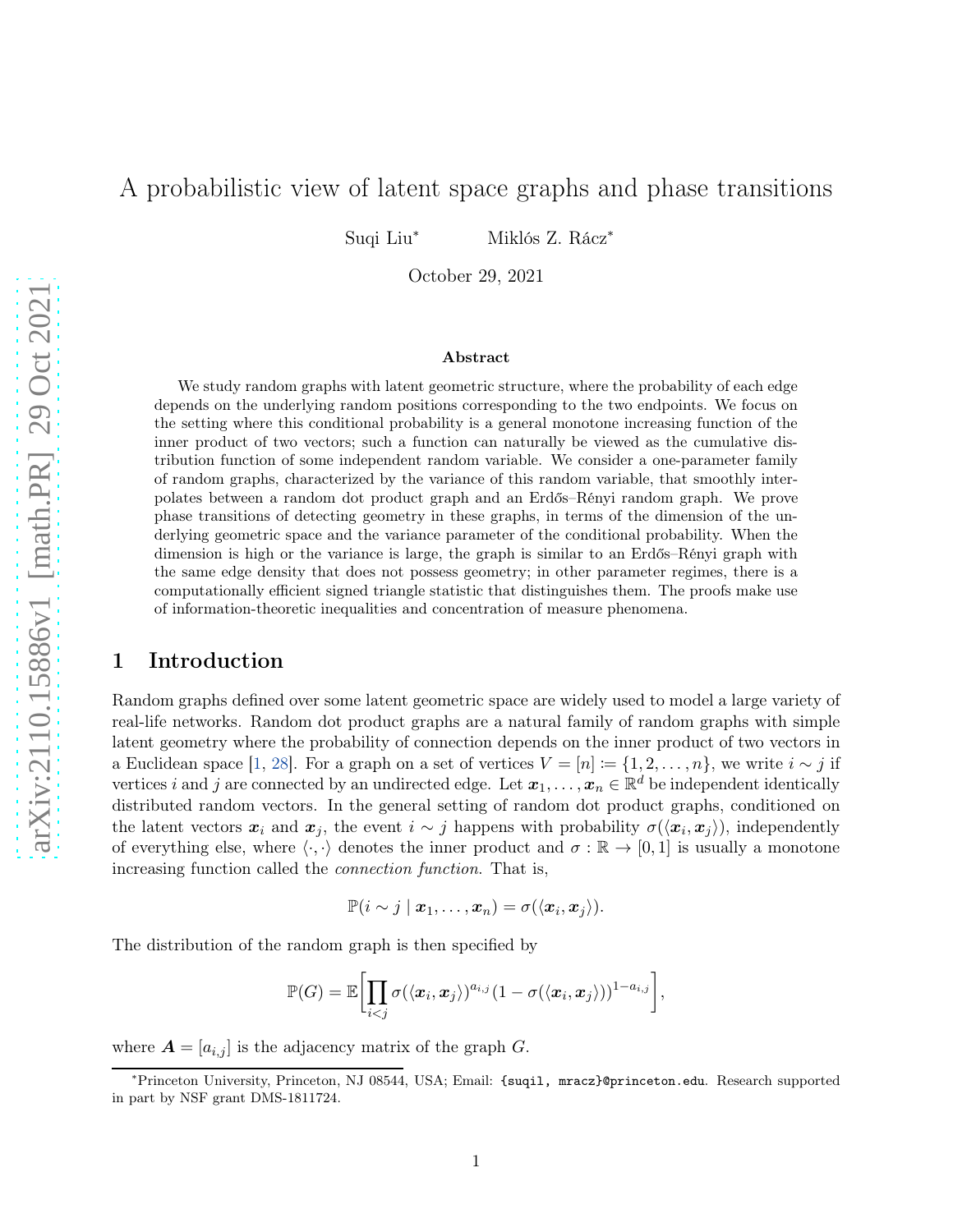The properties of the connection function  $\sigma$  play a key role in the presence of geometry in the random graph. When  $\sigma$  is a threshold function, that is,  $\sigma(x) = \mathbb{1}\{x \ge t\}$ , then such a graph is known simply as a *random dot product graph* [\[16](#page-32-1)]. At the other extreme, if  $\sigma$  is a constant, we have an Erdős–Rényi random graph, with no geometry. In between, intuitively, when the connection function is "steep", the edges are related through the latent geometric space; when the connection function is "flat", the edges become less dependent of each other. The flatness of the connection function can also be understood as the level of noise in a geometric graph: A connection function that is close to a constant implies large noise. The trade-off between noise and dimensionality in detecting geometry in random graphs was first studied by the authors [\[16](#page-32-1)], where a particular oneparameter family of connection functions, consisting of step functions, were studied. An immediate question is how does this trade-off generalize to other connection functions (in particular, smooth ones) that are widely used in practice? We attempt to answer this question by studying a natural one-parameter family of smooth connection functions that interpolates between the two extremes.

#### 1.1 A probabilistic view of the connection function

We focus on the case when the latent positions are independent standard normal random vectors, that is,  $x_i \sim \mathcal{N}(0, I_d)$  for  $1 \leq i \leq n$ . We consider a broad class of connection functions bearing a probabilistic view. Observing that the connection function is usually monotone increasing between 0 and 1, it is natural to view it as the cumulative distribution function (CDF) of some random variable. Keeping this setup in mind, we seek a parametrization that characterizes the "flatness" of the function and interpolates between the geometric graph and the Erdős–Rényi model. A natural parameter is the variance of this random variable. If the variance is large, the CDF changes slowly. On the other hand, if the variance goes to zero, the random variable converges to a constant and the CDF becomes a threshold function. We formulate the idea as follows.

Suppose  $\mathcal{D}(0, 1)$  is an arbitrary zero mean and unit variance distribution with the CDF denoted by  $F : \mathbb{R} \to [0,1]$ . Suppose the probability measure is absolutely continuous with respect to Lebesgue measure and let  $f$  be the probability density function (PDF). We assume that

<span id="page-1-1"></span>
$$
f(x) > 0, \quad \forall x \in \mathbb{R}.\tag{A0}
$$

We also assume that  $f$  is continuously differentiable and the derivative  $f'$  is bounded:

$$
\alpha := \sup_{x} |f'(x)| < \infty. \tag{A1}
$$

For technical reasons, we further assume that the second order derivative  $f''$  exists and for any fixed Gaussian random variable  $X$ ,

<span id="page-1-2"></span><span id="page-1-0"></span>
$$
\mathbb{E}[|f''(X)|] < \infty. \tag{A2}
$$

We then create a one-parameter family of connection functions using  $F$ . The process can be viewed as an affine transformation of a random variable following  $\mathcal{D}(0, 1)$ . The "flatness" of the connection function is parametrized by  $r$ , which measures the deviation of the random variable from a constant. However, since the inner product of two d-dimensional standard normal random vectors has a variance of d, we account for it by setting the variance to  $r^2d$ . We also need to match the marginal probability of an edge in the graph, which is done by choosing an appropriate mean. Then, we can view the connection function as the CDF of the distribution  $\mathcal{D}(\mu_{p,d,r}, r^2d)$ :

<span id="page-1-3"></span>
$$
\sigma(x) := F\left(\frac{x - \mu_{p,d,r}}{r\sqrt{d}}\right),\tag{1.1}
$$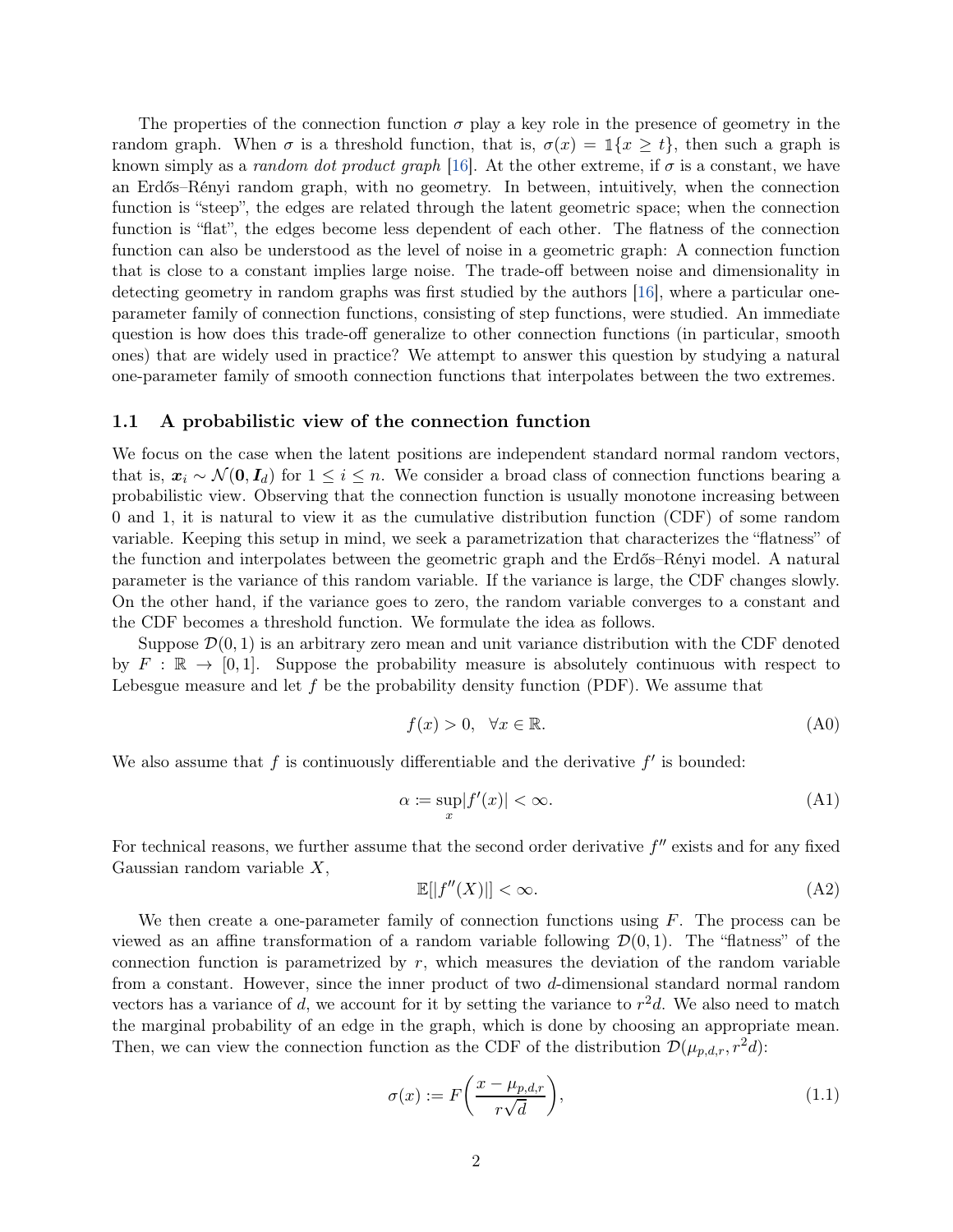where  $\mu_{p,d,r}$  is determined by setting the edge density in the graph to be equal to p:

$$
\mathbb{P}(i \sim j) = \mathbb{E}[\sigma(\langle \boldsymbol{x}_i, \boldsymbol{x}_j \rangle)] = \mathbb{E}\bigg[F\bigg(\frac{\langle \boldsymbol{x}_i, \boldsymbol{x}_j \rangle - \mu_{p,d,r}}{r\sqrt{d}}\bigg)\bigg] = p.
$$

We denote the random graph constructed in this way by  $\mathcal{G}(n, p, d, r)$ .

The edge generating process for  $\mathcal{G}(n, p, d, r)$  can also be viewed as follows. For each pair of vertices i and j, we draw an independent random variable  $z_{i,j} \sim \mathcal{D}(\mu_{p,d,r}, r^2d)$ . Then, conditioned on the latent positions  $x_i, x_j$ , and the random variable  $z_{i,j}$ , vertices i and j are connected if and only if  $\langle x_i, x_j \rangle \ge z_{i,j}$ . In other words, for a graph with adjacency matrix  $A$ ,

$$
a_{i,j} = \mathbb{1}\{i \sim j\} = \mathbb{1}\{\langle \boldsymbol{x}_i, \boldsymbol{x}_j \rangle \geq z_{i,j}\}.
$$

In contrast, in the conventional definition of a random dot product graph, the connection between i and j is determined by comparing the inner product with a threshold that is a constant  $[16]$ .

Canonical examples of the connection function, which satisfy the assumptions above, include:

• logistic (here  $\alpha = \pi^2/(18\sqrt{3}))$ :

$$
F(x) = \frac{1}{1 + \exp(-\pi x/\sqrt{3})},
$$

• Gaussian (here  $\alpha = 1/\sqrt{2e\pi}$ ):

$$
F(x) = \Phi(x) = \frac{1}{\sqrt{2\pi}} \int_{-\infty}^{x} \exp\left(-\frac{y^2}{2}\right) dy.
$$

The assumptions are also satisfied broadly by many more CDFs.

For a random graph with latent geometric structure, the only observables are the edges, while the underlying random vectors are invisible. It is natural to ask the question that for a given graph, whether geometry is reflected in the combinatorial structure. A canonical random graph model that does not possess geometry is the Erdős–Rényi graph  $\mathcal{G}(n, p)$ , in which the edges are generated independently with probability p. Therefore, in this work, we focus on how  $\mathcal{G}(n, p, d, r)$  compares to  $\mathcal{G}(n, p)$ . The detection of geometry can then be understood through bounds on the total variation distance between them which will be defined formally in Section [2.](#page-4-0) Roughly speaking, when the total variation distance is close to 0, there is no algorithm that can tell the difference.

#### 1.2 Main result

Our main result is summarized as the following theorem.

<span id="page-2-2"></span><span id="page-2-0"></span>**Theorem 1.1.** Let  $\mathcal{G}(n, p, d, r)$  be defined above with p fixed in  $(0, 1)$  and  $r \geq 1$ .

(a) Assume  $(A1)$ . If

$$
\frac{n^3}{r^4d}\to 0,
$$

then  $TV(\mathcal{G}(n, p, d, r), \mathcal{G}(n, p)) \rightarrow 0$ .

<span id="page-2-1"></span>(b) Additionally, assume [\(A0\)](#page-1-1) and [\(A2\)](#page-1-2). Suppose that  $d/\log^2 d \gg r^6$  or  $r/\log^2 r \gg d^{1/6}$ . If

$$
\frac{n^3}{r^6d}\to\infty,
$$

then  $TV(\mathcal{G}(n, p, d, r), \mathcal{G}(n, p)) \rightarrow 1$ .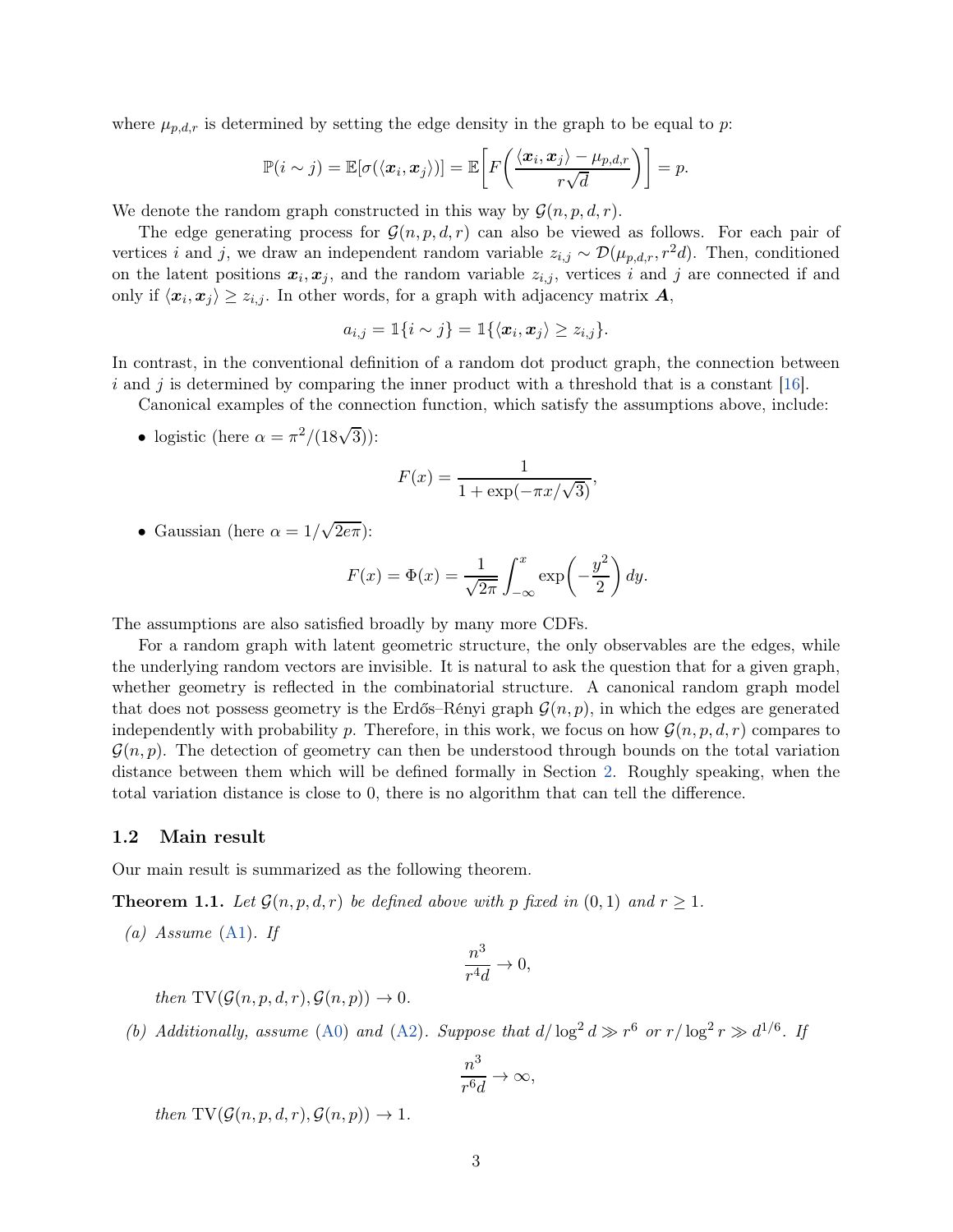

<span id="page-3-0"></span>Figure 1: Phase diagram for detecting geometry in  $\mathcal{G}(n, p, d, r)$ .

Theorem [1.1](#page-2-0) can be displayed graphically by a phase diagram in the space of the parameter  $r$ and the dimension d, as shown in Figure [1.](#page-3-0)

Remark 1.2. There is an intermediate regime that is not covered by the theorem. We believe the phase transitions happen at a certain power of r. We conjecture that Theorem [1.1\(b\)](#page-2-1) gives the actual threshold. In the proof of Theorem [1.1\(a\),](#page-2-2) a factor of  $r^2$  might have been lost when applying Jensen's inequality to the KL divergence (see Section [3\)](#page-9-0).

<span id="page-3-1"></span>Remark 1.3. The noisy high-dimensional random geometric graphs studied in [\[16\]](#page-32-1) do not fall into the family of graphs considered in this work since the connection functions there are not continuously differentiable, which is crucial in the proofs. Nevertheless, we can draw some comparisons between them. We see that the signed triangle statistic gives the same detection boundary in both models. This could be understood as despite the discrepancies, the parameters are both a linear measurement of the deviation from a constant.

Remark 1.4. The theorem is stated in the case  $r \geq 1$ , which is the regime where there is an interplay between r and d. When  $r = o(1)$ , by the data processing inequality, the total variation distance between  $\mathcal{G}(n, p, d, r)$  and  $\mathcal{G}(n, p)$  is upper bounded by the Wishart to GOE transition, which gives the condition  $d \gg n^3$  for the impossibility of detecting geometry [\[16](#page-32-1)]. At the same time, by the calculation in [\[16](#page-32-1), Section 5], the detection power for the signed triangle statistic when  $r \to 0$  (the connection function becomes an indicator function) is  $d \ll n^3$ . Combining these, we have that the phase transition is at  $d \asymp n^3$  regardless of the rate of r.

#### 1.3 Related work

The study of random graphs generated from latent positions traces back to the work of Gilbert [\[12](#page-31-1)] in the early 1960s, illustrated by applications to communication networks. After several decades, a latent space model with great generality was proposed in [\[13\]](#page-31-2) and applied to social network analysis, which popularized the modern study of latent space graphs in statistics. The inner product model was later generalized to a latent position graph model equipped with a continuous positive definite kernel in [\[24](#page-32-2)], where feature map estimation and universally consistent vertex classification were discussed. A recent work [\[17\]](#page-32-3) studied a similar inner product model focusing on model fitting methods. We refer to [\[1\]](#page-31-0) for a survey on such topics in random dot product graphs. Another family of random graphs with latent geometric structure is the random geometric graphs [\[19\]](#page-32-4). The soft variants wherein the connection probability depends on the distance of latent positions through a function were also investigated in [\[20\]](#page-32-5).

The study of random geometric graphs in high dimensions originates from the pioneering work of Devroye, György, Lugosi, and Udina [\[8\]](#page-31-3), where they used a multivariate central limit theorem to show that the graph becomes similar to an Erdős–Rényi graph when the dimension grows. Subsequent work of Bubeck, Ding, Eldan, and Rácz [\[6](#page-31-4)] determined that the dimension threshold is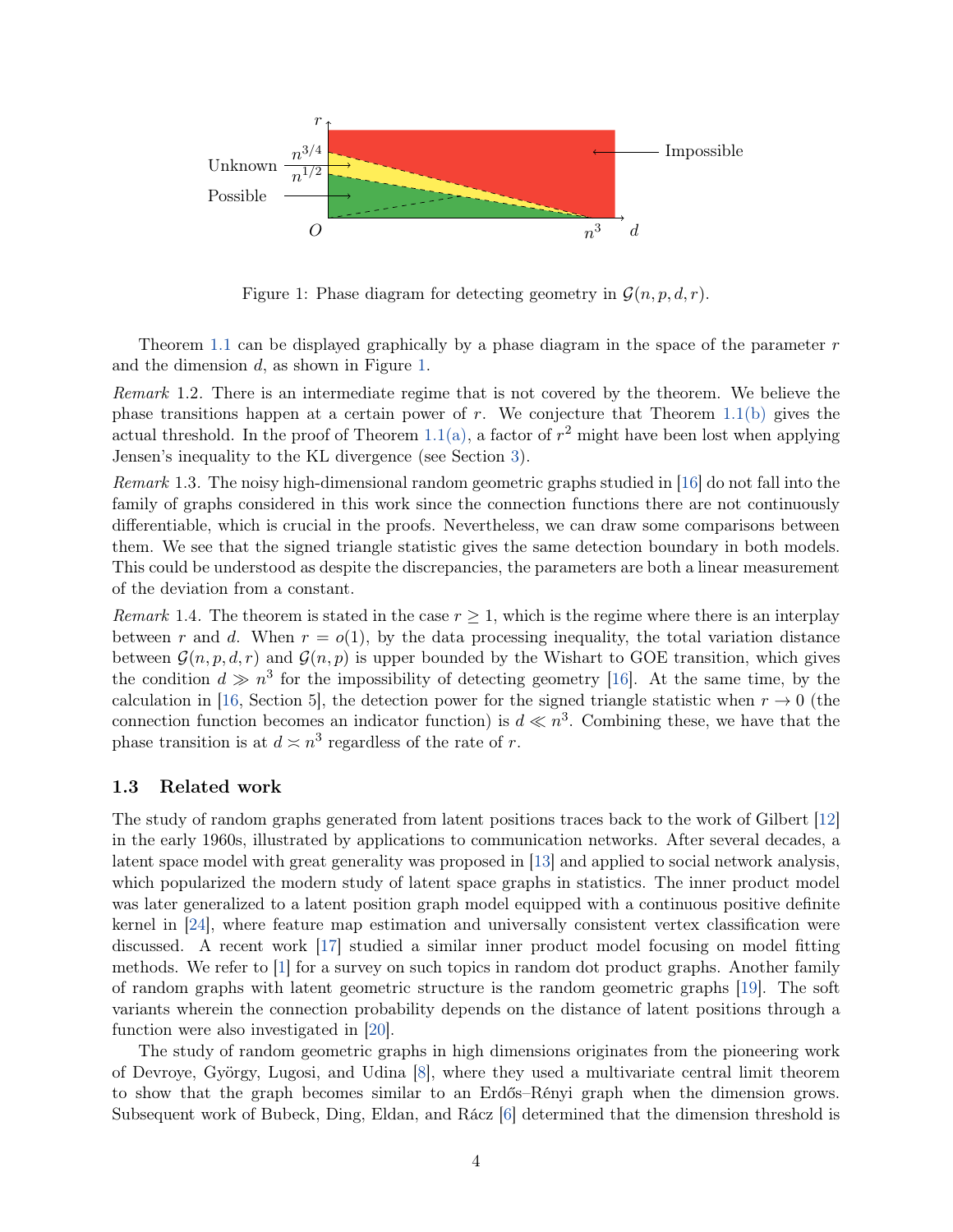$d \approx n^3$  at which the phase transition of losing geometry happens in dense random geometric graphs. In prior work, we generalized this phase transition phenomena to a noisy setting and studied the trade-off between noise and dimensionality for the first time [\[16](#page-32-1)]; this paper is the closest to the current one, see Remark [1.3](#page-3-1) above for a discussion. An excellent recent survey [\[9\]](#page-31-5) provides a detailed summary of progress and discussions of open questions on these problems (see also [\[21\]](#page-32-6)).

Lying underneath the loss of geometry in random graphs is the Wishart to GOE transition in high dimensions, and a line of work explores this direction [\[5,](#page-31-6) [6](#page-31-4), [15](#page-32-7), [22](#page-32-8)]. In particular, the phase transition was shown for log-concave measures using entropy-based methods in [\[5](#page-31-6)]. This was further extended to an anisotropic setting [\[10](#page-31-7)]. In a recent work, masked Wishart matrices were considered and phase transitions were proven to matching orders in various types of combinatorial masks [\[4\]](#page-31-8).

#### 1.4 Organization

The rest of the paper is organized as follows. In Section [2,](#page-4-0) we introduce several notations and key facts used throughout the paper. Section [3](#page-9-0) consists of the proof of Theorem  $1.1(a)$ , where several information-theoretic inequalities are used. Detecting geometry using the signed triangle statistic is presented in Section [4,](#page-13-0) where the main body consists of estimating the expectation of a signed triangle in  $\mathcal{G}(n, p, d, r)$  in two different parameter regimes. Applying Chebyshev's inequality with these estimates concludes the proof of Theorem [1.1\(b\).](#page-2-1)

### <span id="page-4-0"></span>2 Notations and preliminaries

A graph  $G = (V, E)$  is a tuple consisting of a set of vertices  $V = [n] := \{1, 2, ..., n\}$  and a set of edges  $E \subset \binom{[n]}{2}$  $\binom{n}{2}$ , where the collection of all subsets of a set S with cardinality k is denoted by  $\binom{S}{L}$  $\{k\}$ . We use  $\|\cdot\|$  to denote the Euclidean norm of a vector. For a random variable  $X \in \mathcal{X}$  and a measurable function  $f: \mathcal{X} \to \mathbb{R}$ ,  $||f(X)||_p$  denotes the  $L^p$ -norm of  $f \in L^p(\mathcal{X})$ .

Our proofs build upon various inequalities involving f-divergences, which are briefed here. To begin with, we state the definition of an  $f$ -divergence.<sup>[1](#page-4-1)</sup>

**Definition 2.1** (f-divergence). Let  $P$  and  $Q$  be probability measures on the measurable space  $(\Omega, \mathcal{F})$ . Suppose that P is absolutely continuous with respect to Q. For a convex function f such that  $f(1) = 0$ , the f-divergence of P and Q is defined as

$$
D_f(\mathcal{P} \parallel \mathcal{Q}) \coloneqq \mathbb{E}_{\mathcal{Q}}\bigg[f\bigg(\frac{d\mathcal{P}}{d\mathcal{Q}}\bigg)\bigg] = \int_{\Omega} f\bigg(\frac{d\mathcal{P}}{d\mathcal{Q}}\bigg) d\mathcal{Q},
$$

where  $\frac{dP}{dQ}$  is the Radon–Nikodym derivative of  $P$  with respect to  $Q$ .

Different choices of  $f$  lead to the following  $f$ -divergences encountered in the proofs.

**Definition 2.2.** Let P and Q be probability measures on the measurable space  $(\Omega, \mathcal{F})$  such that  $\mathcal P$  is absolutely continuous with respect to  $\mathcal Q$ .

(a) Total variation distance (corresponding to  $f(x) = \frac{1}{2}|x-1|$ ):

$$
TV(\mathcal{P}, \mathcal{Q}) \coloneqq \sup_{A \in \mathcal{F}} |\mathcal{P}(A) - \mathcal{Q}(A)| = \frac{1}{2} \int_{\Omega} \left| \frac{d\mathcal{P}}{d\mathcal{Q}} - 1 \right| d\mathcal{Q}.
$$

<span id="page-4-1"></span><sup>&</sup>lt;sup>1</sup>Note that the f in f-divergence should not be confused with the probability density function f in the description of  $\mathcal{G}(n, p, d, r)$ . In general, f is overloaded in this section, but the meaning of f will always be clear from the context.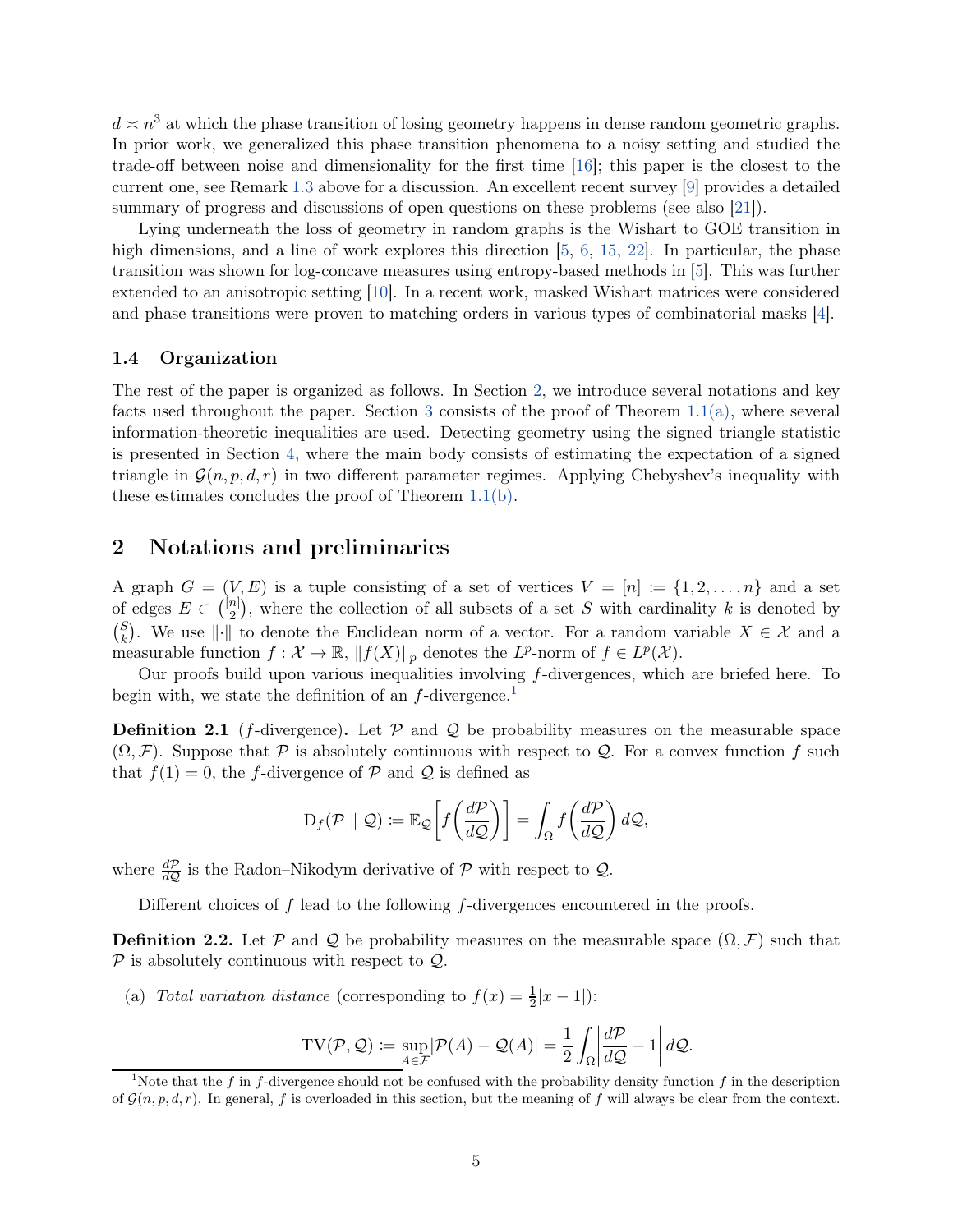(b) Kullback–Leibler (KL) divergence (corresponding to  $f(x) = x \log x$ ):

$$
KL(\mathcal{P} \parallel \mathcal{Q}) \coloneqq \mathbb{E}_{\mathcal{P}} \left[ \log \frac{d\mathcal{P}}{d\mathcal{Q}} \right] = \int_{\Omega} \frac{d\mathcal{P}}{d\mathcal{Q}} \log \frac{d\mathcal{P}}{d\mathcal{Q}} d\mathcal{Q}.
$$

(c) (Pearson)  $\chi^2$ -divergence (corresponding to  $f(x) = (x - 1)^2$ ):

$$
\chi^2(\mathcal{P} \parallel \mathcal{Q}) \coloneqq \mathbb{E}_{\mathcal{Q}} \bigg[ \bigg( \frac{d\mathcal{P}}{d\mathcal{Q}} - 1 \bigg)^2 \bigg] = \mathbb{E}_{\mathcal{Q}} \bigg[ \bigg( \frac{d\mathcal{P}}{d\mathcal{Q}} \bigg)^2 \bigg] - 1.
$$

The f-divergences defined above are connected through the following inequalities (see [\[11](#page-31-9)]).

<span id="page-5-1"></span>**Proposition 2.3** (Pinsker's inequality). Let  $P$  and  $Q$  be probability measures on the measurable space  $(\Omega, \mathcal{F})$  such that  $\mathcal P$  is absolutely continuous with respect to  $\mathcal Q$ . Then

$$
\mathrm{TV}(\mathcal{P},\mathcal{Q}) \leq \sqrt{\frac{1}{2}\mathrm{KL}(\mathcal{P} \parallel \mathcal{Q})}.
$$

<span id="page-5-3"></span>**Proposition 2.4.** Let P and Q be probability measures on the measurable space  $(\Omega, \mathcal{F})$  such that  $P$  is absolutely continuous with respect to  $Q$ . Then

$$
KL(\mathcal{P} \parallel \mathcal{Q}) \leq \log(1 + \chi^2(\mathcal{P} \parallel \mathcal{Q})).
$$

For KL divergence, a useful property is the chain rule, stated as the following proposition.

<span id="page-5-2"></span>**Proposition 2.5** (Chain rule). For joint distributions  $\mathcal{P}_{X,Y} = \mathcal{P}_{X|Y}\mathcal{P}_Y$  and  $\mathcal{Q}_{X,Y} = \mathcal{Q}_{X|Y}\mathcal{Q}_Y$ , the chain rule for the KL divergence reads

$$
KL(\mathcal{P}_{X,Y} \parallel \mathcal{Q}_{X,Y}) = KL(\mathcal{P}_Y \parallel \mathcal{Q}_Y) + \mathbb{E}_{\mathcal{P}_Y} KL(\mathcal{P}_{X|Y} \parallel \mathcal{Q}_{X|Y}).
$$
\n(2.1)

We show the following lemma for Lebesgue integrable functions with bounded derivatives.

<span id="page-5-0"></span>**Lemma 2.6.** Suppose  $f : \mathbb{R} \to \mathbb{R}$  is an integrable function on  $\mathbb{R}$  that is continuously differentiable. If  $f'$  is bounded, then  $f$  is bounded as well. Further, let  $M := \int_{\mathbb{R}} |f(x)| dx < +\infty$  and  $\alpha := \sup_x |f'(x)|$ ; then  $\sup_x |f(x)| \leq 2\sqrt{M\alpha}$ .

*Proof.* For all  $a \in \mathbb{R}$  and  $b > 0$ , consider the integral

$$
\int_{a}^{a+b} |f(x)| dx \le \int_{\mathbb{R}} |f(x)| dx = M.
$$

Let  $f_m := \inf_{x \in [a,a+b]} |f(x)|$ . Since  $f_m \leq |f(x)|$  for  $x \in [a, a+b]$ ,

$$
bf_m = \int_a^{a+b} f_m dx \le \int_a^{a+b} |f(x)| dx \le M,
$$

which gives  $f_m \leq M/b$ .

Since f is continuous, there exists a number  $c \in [a, a+b]$  such that  $|f(c)| = f_m$ . The mean value theorem gives that for  $\xi \in [a, a + b]$ ,

$$
f(a) \le f_m + |f'(\xi)|b \le \frac{M}{b} + \alpha b.
$$

If  $\alpha > 0$ , by choosing  $b = \sqrt{M/\alpha}$ , the claim directly follows.

If  $\alpha = 0$ , then f is constant on R. Since f is integrable,  $f(x) = 0$  for all  $x \in \mathbb{R}$ . Thus, the claim so true. is also true.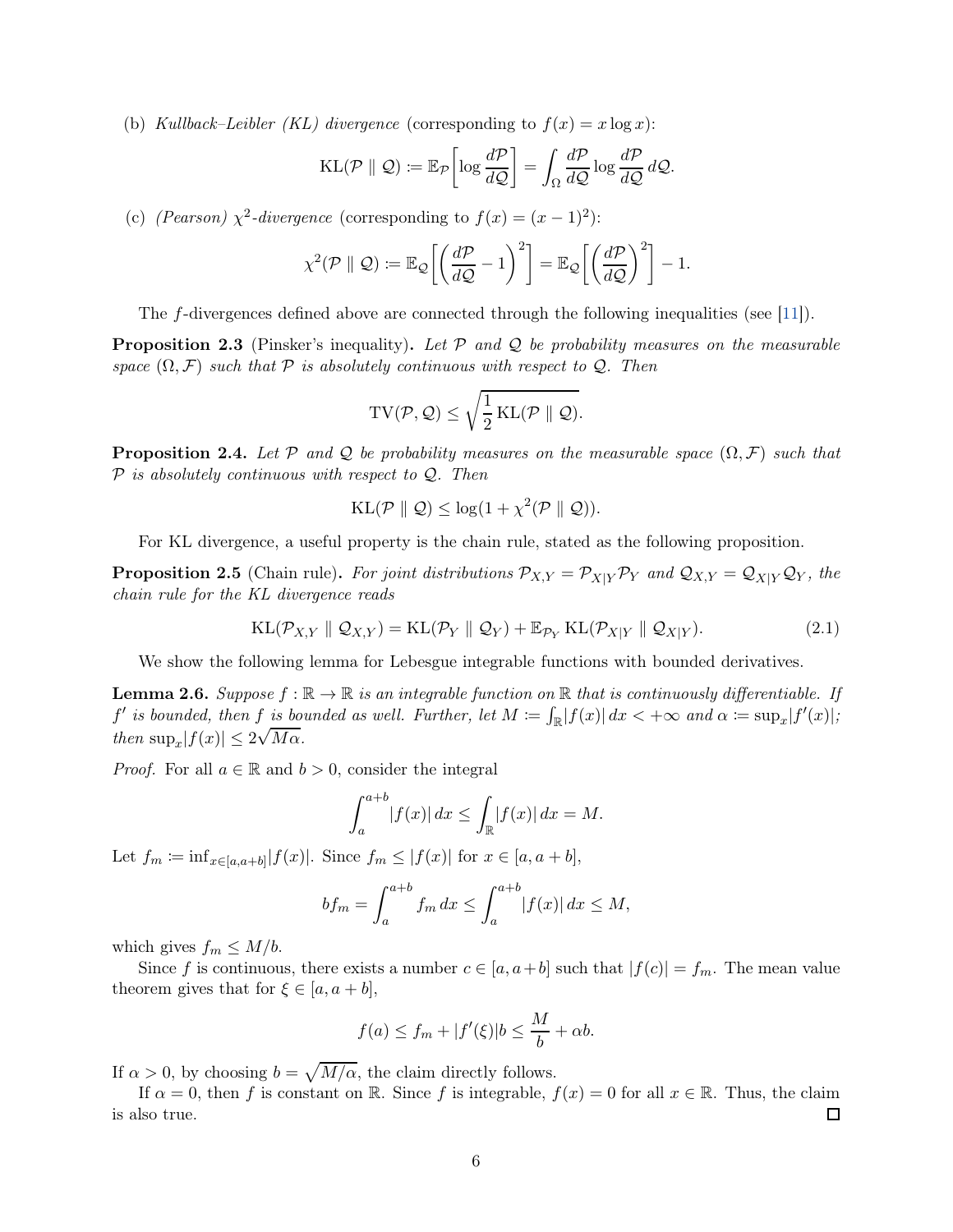Applying Lemma [2.6](#page-5-0) to a probability density function, we have the following corollary.

<span id="page-6-4"></span>**Corollary 2.7.** Let  $f : \mathbb{R} \to \mathbb{R}_+$  be a probability density function that is continuously differentiable. If  $\sup_x |f'(x)| \leq \alpha$ , then  $\sup_x |f(x)| \leq 2\sqrt{\alpha}$ .

For standard normal random variables, Stein's lemma (also known as Gaussian integration by parts) provides a powerful tool and is frequently used in the proofs. The lemma, and Stein's method built upon it, are broadly used in probability and statistics (see, e.g., [\[14](#page-31-10), Example 13.13], also [\[7\]](#page-31-11)). We state it as the following proposition.

**Proposition 2.8.** (Stein's lemma [\[23,](#page-32-9) Lemma 1]) Let Y be a  $\mathcal{N}(0,1)$  real random variable and let  $g : \mathbb{R} \to \mathbb{R}$  be an indefinite integral of the Lebesgue measurable function  $g'$ , essentially the derivative of g. Suppose also that  $\mathbb{E}[|g'(Y)|] < \infty$ . Then,

$$
\mathbb{E}[g'(Y)] = \mathbb{E}[Yg(Y)].
$$

For a continuously differentiable function of a standard normal random vector, the following proposition provides a sharp bound for the variance, known as the Gaussian Poincaré inequality (see  $\vert 2$ , Theorem 3.20).

<span id="page-6-3"></span>**Proposition 2.9** (Gaussian Poincaré inequality). Suppose  $x = (x_1, \ldots, x_d)$  is a vector of i.i.d. standard Gaussian random variables. Let  $f : \mathbb{R}^d \to \mathbb{R}$  be any continuously differentiable function. Then,

$$
\mathbb{V}\text{ar}[f(\boldsymbol{x})] \leq \mathbb{E}[\|\nabla f(\boldsymbol{x})\|^2].
$$

We also make frequent use of the properties of sub-exponential random variables. We state the definition in terms of the moment generating function and the equivalent tail bound, which appear in most texts (see, e.g., [\[26,](#page-32-10) Definition 2.7 and Proposition 2.9]).

<span id="page-6-0"></span>**Definition 2.10.** A random variable X is sub-exponential if there are nonnegative parameters  $(a, b)$ such that

$$
\log \mathbb{E}[e^{t(X - \mathbb{E}[X])}] \le \frac{a^2 t^2}{2} \quad \text{for all } |t| < \frac{1}{b}.
$$

<span id="page-6-1"></span>**Proposition 2.11.** Suppose X is sub-exponential with parameters  $(a, b)$ . Then,

$$
\mathbb{P}(X - \mathbb{E}[X] \ge t) \le \begin{cases} \exp\left(-\frac{t^2}{2a^2}\right) & \text{if } 0 \le t \le \frac{a^2}{b}, \\ \exp\left(-\frac{t}{2b}\right) & \text{for } t > \frac{a^2}{b}. \end{cases}
$$

Equivalently,

$$
\mathbb{P}(X - \mathbb{E}[X] \ge t) \le \exp\left(-\frac{1}{2}\min\left\{\frac{t^2}{a^2}, \frac{t}{b}\right\}\right).
$$

The following concentration lemma regarding the normal distribution is used in various proofs.

<span id="page-6-2"></span>**Lemma 2.12.** Let  $f : \mathbb{R}^d \to \mathbb{R}$  be a continuously differentiable function. If the norm of the gradient satisfies  $\|\nabla f(x)\| \leq \|x\|$ , then for  $x \sim \mathcal{N}(\mathbf{0}, \mathbf{I}_d)$ ,  $f(x)$  is sub-exponential with parameters  $(2\sqrt{d}, 1)$ . In particular, the tails of  $f(x)$  satisfy

$$
\mathbb{P}(|f(\boldsymbol{x}) - \mathbb{E}[f(\boldsymbol{x})]| \ge t) \le \begin{cases} 2\exp\left(-\frac{t^2}{8d}\right) & \text{if } 0 \le t \le 4d, \\ 2\exp\left(-\frac{t}{2}\right) & \text{for } t > 4d. \end{cases}
$$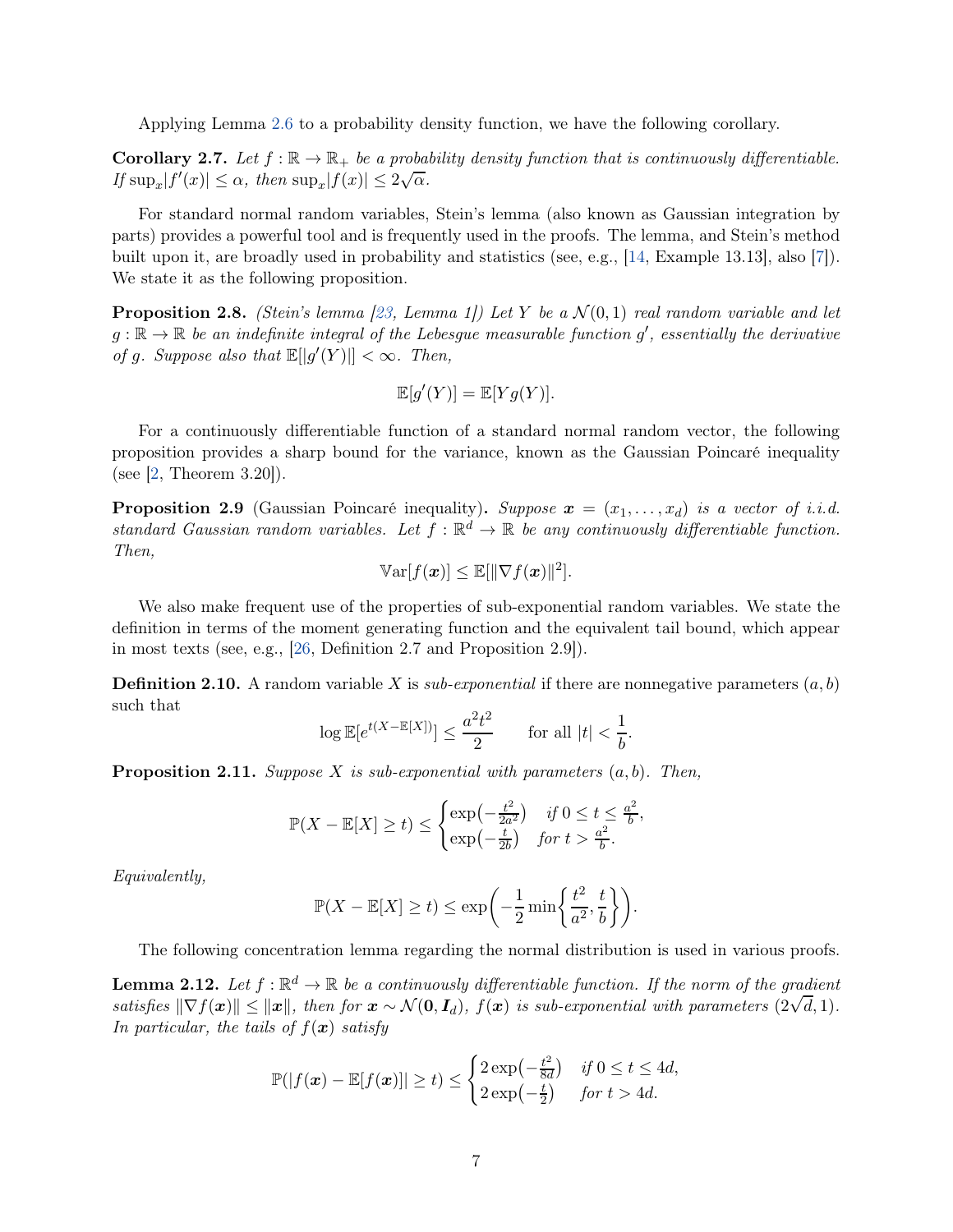*Proof.* Without loss of generality, we may assume  $\mathbb{E}[f(\boldsymbol{x})] = 0$ .

For a nonnegative random variable  $Z$ , the *entropy* of  $Z$  is defined as

$$
\operatorname{Ent}(Z) \coloneqq \mathbb{E}[\varphi(Z)] - \varphi(\mathbb{E}[Z]),
$$

where  $\varphi(x) = x \log x$  (see, e.g., [\[2](#page-31-12)]; note that this notion of entropy is not to be confused with the Shannon entropy).

By the Gaussian logarithmic Sobolev inequality (see, e.g., [\[2](#page-31-12), Theorem 5.4]),

Ent
$$
(e^{tf(x)}) \le 2 \mathbb{E}[\|\nabla e^{tf(x)/2}\|^2] = \frac{t^2}{2} \mathbb{E}[e^{tf(x)}\|\nabla f(x)\|^2] \le \frac{t^2}{2} \mathbb{E}[\|x\|^2 e^{tf(x)}].
$$

The duality formula of the entropy (see  $[2,$  Remark 4.4]) implies that for any random variable  $W$ such that  $\mathbb{E}[e^W] < \infty$ , the entropy of  $e^{tZ}$  for a random variable Z satisfies

$$
\mathbb{E}[We^{tZ}] \le \mathbb{E}[e^{tZ}] \log \mathbb{E}[e^W] + \text{Ent}(e^{tZ}).
$$

Applying the inequality with  $Z = f(x)$  and  $W = \frac{e-1}{2e} ||x||^2$ , we have that

$$
\mathbb{E}[\|\boldsymbol{x}\|^2 e^{tf(\boldsymbol{x})}] \leq \frac{2e}{e-1} \mathbb{E}[e^{tf(\boldsymbol{x})}] \log \mathbb{E}\bigg[\exp\bigg(\frac{e-1}{2e}\|\boldsymbol{x}\|^2\bigg)\bigg] + \mathrm{Ent}(e^{tf(\boldsymbol{x})}).
$$

Since  $\mathbf{x} \sim \mathcal{N}(\mathbf{0}, \mathbf{I}_d)$ ,  $\|\mathbf{x}\|^2$  has a chi-squared distribution with d degrees of freedom. By the moment generating function of the chi-squared distribution, we have that

$$
\log \mathbb{E}\bigg[\exp\bigg(\frac{e-1}{2e}||\mathbf{x}||^2\bigg)\bigg] = \log\bigg(1-2\cdot\frac{e-1}{2e}\bigg)^{-d/2} = \frac{d}{2}.
$$

Hence, by putting together the previous displays, we have that

$$
\operatorname{Ent}(e^{tf(\boldsymbol{x})}) \leq \frac{t^2}{2} \bigg( \frac{ed}{e-1} \operatorname{\mathbb{E}}[e^{tf(\boldsymbol{x})}] + \operatorname{Ent}(e^{tf(\boldsymbol{x})}) \bigg) \leq \frac{t^2}{2} \bigg( 2d \operatorname{\mathbb{E}}[e^{tf(\boldsymbol{x})}] + \operatorname{Ent}(e^{tf(\boldsymbol{x})}) \bigg).
$$

By rearranging this inequality, we have that

$$
\operatorname{Ent}(e^{tf(\boldsymbol{x})}) \le \frac{dt^2}{1 - t^2/2} \mathbb{E}[e^{tf(\boldsymbol{x})}] \le 2dt^2 \mathbb{E}[e^{tf(\boldsymbol{x})}],
$$

where the second inequality holds for  $|t| \leq 1$ . Writing  $M(t) := \mathbb{E}[e^{tf(x)}]$ , note that  $Ent(e^{tf(x)}) =$  $tM'(t) - M(t) \log M(t)$ . Therefore the inequality in the previous display becomes

$$
tM'(t) - M(t)\log M(t) \le 2dt^2 M(t).
$$

Solving this equation exactly, and noting that  $M(0) = 1$ , gives that

$$
\log \mathbb{E}[e^{tf(\boldsymbol{x})}] \le 2dt^2.
$$

By Definition [2.10,](#page-6-0) the claim is hence proved.

Further by Proposition [2.11,](#page-6-1) the tail bound directly follows.

Remark 2.13. This lemma can also be derived from an exponential Poincaré inequality [\[25](#page-32-11), problem 3.16], as pointed out by Ramon van Handel (personal communication).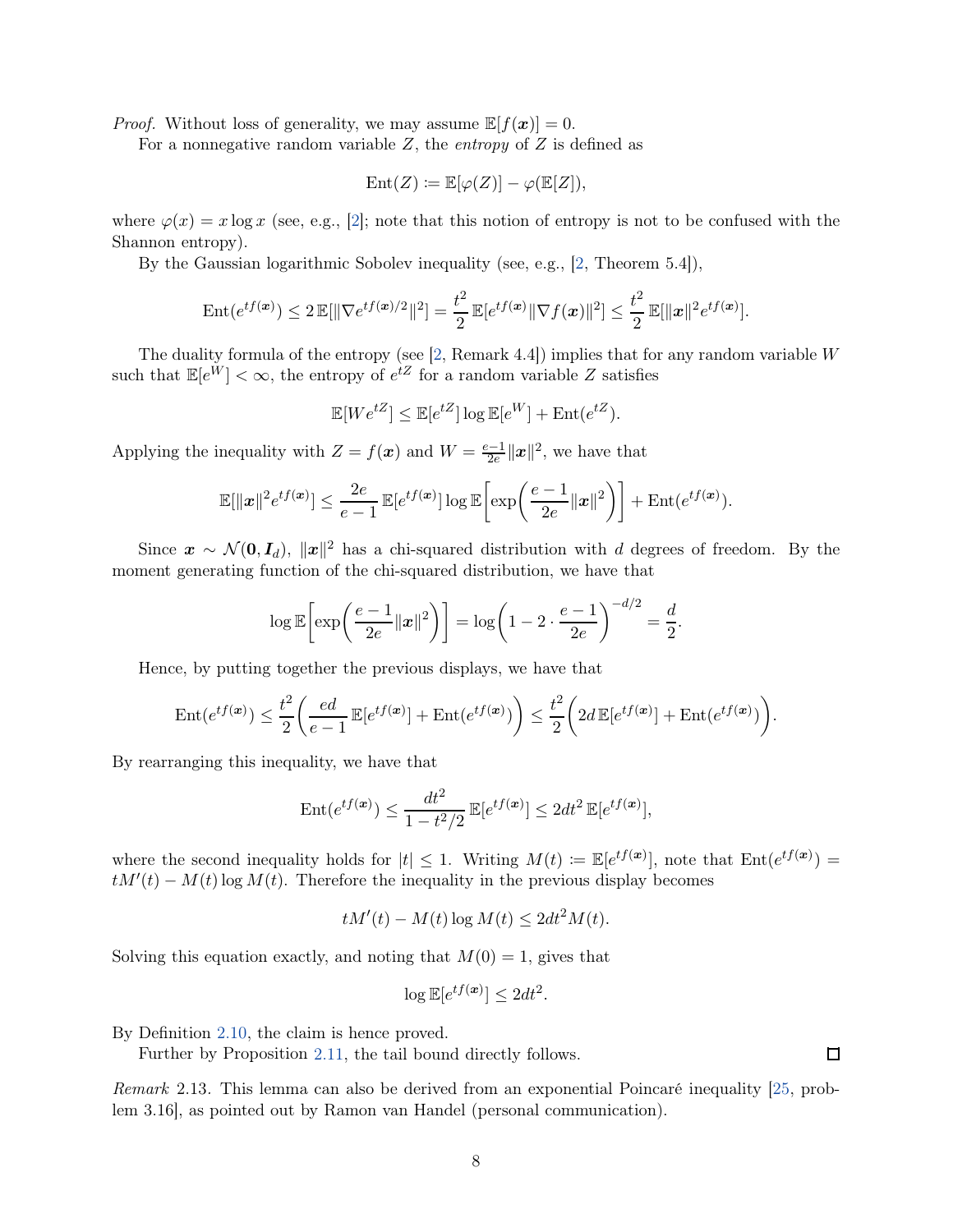The following proposition characterizes the tail behavior of the inner product of two independent d-dimensional standard normal random vectors. The sub-exponential tails in the proposition can be derived from Lemma [2.12;](#page-6-2) however, since the function is explicit, we prove it directly using the moment generating function, resulting in slightly different parameters.

<span id="page-8-1"></span>**Proposition 2.14.** For  $x, y \in \mathbb{R}^d$  independently distributed as  $\mathcal{N}(\mathbf{0}, \mathbf{I}_d)$ , the inner product  $\langle x, y \rangle$ is sub-exponential with parameters  $(\sqrt{2d}, \sqrt{2})$ .

*Proof.* Consider two independent random variables  $X, Y \sim \mathcal{N}(0, 1)$ . The moment generating function of their product satisfies

$$
\mathbb{E}[e^{tXY}] = \iint \frac{1}{2\pi} e^{txy} e^{-(x^2+y^2)/2} dx dy = \begin{vmatrix} 1 & -t \\ -t & 1 \end{vmatrix}^{-1/2} = \frac{1}{\sqrt{1-t^2}}.
$$

Since  $(1-x)^{-1/2} \le e^x$  for  $0 \le x \le 1/2$ , we have for  $t^2 \le 1/2$  that  $\mathbb{E}[e^{tXY}] \le e^{t^2}$ .

Consequently, for two independent standard normal random vectors  $x, y \sim \mathcal{N}(0, I_d)$ , we have that

$$
\mathbb{E}[e^{t\langle \boldsymbol{x}, \boldsymbol{y} \rangle}] = \mathbb{E}[e^{t\sum_{i=1}^d x_i y_i}] = \prod_{i=1}^d \mathbb{E}[e^{tx_i y_i}] \le e^{dt^2}
$$

for  $t^2 \leq 1/2$ .

We state a lemma concerning the concentration of the inner product of two independent random vectors uniformly distributed on the unit sphere  $\mathbb{S}^{d-1}$ .

<span id="page-8-0"></span>**Lemma 2.15.** For  $x, y \in \mathbb{R}^d$  independently uniformly distributed on the unit sphere  $\mathbb{S}^{d-1}$ , when  $t \geq 1$  and  $d \geq 2$ ,

$$
\mathbb{P}\bigg( |\langle x, y \rangle| \geq \frac{t}{\sqrt{d}} \bigg) \leq 2 \exp\bigg( -\frac{t^2}{4} \bigg).
$$

*Proof.* By rotation invariance on the d-dimensional sphere, we can fix  $y = e_1 := (1, 0, \ldots, 0)$ , the first vector of the standard basis. Let  $\boldsymbol{z} \in \mathcal{N}(\boldsymbol{0}, \boldsymbol{I}_d)$ , then  $\boldsymbol{z}/\|\boldsymbol{z}\|$  is a uniform random point in  $\mathbb{S}^{d-1}$ . Therefore, we have that

$$
\mathbb{P}\bigg( |\langle x, y \rangle| \geq \frac{t}{\sqrt{d}} \bigg) = \mathbb{P}\bigg( \frac{|z_1|}{\|z\|} \geq \frac{t}{\sqrt{d}} \bigg) = \mathbb{P}\bigg( \frac{z_1^2}{\sum_{i=1}^d z_i^2} \geq \frac{t^2}{d} \bigg).
$$

Since  $z_i$ 's are i.i.d. standard normal random variables,  $z_1^2 / \sum_{i=1}^d z_i^2$  has a Beta $(\frac{1}{2}, \frac{d-1}{2})$  distribution. Hence, by the density function of a beta distribution, we have that

$$
\mathbb{P}\left(\frac{z_1^2}{\sum_{i=1}^d z_i^2} \ge \frac{t^2}{d}\right) = \frac{\Gamma(\frac{d}{2})}{\Gamma(\frac{1}{2})\Gamma(\frac{d-1}{2})} \int_{\frac{t^2}{d}}^1 z^{-1/2} (1-z)^{(d-1)/2 - 1} dz.
$$

By Wendel's double inequality (see  $[27, \text{ equation } (7)]$ , also  $[16, \text{ equation } (3.15)]$ ), we have that

$$
\frac{\Gamma(\frac{d}{2})}{\Gamma(\frac{1}{2})\Gamma(\frac{d-1}{2})}\leq \sqrt{\frac{d-1}{2\pi}}.
$$

Additionally,

$$
\int_{\frac{t^2}{d}}^{1} z^{-1/2} (1-z)^{(d-1)/2-1} dz \le \frac{\sqrt{d}}{t} \int_{\frac{t^2}{d}}^{1} (1-z)^{(d-1)/2-1} dz = \frac{\sqrt{d}}{t} \left( -\frac{2}{d-1} (1-z)^{(d-1)/2} \right) \Big|_{\frac{t^2}{d}}^{1}
$$

$$
= \frac{2\sqrt{d}}{t(d-1)} \left( 1 - \frac{t^2}{d} \right)^{(d-1)/2} \le \frac{2\sqrt{d}}{t(d-1)} \exp\left( -\frac{(d-1)t^2}{2d} \right).
$$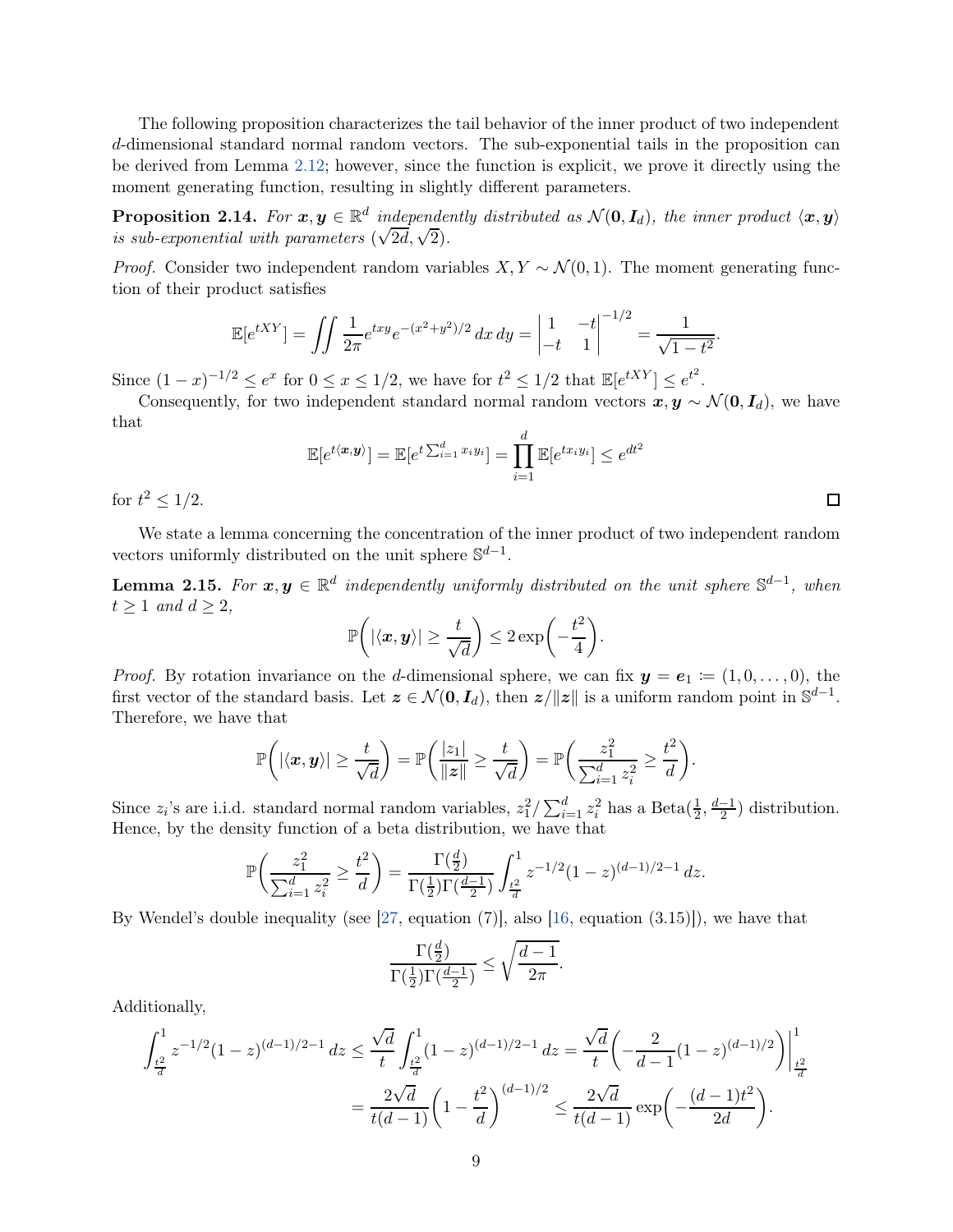Putting the previous displays together, we have for  $t \geq 1$  and  $d \geq 2$  that

$$
\mathbb{P}\bigg(|\langle \boldsymbol{x}, \boldsymbol{y} \rangle| \geq \frac{t}{\sqrt{d}}\bigg) \leq \frac{2}{\sqrt{\pi}} \exp\bigg(-\frac{t^2}{4}\bigg).
$$

The claim directly follows.

Remark 2.16. The proof of Lemma [2.15](#page-8-0) makes use of the explicit density function of a Beta distribution. The tails of Beta random variables have also been studied in recent years [\[18](#page-32-13), [29](#page-32-14)], where sub-Gaussian and Bernstein-type bounds are given respectively in different parameter regimes.

Remark 2.17. We have seen in Proposition [2.14](#page-8-1) that the inner product of two d-dimensional standard normal random vectors has sub-exponential tails, and since the moment generating function does not exist when  $t > 1$ , the exponential rate cannot be improved. In comparison, Lemma [2.15](#page-8-0) gives sub-Gaussian tails when the random vectors are uniformly distributed on a sphere of the same dimension, which decays much faster. In other words, the inner product of independent high dimensional random vectors concentrates better on a sphere than in a Gaussian space.

### <span id="page-9-0"></span>3 Impossibility of detecting geometry

In this section, we show that  $\mathcal{G}(n, p, d, r)$  and  $\mathcal{G}(n, p)$  are indistinguishable when the dimension d or the parameter r is large, thus proving Theorem [1.1\(a\).](#page-2-2)

We first introduce several notations used in the proofs. We denote the adjacency matrix of  $\mathcal{G}(n, p, d, r)$  by A. Let  $\mathbf{B} \in \mathbb{R}^{n \times n}$  be a symmetric Bernoulli ensemble, that is,  $\{b_{i,j}\}_{1 \leq i < j \leq n}$  are independent Bernoulli random variables with parameter p. We also use the following shorthand notations in this section. For the matrices  $A, B \in \mathbb{R}^{n \times n}$ , we denote their principal minor of order k by  $A_k$  and  $B_k$ . The bold lower case letter  $a_k$  denotes the last row of  $A_k$ . The k by d matrix consisting of the first k rows of the matrix  $\boldsymbol{X} \in \mathbb{R}^{n \times d}$  is denoted by  $\boldsymbol{X}_k$ , and  $\boldsymbol{x}_k$  denotes the kth row of  $X$ .

Pinsker's inequality (Proposition [2.3\)](#page-5-1) gives

$$
TV(\mathcal{G}(n, p, d, r), \mathcal{G}(n, p)) \le \sqrt{\frac{1}{2} \text{KL}(\mathcal{G}(n, p, d, r) \parallel \mathcal{G}(n, p))}.
$$

By the chain rule of KL divergence (Proposition [2.5\)](#page-5-2) we have that

<span id="page-9-1"></span>
$$
\text{KL}(\mathcal{G}(n, p, d, r) \parallel \mathcal{G}(n, p)) = \text{KL}(\boldsymbol{A} \parallel \boldsymbol{B}) = \sum_{k=0}^{n-1} \mathbb{E}_{\boldsymbol{A}_k} \text{KL}(\boldsymbol{a}_{k+1} \mid \boldsymbol{A}_k \parallel \boldsymbol{b}_{k+1} \mid \boldsymbol{B}_k = \boldsymbol{A}_k)
$$
\n
$$
= \sum_{k=0}^{n-1} \mathbb{E}_{\boldsymbol{A}_k} \text{KL}(\boldsymbol{a}_{k+1} \mid \boldsymbol{A}_k \parallel \boldsymbol{b}_{k+1}),
$$
\n(3.1)

where the last equality is due to the independence of  $b_{k+1}$  and  $B_k$ . By convexity of the KL divergence (see, e.g., [\[16](#page-32-1), Proposition 3.4]), Jensen's inequality gives that

$$
\mathbb{E}_{\mathbf{A}_k} \operatorname{KL}(\mathbf{a}_{k+1} | \mathbf{A}_k \|\mathbf{b}_{k+1}) \leq \mathbb{E}_{\mathbf{A}_k, \mathbf{X}_k} \operatorname{KL}(\mathbf{a}_{k+1} | \mathbf{A}_k, \mathbf{X}_k \|\mathbf{b}_{k+1})
$$
  
=  $\mathbb{E}_{\mathbf{X}_k} \operatorname{KL}(\mathbf{a}_{k+1} | \mathbf{X}_k \|\mathbf{b}_{k+1}),$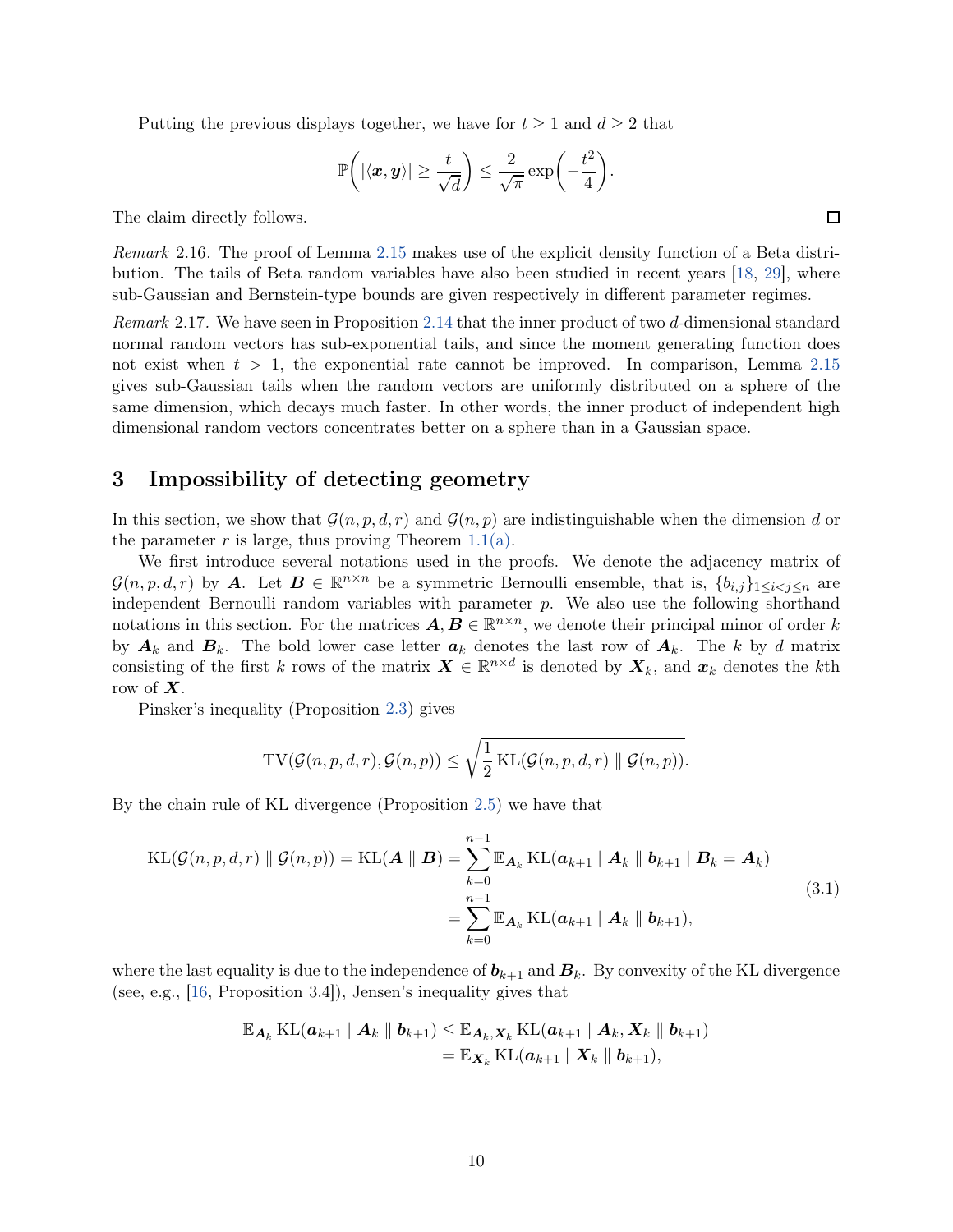where the last equality is because  $a_{k+1}$  and  $A_k$  are conditionally independent given  $X_k$ . The KL divergence is bounded from above by the  $\chi^2$  divergence (see Proposition [2.4\)](#page-5-3):

$$
\mathbb{E}_{\mathbf{X}_k} \operatorname{KL}(\mathbf{a}_{k+1} | \mathbf{X}_k || \mathbf{b}_{k+1}) \leq \mathbb{E}_{\mathbf{X}_k}[\log(1 + \chi^2(\mathbf{a}_{k+1} | \mathbf{X}_k || \mathbf{b}_k))]
$$
  
\n
$$
\leq \log(1 + \mathbb{E}_{\mathbf{X}_k} \chi^2(\mathbf{a}_{k+1} | \mathbf{X}_k || \mathbf{b}_k))
$$
  
\n
$$
= \log \mathbb{E}_{\mathbf{X}_k, \mathbf{b}_{k+1}} \left[ \left( \frac{\mathbb{P}_{\mathcal{G}(n, p, d, r)}(\mathbf{b}_{k+1} | \mathbf{X}_k)}{\mathbb{P}_{\mathcal{G}(n, p)}(\mathbf{b}_{k+1})} \right)^2 \right],
$$
\n(3.2)

<span id="page-10-1"></span>where the second line is by Jensen's inequality.

By the definition of  $\mathcal{G}(n, p, d, r)$ , we have that

$$
\mathbb{P}_{\mathcal{G}(n,p,d,r)}(\boldsymbol{b}_{k+1} \mid \boldsymbol{X}_{k}) = \mathbb{E}_{\boldsymbol{x}_{k+1}}\bigg[\prod_{1 \leq i \leq k} \sigma(\langle \boldsymbol{x}_{i}, \boldsymbol{x}_{k+1} \rangle)^{b_{i,k+1}}(1 - \sigma(\langle \boldsymbol{x}_{i}, \boldsymbol{x}_{k+1} \rangle))^{1-b_{i,k+1}}\bigg].
$$

By an idea similar to the second moment method [\[3\]](#page-31-13), we can write the square as the product of two expectations of independent copies and then apply Fubini's theorem:

$$
\mathbb{P}_{\mathcal{G}(n,p,d,r)}(\boldsymbol{b}_{k+1} | \mathbf{X}_{k})^{2} = \mathbb{E}_{\boldsymbol{x}_{k+1}} \bigg[ \prod_{1 \leq i \leq k} \sigma(\langle \boldsymbol{x}_{i}, \boldsymbol{x}_{k+1} \rangle)^{b_{i,k+1}} (1 - \sigma(\langle \boldsymbol{x}_{i}, \boldsymbol{x}_{k+1} \rangle))^{1-b_{i,k+1}} \bigg] \times \mathbb{E}_{\boldsymbol{x}'_{k+1}} \bigg[ \prod_{1 \leq i \leq k} \sigma(\langle \boldsymbol{x}_{i}, \boldsymbol{x}'_{k+1} \rangle)^{b_{i,k+1}} (1 - \sigma(\langle \boldsymbol{x}_{i}, \boldsymbol{x}'_{k+1} \rangle))^{1-b_{i,k+1}} \bigg] \n= \mathbb{E}_{\boldsymbol{x}_{k+1}, \boldsymbol{x}'_{k+1}} \bigg[ \prod_{1 \leq i \leq k} \Big( \sigma(\langle \boldsymbol{x}_{i}, \boldsymbol{x}_{k+1} \rangle) \sigma(\langle \boldsymbol{x}_{i}, \boldsymbol{x}'_{k+1} \rangle) \Big)^{b_{i,k+1}} \times \Big( (1 - \sigma(\langle \boldsymbol{x}_{i}, \boldsymbol{x}_{k+1} \rangle)) (1 - \sigma(\langle \boldsymbol{x}_{i}, \boldsymbol{x}'_{k+1} \rangle)) \Big)^{1-b_{i,k+1}} \bigg],
$$

where the last equality is by the independence of  $x_{k+1}$  and  $x'_{k+1}$ . Therefore, by interchanging the expectations and taking out the product by independence, we obtain that

$$
\mathbb{E}_{\mathbf{X}_k, \mathbf{b}_{k+1}} \bigg[ \bigg( \frac{\mathbb{P}_{\mathcal{G}(n, p, d, r)}(\mathbf{b}_{k+1} \mid \mathbf{X}_k)}{\mathbb{P}_{\mathcal{G}(n, p)}(\mathbf{b}_{k+1})} \bigg)^2 \bigg] \n= \mathbb{E}_{\mathbf{x}_{k+1}, \mathbf{x}'_{k+1}} \bigg[ \prod_{1 \leq i \leq k} \mathbb{E}_{\mathbf{x}_i, b_{i,k+1}} \bigg[ \bigg( \frac{1}{p^2} \sigma(\langle \mathbf{x}_i, \mathbf{x}_{k+1} \rangle) \sigma(\langle \mathbf{x}_i, \mathbf{x}'_{k+1} \rangle) \bigg)^{b_{i,k+1}} \times \bigg( \frac{1}{(1-p)^2} (1 - \sigma(\langle \mathbf{x}_i, \mathbf{x}_{k+1} \rangle)) (1 - \sigma(\langle \mathbf{x}_i, \mathbf{x}'_{k+1} \rangle)) \bigg)^{1-b_{i,k+1}} \bigg] \bigg].
$$

Since each entry of  $\bf{B}$  is an independent Bernoulli random variable with parameter  $p$ , we can compute the inner expectation over  $b_{i,k+1}$  directly, obtaining that

<span id="page-10-0"></span>
$$
\mathbb{E}_{\mathbf{X}_k, \mathbf{b}_{k+1}} \bigg[ \bigg( \frac{\mathbb{P}_{\mathcal{G}(n, p, d, r)}(\mathbf{b}_{k+1} \mid \mathbf{X}_k)}{\mathbb{P}_{\mathcal{G}(n, p)}(\mathbf{b}_{k+1})} \bigg)^2 \bigg] \n= \mathbb{E}_{\mathbf{x}_{k+1}, \mathbf{x}'_{k+1}} \bigg[ \prod_{1 \leq i \leq k} \bigg( 1 + \frac{1}{p(1-p)} \mathbb{E}_{\mathbf{x}_i} [(\sigma(\langle \mathbf{x}_i, \mathbf{x}_{k+1} \rangle) - p)(\sigma(\langle \mathbf{x}_i, \mathbf{x}'_{k+1} \rangle) - p)] \bigg) \bigg] \qquad (3.3)
$$
\n
$$
= \mathbb{E}_{\mathbf{x}_{k+1}, \mathbf{x}'_{k+1}} \bigg[ \bigg( 1 + \frac{1}{p(1-p)} \mathbb{E}_{\mathbf{x}_1} [(\sigma(\langle \mathbf{x}_1, \mathbf{x}_{k+1} \rangle) - p)(\sigma(\langle \mathbf{x}_1, \mathbf{x}'_{k+1} \rangle) - p)] \bigg)^k \bigg],
$$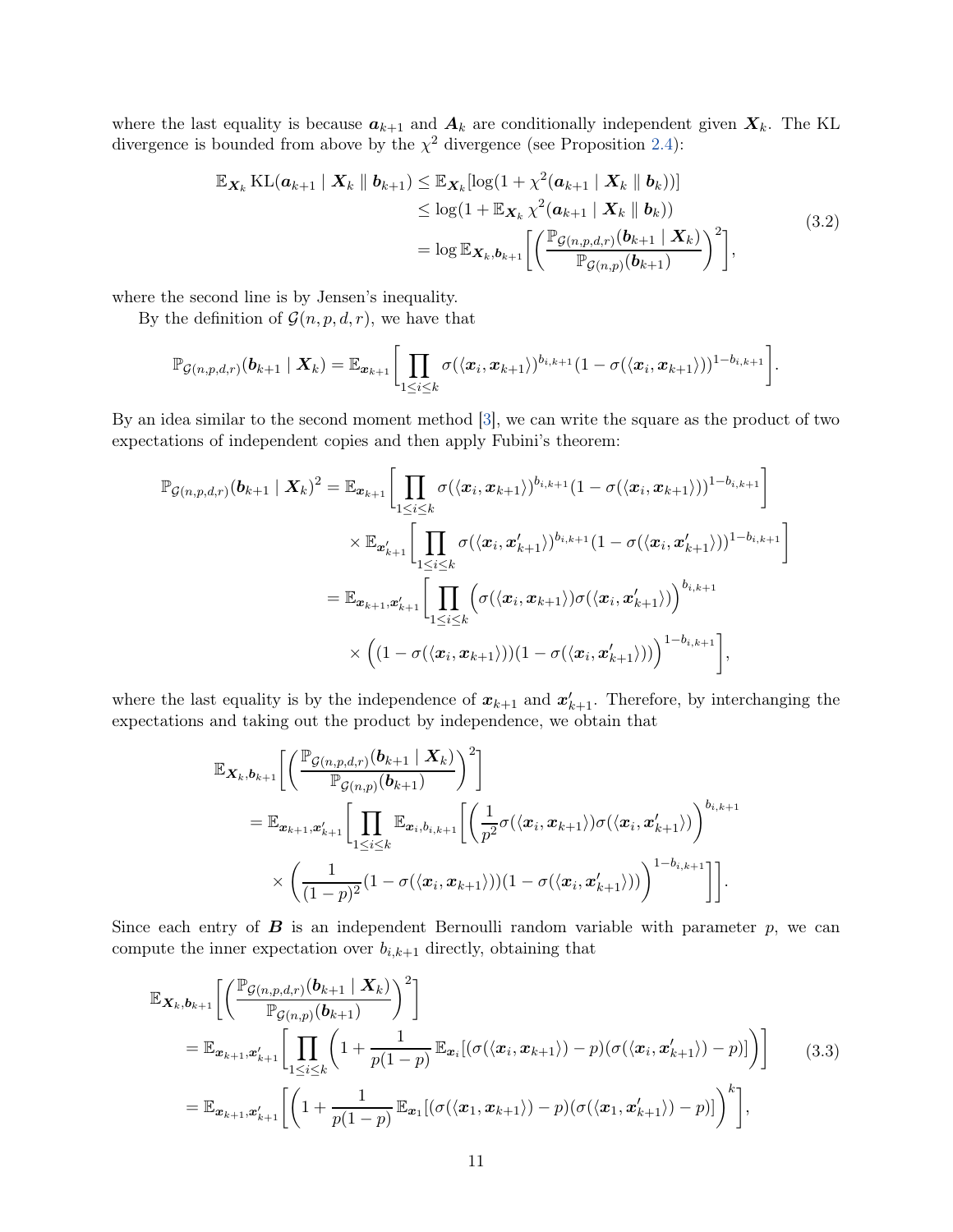where the last equality holds since all  $x_i$ 's are identically distributed.

Define

<span id="page-11-6"></span>
$$
\gamma(\boldsymbol{x}, \boldsymbol{y}) := \mathbb{E}_{\boldsymbol{z} \sim \mathcal{N}(\boldsymbol{0}, \boldsymbol{I}_d)} [(\sigma(\langle \boldsymbol{x}, \boldsymbol{z} \rangle) - p)(\sigma(\langle \boldsymbol{y}, \boldsymbol{z} \rangle) - p)]. \tag{3.4}
$$

We show the following lemma concerning  $\gamma(x, y)$ .

<span id="page-11-5"></span>**Lemma 3.1.** Let  $x, y \in \mathbb{R}^d$  be independent standard normal random vectors. Recall the definition of  $\sigma$ , as well as the assumption [\(A1\)](#page-1-0).

<span id="page-11-0"></span>(a) The mean of  $\gamma(x, y)$  satisfies

$$
0 \leq \mathbb{E}[\gamma(\boldsymbol{x}, \boldsymbol{y})] \leq \frac{\alpha^2}{r^4 d}.
$$

<span id="page-11-3"></span>(b) The variance of  $\gamma(x, y)$  is upper bounded by

$$
\mathbb{V}\text{ar}[\gamma(\boldsymbol{x},\boldsymbol{y})] \leq \frac{68\alpha^2}{r^4d}.
$$

<span id="page-11-4"></span>(c) Let  $L := \sqrt{34\alpha}/(r^2d)$ . Then,  $\gamma(x, y)/L$  is sub-exponential with parameters  $(2\sqrt{2d}, 1)$ , that is,

$$
\log \mathbb{E}\bigg[\exp\bigg(\frac{t}{L}(\gamma(\boldsymbol{x}, \boldsymbol{y}) - \mathbb{E}[\gamma(\boldsymbol{x}, \boldsymbol{y})])\bigg)\bigg] \leq 4dt^2 \quad \text{for all } |t| \leq 1.
$$

*Proof of Lemma 3.1(a)*. Let

$$
\eta(\boldsymbol{x}) \coloneqq \mathbb{E}_{\boldsymbol{z} \sim \mathcal{N}(0,\boldsymbol{I}_d)}[\sigma(\langle \boldsymbol{x}, \boldsymbol{z} \rangle)] \quad \text{and} \quad \xi(\boldsymbol{x}, \boldsymbol{y}) \coloneqq \mathbb{E}_{\boldsymbol{z} \sim \mathcal{N}(0,\boldsymbol{I}_d)}[\sigma(\langle \boldsymbol{x}, \boldsymbol{z} \rangle) \sigma(\langle \boldsymbol{y}, \boldsymbol{z} \rangle)].
$$

By the construction of  $\sigma$ , we have that

<span id="page-11-1"></span>
$$
\mathbb{E}_{\boldsymbol{x}\sim\mathcal{N}(0,\boldsymbol{I}_d)}[\eta(\boldsymbol{x})] = \mathbb{E}[\sigma(\langle \boldsymbol{x}, \boldsymbol{z} \rangle)] = p. \tag{3.5}
$$

Next, we bound the variance of  $\eta(x)$ . Observe that

$$
\frac{\partial \eta(\boldsymbol{x})}{\partial x_i} = \mathbb{E}_{\boldsymbol{z} \sim \mathcal{N}(\boldsymbol{0}, \boldsymbol{I}_d)} \left[ \frac{\partial \sigma(\langle \boldsymbol{x}, \boldsymbol{z} \rangle)}{\partial x_i} \right] = \mathbb{E}_{\boldsymbol{z} \sim \mathcal{N}(\boldsymbol{0}, \boldsymbol{I}_d)} [z_i \sigma'(\langle \boldsymbol{x}, \boldsymbol{z} \rangle)].
$$

Thus by Stein's lemma we have that

$$
\frac{\partial \eta(\boldsymbol{x})}{\partial x_i} = \mathbb{E}_{\boldsymbol{z}_{-i}}[\mathbb{E}_{z_i}[z_i \sigma'(\langle \boldsymbol{x}, \boldsymbol{z} \rangle)]] = \mathbb{E}_{\boldsymbol{z}_{-i}}\bigg[\mathbb{E}_{z_i}\bigg[\frac{\partial \sigma'(\langle \boldsymbol{x}, \boldsymbol{z} \rangle)}{\partial z_i}\bigg]\bigg] = x_i \mathbb{E}_{\boldsymbol{z}}[\sigma''(\langle \boldsymbol{x}, \boldsymbol{z} \rangle)],
$$

where  $z_{-i}$  denotes the rest of z except for  $z_i$ . Hence, by the definition of  $\sigma$  in [\(1.1\)](#page-1-3),

$$
\begin{split} \|\nabla \eta(\boldsymbol{x})\|^{2} &= \sum_{i=1}^{d} \left(\frac{\partial \eta(\boldsymbol{x})}{\partial x_{i}}\right)^{2} = \frac{1}{r^{4}d^{2}} \sum_{i=1}^{d} x_{i}^{2} \mathbb{E}_{\boldsymbol{z}}\left[f'\left(\frac{\langle \boldsymbol{x}, \boldsymbol{z} \rangle - \mu_{p,d,r}}{r\sqrt{d}}\right)\right]^{2} \\ &= \frac{\|\boldsymbol{x}\|^{2}}{r^{4}d^{2}} \mathbb{E}_{\boldsymbol{z}}\left[f'\left(\frac{\langle \boldsymbol{x}, \boldsymbol{z} \rangle - \mu_{p,d,r}}{r\sqrt{d}}\right)\right]^{2} \leq \frac{\|\boldsymbol{x}\|^{2}}{r^{4}d^{2}} \mathbb{E}_{\boldsymbol{z}}\left[f'\left(\frac{\langle \boldsymbol{x}, \boldsymbol{z} \rangle - \mu_{p,d,r}}{r\sqrt{d}}\right)^{2}\right] \leq \frac{\alpha^{2} \|\boldsymbol{x}\|^{2}}{r^{4}d^{2}}, \end{split}
$$

where we used the assumption  $(A1)$  in the last inequality. The Gaussian Poincaré inequality (Proposition [2.9\)](#page-6-3) thus gives

<span id="page-11-2"></span>
$$
\mathbb{V}\text{ar}[\eta(\boldsymbol{x})] \le \mathbb{E}[\|\nabla \eta(\boldsymbol{x})\|^2] \le \frac{\alpha^2}{r^4 d^2} \mathbb{E}[\|\boldsymbol{x}\|^2] = \frac{\alpha^2}{r^4 d}.
$$
\n(3.6)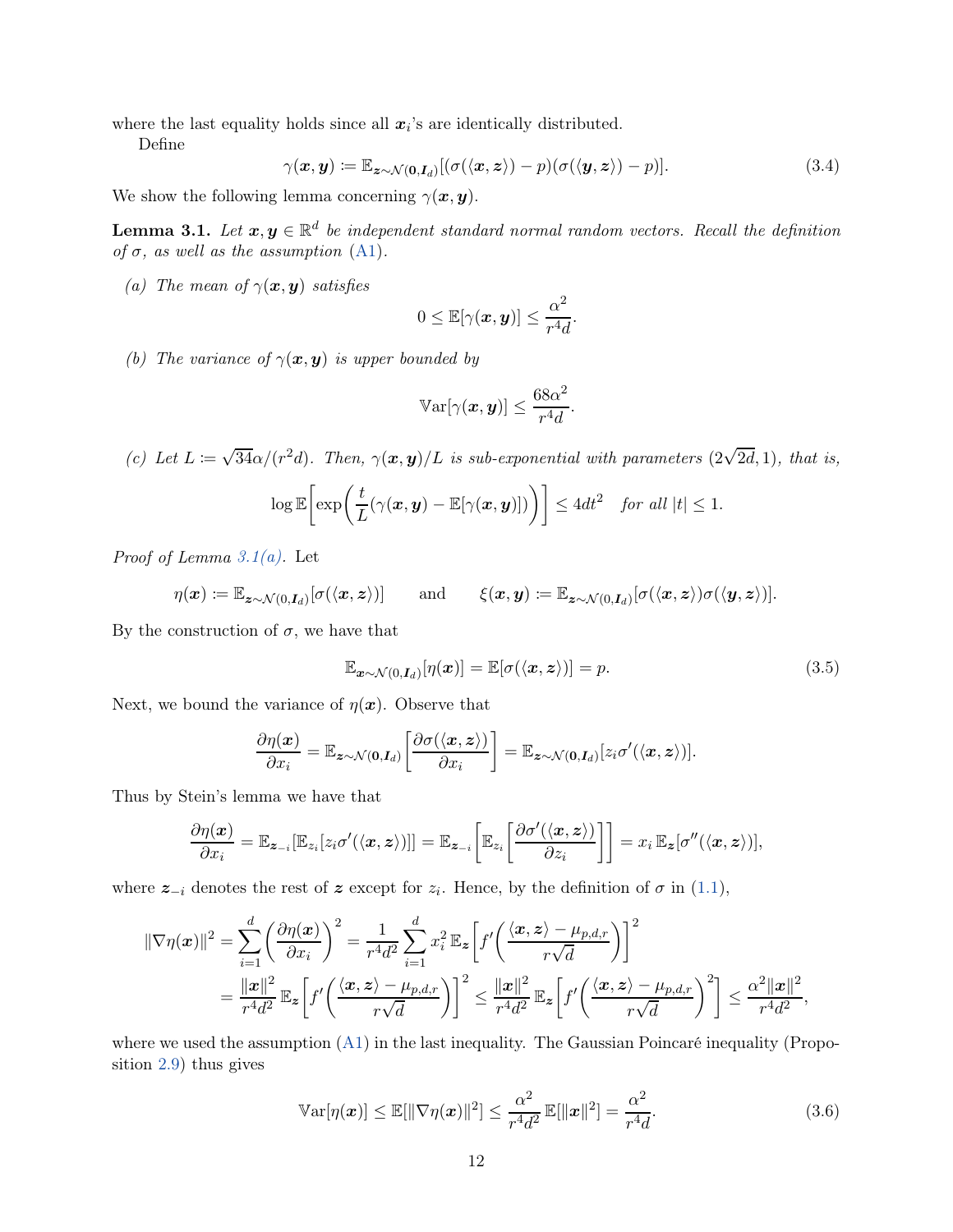Additionally, by interchanging the order of expectations we have that

<span id="page-12-0"></span>
$$
\mathbb{E}[\xi(\boldsymbol{x},\boldsymbol{y})] = \mathbb{E}[\mathbb{E}_{\boldsymbol{z}}[\sigma(\langle \boldsymbol{x}, \boldsymbol{z} \rangle) \sigma(\langle \boldsymbol{y}, \boldsymbol{z} \rangle)]] = \mathbb{E}[\mathbb{E}_{\boldsymbol{x}}[\sigma(\langle \boldsymbol{x}, \boldsymbol{z} \rangle) ] \mathbb{E}_{\boldsymbol{y}}[\sigma(\langle \boldsymbol{y}, \boldsymbol{z} \rangle)]] = \mathbb{E}[\eta(\boldsymbol{z})^2]. \tag{3.7}
$$

Finally, expanding the product in the definition of  $\gamma(x, y)$  and putting together the expressions in  $(3.5)$ ,  $(3.6)$ , and  $(3.7)$ , we obtain that

<span id="page-12-3"></span>
$$
\mathbb{E}[\gamma(\boldsymbol{x},\boldsymbol{y})] = \mathbb{E}[\xi(\boldsymbol{x},\boldsymbol{y})] - p \mathbb{E}[\eta(\boldsymbol{x})] - p \mathbb{E}[\eta(\boldsymbol{y})] + p^2 = \mathbb{E}[\xi(\boldsymbol{x},\boldsymbol{y})] - p^2 = \text{Var}[\eta(\boldsymbol{z})] \le \frac{\alpha^2}{r^4 d}.
$$
 (3.8)

The nonnegativity of  $\mathbb{E}[\gamma(x, y)]$  directly follows from it being a variance.

Recall the assumption  $(A1)$ , and note that Corollary [2.7](#page-6-4) thus implies that f is bounded and

<span id="page-12-1"></span>
$$
\sup_{x} |f(x)| \le 2\sqrt{\alpha}.\tag{3.9}
$$

 $\Box$ 

*Proof of Lemma [3.1\(b\)](#page-11-3) and Lemma 3.1(c)*. Taking the partial derivative with respect to  $x_i$ , we have that

$$
\frac{\partial \gamma(\boldsymbol{x}, \boldsymbol{y})}{\partial x_i} = \mathbb{E}_{\boldsymbol{z} \sim \mathcal{N}(0, \boldsymbol{I}_d)} \bigg[ \frac{\partial (\sigma(\langle \boldsymbol{x}, \boldsymbol{z} \rangle) - p)}{\partial x_i} (\sigma(\langle \boldsymbol{y}, \boldsymbol{z} \rangle) - p) \bigg] = \mathbb{E}_{\boldsymbol{z} \sim \mathcal{N}(0, \boldsymbol{I}_d)} [z_i \sigma'(\langle \boldsymbol{x}, \boldsymbol{z} \rangle) (\sigma(\langle \boldsymbol{y}, \boldsymbol{z} \rangle) - p)].
$$

By Stein's lemma, we have that

$$
\frac{\partial \gamma(\boldsymbol{x}, \boldsymbol{y})}{\partial x_i} = \mathbb{E}_{\boldsymbol{z}_{-i}}[\mathbb{E}_{z_i}[z_i \sigma'(\langle \boldsymbol{x}, \boldsymbol{z} \rangle)(\sigma(\langle \boldsymbol{y}, \boldsymbol{z} \rangle) - p)]] = \mathbb{E}_{\boldsymbol{z}_{-i}}\bigg[\mathbb{E}_{z_i}\bigg[\frac{\partial}{\partial z_i}(\sigma'(\langle \boldsymbol{x}, \boldsymbol{z} \rangle)(\sigma(\langle \boldsymbol{y}, \boldsymbol{z} \rangle) - p))\bigg]\bigg]
$$
  
=  $y_i \mathbb{E}_{\boldsymbol{z}}[\sigma'(\langle \boldsymbol{x}, \boldsymbol{z} \rangle)\sigma'(\langle \boldsymbol{y}, \boldsymbol{z} \rangle)] + x_i \mathbb{E}_{\boldsymbol{z}}[\sigma''(\langle \boldsymbol{x}, \boldsymbol{z} \rangle)(\sigma(\langle \boldsymbol{y}, \boldsymbol{z} \rangle) - p)].$ 

Then, by the elementary inequality  $(a + b)^2 \leq 2(a^2 + b^2)$  and Jensen's inequality, we have that

$$
\left(\frac{\partial \gamma(\boldsymbol{x}, \boldsymbol{y})}{\partial x_i}\right)^2 \leq \frac{2y_i^2}{r^4 d^2} \mathbb{E}_{\boldsymbol{z}} \bigg[ f\left(\frac{\langle \boldsymbol{x}, \boldsymbol{z} \rangle - \mu_{p,d,r}}{r\sqrt{d}}\right) f\left(\frac{\langle \boldsymbol{y}, \boldsymbol{z} \rangle - \mu_{p,d,r}}{r\sqrt{d}}\right) \bigg]^2 + \frac{2x_i^2}{r^4 d^2} \mathbb{E}_{\boldsymbol{z}} \bigg[ f'\left(\frac{\langle \boldsymbol{x}, \boldsymbol{z} \rangle - \mu_{p,d,r}}{r\sqrt{d}}\right) (\sigma(\langle \boldsymbol{y}, \boldsymbol{z} \rangle) - p) \bigg]^2 \leq \frac{2y_i^2}{r^4 d^2} \mathbb{E}_{\boldsymbol{z}} \bigg[ f\left(\frac{\langle \boldsymbol{x}, \boldsymbol{z} \rangle - \mu_{p,d,r}}{r\sqrt{d}}\right)^2 f\left(\frac{\langle \boldsymbol{y}, \boldsymbol{z} \rangle - \mu_{p,d,r}}{r\sqrt{d}}\right)^2 \bigg] + \frac{2x_i^2}{r^4 d^2} \mathbb{E}_{\boldsymbol{z}} \bigg[ f'\left(\frac{\langle \boldsymbol{x}, \boldsymbol{z} \rangle - \mu_{p,d,r}}{r\sqrt{d}}\right)^2 (\sigma(\langle \boldsymbol{y}, \boldsymbol{z} \rangle) - p)^2 \bigg] \leq \frac{2\alpha^2 (x_i^2 + 16y_i^2)}{r^4 d^2},
$$

where in the last inequality we used  $(A1)$  and  $(3.9)$ . Hence, we obtain that

<span id="page-12-2"></span>
$$
\|\nabla \gamma(\boldsymbol{x}, \boldsymbol{y})\|^2 = \sum_{i=1}^d \left(\frac{\partial \gamma(\boldsymbol{x}, \boldsymbol{y})}{\partial x_i}\right)^2 + \sum_{i=1}^d \left(\frac{\partial \gamma(\boldsymbol{x}, \boldsymbol{y})}{\partial y_i}\right)^2 \le \frac{34\alpha^2}{r^4 d^2} (\|\boldsymbol{x}\|^2 + \|\boldsymbol{y}\|^2). \tag{3.10}
$$

Taking expectation on both sides of the above display yields

$$
\mathbb{E}[\|\nabla \gamma(\boldsymbol{x}, \boldsymbol{y})\|^2] \leq \frac{34\alpha^2}{r^4d^2} \mathbb{E}[\|\boldsymbol{x}\|^2 + \|\boldsymbol{y}\|^2] = \frac{68\alpha^2}{r^4d}.
$$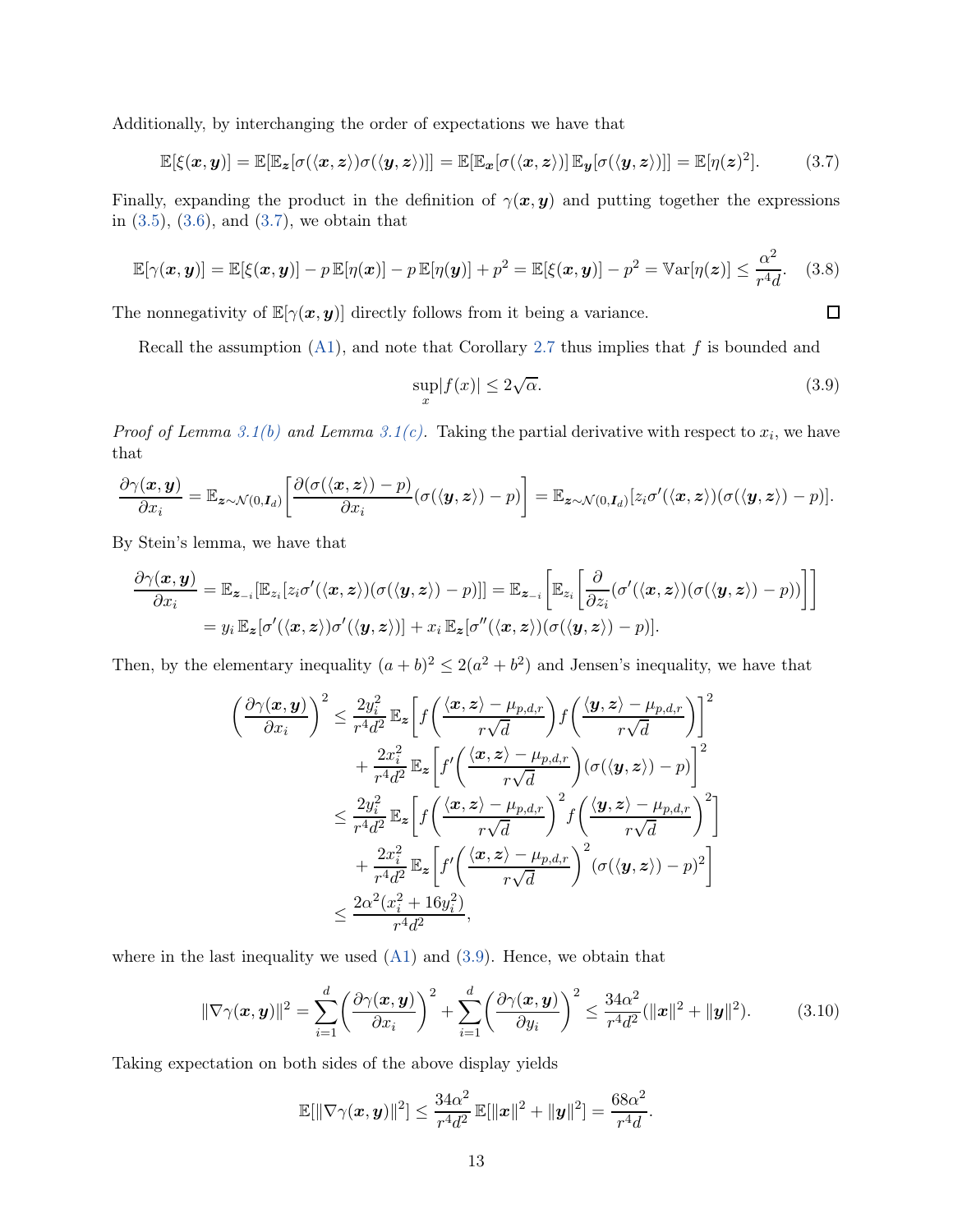By the Gaussian Poincaré inequality we thus have that

$$
\mathbb{V}{\rm ar}[\gamma(\boldsymbol{y},\boldsymbol{z})] \leq \mathbb{E}[\|\nabla \gamma(\boldsymbol{y},\boldsymbol{z})\|^2] \leq \frac{68\alpha^2}{r^4 d}.
$$

Lemma  $3.1(b)$  is hence proved.

By viewing  $(x, y)$  as a  $(2d)$ -dimensional vector,  $(3.10)$  exactly gives the upper bound of the norm of the gradient in terms of the norm of the vector. Thus, by applying Lemma [2.12,](#page-6-2) the sub-exponential tails of  $\gamma(x, y)$  in Lemma [3.1\(c\)](#page-11-4) directly follow.  $\Box$ 

With Lemma [3.1](#page-11-5) in place, we return to bounding the KL divergence from above. Using the definition of  $\gamma(x, y)$ , we can express [\(3.3\)](#page-10-0) with  $\gamma(x, y)$  as

$$
\mathbb{E}_{\mathbf{X}_k,\mathbf{b}_{k+1}}\bigg[\bigg(\frac{\mathbb{P}_{\mathcal{G}(n,p,d,r)}(\mathbf{b}_{k+1} \mid \mathbf{X}_k)}{\mathbb{P}_{\mathcal{G}(n,p)}(\mathbf{b}_{k+1})}\bigg)^2\bigg] = \mathbb{E}\bigg[\bigg(1 + \frac{1}{p(1-p)}\gamma(\mathbf{x}, \mathbf{y})\bigg)^k\bigg] \leq \mathbb{E}\bigg[\exp\bigg(\frac{k}{p(1-p)}\gamma(\mathbf{x}, \mathbf{y})\bigg)\bigg],
$$

where we use the fact that  $1 + x \leq \exp(x)$ . Using Lemma [3.1\(c\)](#page-11-4) with  $t = Lk/(p(1-p))$ , we have, for  $r^2 d/k \ge \sqrt{34\alpha}/(p(1-p))$ , that

$$
\mathbb{E}\bigg[\exp\bigg(\frac{k}{p(1-p)}(\gamma(\boldsymbol{x},\boldsymbol{y})-\mathbb{E}[\gamma(\boldsymbol{x},\boldsymbol{y})])\bigg)\bigg]\leq \exp\bigg(\frac{136\alpha^2}{p^2(1-p)^2}\cdot\frac{k^2}{r^4d}\bigg).
$$

Recall that we assume that  $n^3/(r^4d) \to 0$ , which implies that  $r^2d/n \to \infty$ , so the inequality in the display above holds eventually (uniformly for all  $k \leq n$ ). Combined with Lemma [3.1\(a\),](#page-11-0) we thus have that

$$
\mathbb{E}\bigg[\exp\bigg(\frac{k}{p(1-p)}\gamma(\boldsymbol{x},\boldsymbol{y})\bigg)\bigg] = \exp\bigg(\frac{k}{p(1-p)}\mathbb{E}[\gamma(\boldsymbol{x},\boldsymbol{y})]\bigg)\mathbb{E}\bigg[\exp\bigg(\frac{k}{p(1-p)}(\gamma(\boldsymbol{x},\boldsymbol{y})-\mathbb{E}[\gamma(\boldsymbol{x},\boldsymbol{y})])\bigg)\bigg]
$$

$$
\leq \exp\bigg(\frac{\alpha^2}{p(1-p)}\cdot\frac{k}{r^4d}+\frac{136\alpha^2}{p^2(1-p)^2}\cdot\frac{k^2}{r^4d}\bigg).
$$

Putting the previous displays together and inserting the upper bound into [\(3.2\)](#page-10-1), we obtain that

$$
\mathbb{E}_{\mathbf{X}_k} \operatorname{KL}(\boldsymbol{a}_{k+1} \mid \mathbf{X}_k \parallel \boldsymbol{b}_{k+1}) \leq \frac{\alpha^2}{p(1-p)} \cdot \frac{k}{r^4d} + \frac{136\alpha^2}{p^2(1-p)^2} \cdot \frac{k^2}{r^4d}.
$$

Plugging the above display into [\(3.1\)](#page-9-1), we conclude that

$$
KL(\mathcal{G}(n, p, d, r) \parallel \mathcal{G}(n, p)) = KL(\mathbf{A} \parallel \mathbf{B}) \le \sum_{k=0}^{n-1} \left( \frac{\alpha^2}{p(1-p)} \cdot \frac{k}{r^4 d} + \frac{136\alpha^2}{p^2(1-p)^2} \cdot \frac{k^2}{r^4 d} \right)
$$
  

$$
\le \frac{\alpha^2}{2p(1-p)} \cdot \frac{n^2}{r^4 d} + \frac{68\alpha^2}{3p^2(1-p)^2} \cdot \frac{n^3}{r^4 d}.
$$

The asymptotic in Theorem [1.1\(a\)](#page-2-2) directly follows.

### <span id="page-13-0"></span>4 Detecting geometry using the signed triangle statistic

In this section, we show that the geometric structure in  $\mathcal{G}(n, p, d, r)$  can be detected in certain parameter regimes of  $d$  and  $r$  using the signed triangle statistic proposed in [\[6\]](#page-31-4), thus proving Theorem  $1.1(b)$ .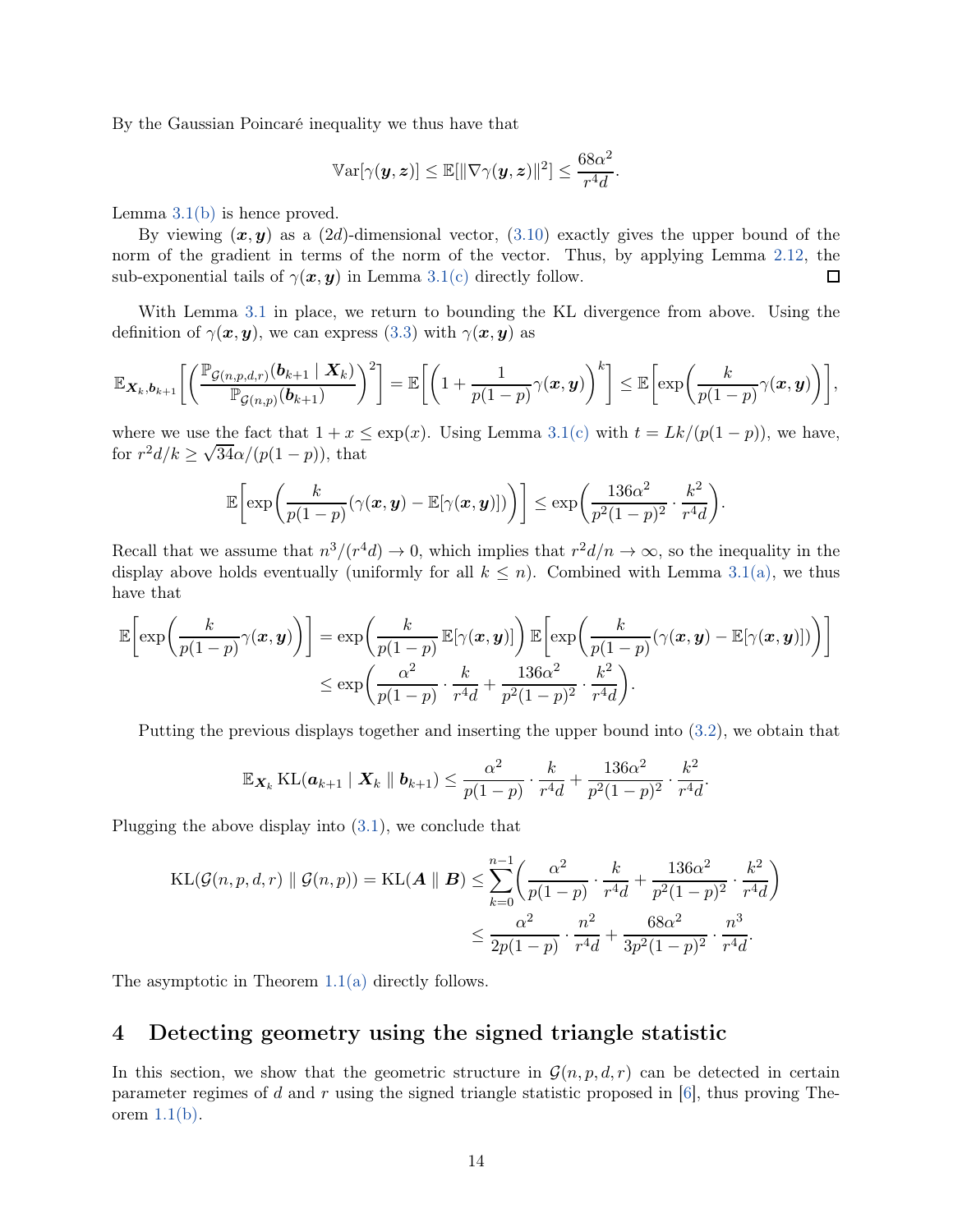Let  $A$  be the adjacency matrix of a sample graph  $G$  with edge probability  $p$ . The signed triangle over the vertices  $\{i, j, k\}$  is defined as

$$
\tau_{\{i,j,k\}}(G) := (a_{i,j} - p)(a_{j,k} - p)(a_{k,i} - p).
$$

Then, the signed triangle statistic is the sum of all possible signed triangles in the graph:

$$
\tau(G) \coloneqq \sum_{\{i,j,k\} \in \binom{[n]}{3}} \tau_{\{i,j,k\}}(G).
$$

In  $\mathcal{G}(n, p)$ , due to the independence of edges, the calculation of the mean and the variance of the signed triangle statistic is straightforward, which has been done in [\[6](#page-31-4)]. We state the results here as the following lemma.

**Lemma 4.1.** The signed triangle statistic in  $\mathcal{G}(n, p)$  satisfies

$$
\mathbb{E}[\tau(\mathcal{G}(n,p))] = 0 \quad and \quad \mathbb{V}\text{ar}[\tau(\mathcal{G}(n,p))] \leq n^3.
$$

The main goal of this section is to estimate the mean and the variance of the signed triangle statistic in  $\mathcal{G}(n, p, d, r)$ .

#### 4.1 Estimating the mean in the large variance regime

We start our discussion with the estimate for the mean in the regime when  $r$  is large, specifically  $r/\log^2 r \gg d^{1/6}$ . Before diving into the details, we first present a concentration result which provides a tail bound for the remainder of a linear approximation of  $\sigma$ .

<span id="page-14-0"></span>**Lemma 4.2.** Suppose  $x, y \in \mathbb{R}^d$  are independent standard normal random vectors. Denote  $\eta :=$  $\mathbb{E}[\sigma'(\langle \bm{x}, \bm{y} \rangle) ]$  and define the remainder of a linear approximation of  $\sigma$  as

$$
g(x) \coloneqq \sigma(x) - p - \eta x.
$$

Then, the tails of  $g(\langle x, y \rangle)$  satisfy that for  $t \geq 6$ ,

$$
\mathbb{P}\bigg(|g(\langle \boldsymbol{x}, \boldsymbol{y} \rangle)| \geq \frac{3\alpha t}{2r^2}\bigg) \leq \exp\bigg(-\sqrt{\frac{t}{2e}}\bigg).
$$

*Proof.* Let  $x', y' \sim \mathcal{N}(0, I_d)$  be independent copies of  $x, y$ . For ease of notation, denote  $Z := \langle x, y \rangle$ and  $Z' \coloneqq \langle x', y' \rangle$ . Then, by definition,

$$
p = \mathbb{E}[\sigma(Z')] \text{ and } \eta = \mathbb{E}[\sigma'(Z')].
$$

Plugging them into  $g(x)$  and by the triangle inequality, we have that

$$
|g(Z)| = |\sigma(Z) - \mathbb{E}[\sigma(Z')] - \mathbb{E}[\sigma'(Z')]Z| = |\mathbb{E}_{Z'}[\sigma(Z) - \sigma(Z') - \sigma'(Z')(Z - Z')] - \mathbb{E}[\sigma'(Z')Z']|
$$
  

$$
\leq \underbrace{|\mathbb{E}_{Z'}[\sigma(Z) - \sigma(Z') - \sigma'(Z')(Z - Z')]|}_{V_1} + \underbrace{|\mathbb{E}[\sigma'(Z')Z']|}_{V_2}.
$$

We first bound  $V_1$  and  $V_2$  from above and then utilize Gaussian hypercontractivity.

By Taylor's theorem,

$$
\sigma(Z) - \sigma(Z') - \sigma'(Z')(Z - Z') = \frac{\sigma''(\xi)}{2}(Z - Z')^{2}
$$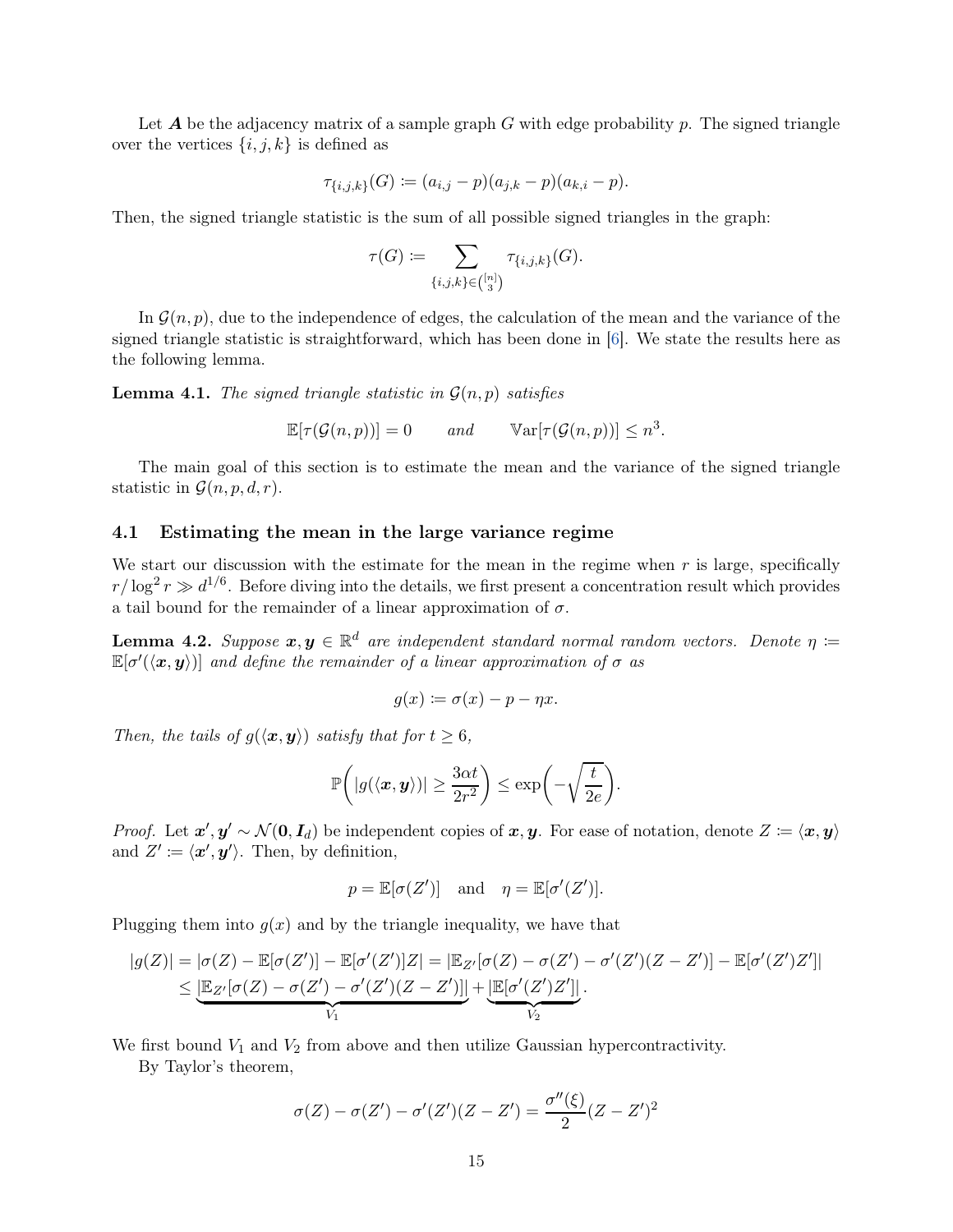for some  $\xi$  between  $Z'$  and  $Z$ . Then, we have that

$$
V_1 \leq \mathbb{E}_{Z'}[|\sigma(Z) - \sigma(Z') - \sigma'(Z')(Z - Z')|] = \mathbb{E}_{Z'}\left[\frac{|\sigma''(\xi)|}{2}(Z - Z')^2\right] = \mathbb{E}_{Z'}\left[\frac{|f'(\xi)|}{2r^2d}(Z - Z')^2\right]
$$
  

$$
\leq \frac{\alpha}{2r^2d} \mathbb{E}_{Z'}[(Z - Z')^2],
$$

where we used the assumption [\(A1\)](#page-1-0) in the last inequality.

Since  $Z' = \langle x', y' \rangle = \sum_{i=1}^d x'_i y'_i$ , we have that  $\mathbb{E}[Z'] = 0$  and  $\mathbb{E}[Z'^2] = d$ . Therefore,

$$
\mathbb{E}_{Z'}[(Z-Z')^2] = \mathbb{E}_{Z'}[Z^2 - 2ZZ' + Z'^2] = Z^2 + d.
$$

Hence, we obtain that

$$
V_1 \le \frac{\alpha}{2r^2 d} (Z^2 + d) = \frac{\alpha}{2r^2 d} Z^2 + \frac{\alpha}{2r^2}.
$$

Turning to  $V_2$ , by the triangle inequality we have that

$$
V_2 = |\mathbb{E}[\sigma'(\langle \boldsymbol{x}, \boldsymbol{y} \rangle) \langle \boldsymbol{x}, \boldsymbol{y} \rangle]| = \left|\sum_{i=1}^d \mathbb{E}[\sigma'(\langle \boldsymbol{x}, \boldsymbol{y} \rangle) x_i y_i]\right| \leq \sum_{i=1}^d |\mathbb{E}[\sigma'(\langle \boldsymbol{x}, \boldsymbol{y} \rangle) x_i y_i]|,
$$

Thus, by Stein's lemma and Jensen's inequality, we have that

$$
V_2 \leq \sum_{i=1}^d \bigg| \mathbb{E}\bigg[y_i \frac{\partial \sigma'(\langle \boldsymbol{x}, \boldsymbol{y} \rangle)}{\partial x_i}\bigg]\bigg| = \sum_{i=1}^d |\mathbb{E}[y_i^2 \sigma''(\langle \boldsymbol{x}, \boldsymbol{y} \rangle)|] \leq \sum_{i=1}^d \mathbb{E}[y_i^2 | \sigma''(\langle \boldsymbol{x}, \boldsymbol{y} \rangle)|] \leq \frac{\alpha}{r^2 d} \mathbb{E}[\|\boldsymbol{y}\|^2] = \frac{\alpha}{r^2}.
$$

Therefore, by the triangle inequality, we have for any  $q \geq 1$  that

$$
||g(Z)||_q \le ||T_1||_q + ||T_2||_q \le \frac{\alpha}{2r^2d} ||Z^2||_q + \frac{3\alpha}{2r^2}.
$$

Since  $Z^2 = (\sum_{i=1}^d x_i y_i)^2$  is a fourth order polynomial of independent standard normal random variables, by Gaussian hypercontractivity (see [\[2](#page-31-12), Corollary 5.21] for the univariate case and [\[14](#page-31-10), Theorem 6.7] for a general argument), we have that

$$
||Z^2||_q \leq (q-1)^2 ||Z^2||_2.
$$

Since

$$
\mathbb{E}[Z^4] = \mathbb{E}\bigg[\bigg(\sum_{i=1}^d x_i y_i\bigg)^4\bigg] = 3 \sum_{i \neq j} \mathbb{E}[x_i^2] \mathbb{E}[x_j^2] \mathbb{E}[y_i^2] \mathbb{E}[y_j^2] + \sum_i \mathbb{E}[x_i^4] \mathbb{E}[y_i^4] = 3d^2 + 6d \le 9d^2,
$$

we obtain that  $||Z^2||_2 \leq 3d$  and so

$$
||g(Z)||_q \le \frac{3\alpha}{2r^2}(q^2 - 2q + 2).
$$

By Markov's inequality,

$$
\mathbb{P}\left(|g(Z)| \ge \frac{3\alpha}{2r^2}t\right) \le \left(\frac{3\alpha}{2r^2}t\right)^{-q} \mathbb{E}[|g(Z)|^q] \le t^{-q}(q^2 - 2q + 2)^q = \exp(-q\log t + q\log(q^2 - 2q + 2)).
$$

For  $t \geq 3$ , by choosing  $q = \sqrt{t/e - 1} + 1$ , we have that

$$
\mathbb{P}\bigg(|g(Z)| \ge \frac{3\alpha t}{2r^2}\bigg) \le \exp\bigg(-\bigg(\sqrt{\frac{t}{e}-1}+1\bigg)\bigg).
$$

Hence, for  $t \geq 6$ ,

$$
\mathbb{P}\left(|g(Z)| \ge \frac{3\alpha t}{2r^2}\right) \le \exp\left(-\sqrt{\frac{t}{2e}}\right).
$$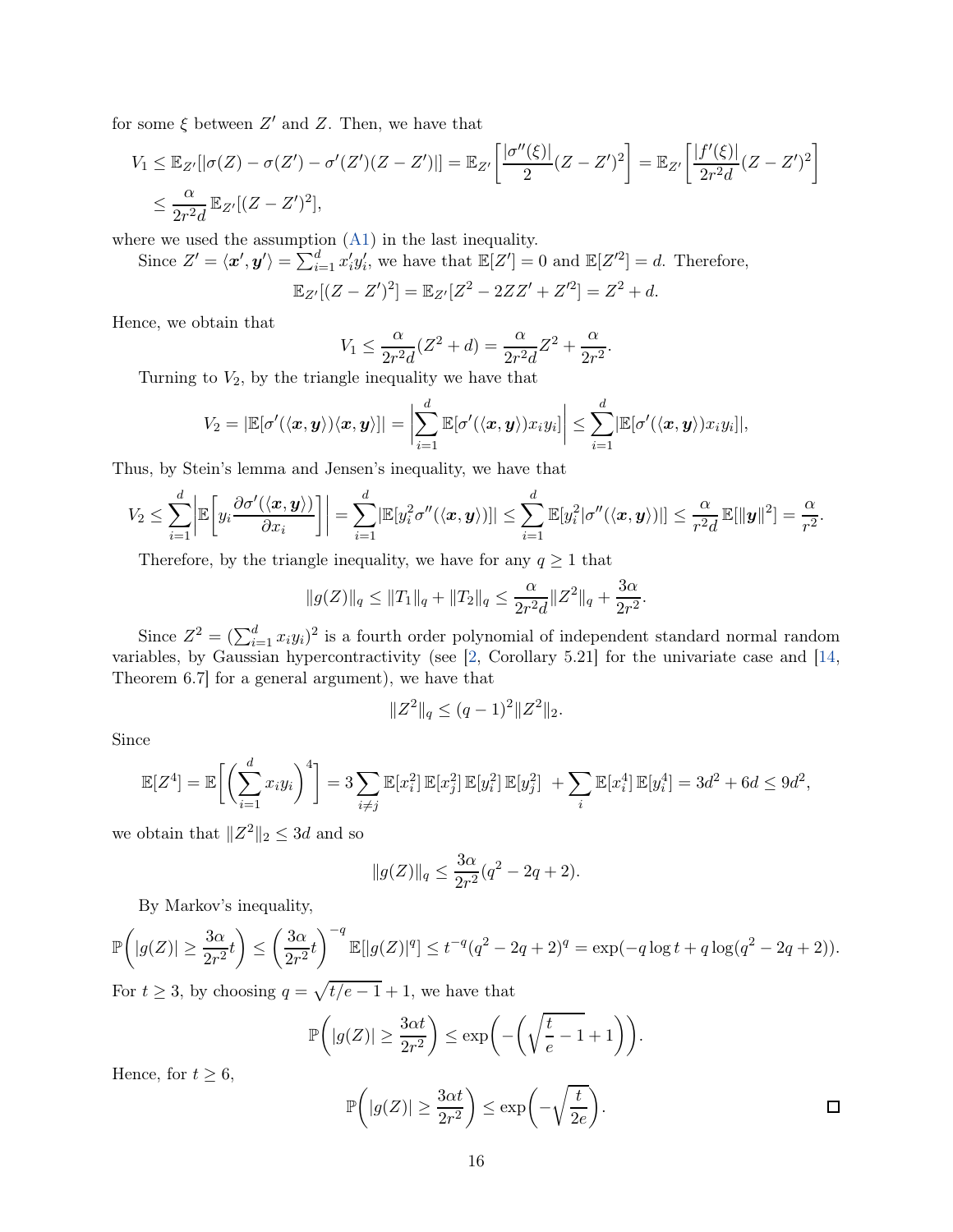Let

<span id="page-16-0"></span>
$$
\lambda := \mathbb{E}\bigg[f\bigg(\frac{\langle \boldsymbol{x}, \boldsymbol{y} \rangle - \mu_{p,d,r}}{r\sqrt{d}}\bigg)\bigg].\tag{4.1}
$$

Then,

$$
\mathbb{E}[\sigma'(\langle \boldsymbol{x}, \boldsymbol{y} \rangle)] = \frac{\lambda}{r\sqrt{d}}.
$$
\n(4.2)

We also have

$$
0 \le \lambda \le \sup_{x} |f(x)| \le 2\sqrt{\alpha}.
$$

In the following lemma, we show that  $\lambda$  is bounded away from 0 uniformly for all r and d.

<span id="page-16-2"></span>**Lemma 4.3.** Let  $\lambda$  be defined in [\(4.1\)](#page-16-0). For a fixed  $p \in (0,1)$ , there exists a constant  $C_p > 0$  that does not depend on r and d such that  $\lambda \geq C_p$ .

Proof. Let

$$
Z \coloneqq \frac{\langle \boldsymbol{x}, \boldsymbol{y} \rangle - \mu_{p,d,r}}{r \sqrt{d}}.
$$

By Proposition [2.14,](#page-8-1) we have

$$
\mathbb{P}\bigg(Z - \mathbb{E}[Z] \ge \frac{t}{r\sqrt{d}}\bigg) \le \exp\bigg(-\frac{1}{2}\min\bigg\{\frac{t^2}{2d}, \frac{t}{\sqrt{2}}\bigg\}\bigg),
$$

which gives

$$
\mathbb{P}(Z - \mathbb{E}[Z] \ge t) \le \exp\left(-\frac{1}{2}\min\left\{\frac{t^2r^2}{2}, \frac{tr\sqrt{d}}{\sqrt{2}}\right\}\right).
$$

Since  $r \geq 1$  and  $d \geq 1$ , we have for  $t \geq 1$ ,

<span id="page-16-1"></span>
$$
\mathbb{P}(Z - \mathbb{E}[Z] \ge t) \le \exp\left(-\frac{t}{4}\right). \tag{4.3}
$$

The lower tail directly follows from  $Z - \mathbb{E}[Z]$  being symmetric about zero.

Without loss of generality, we may assume  $p \in (0,1/2]$ . (If  $p \in (1/2,1)$ , we can consider the connection function  $1 - F(x)$ , which shares the same properties with  $F(x)$ .) Since F is strictly monotonic when  $F \in (0, 1)$ , the inverse  $F^{-1}$  exists in  $(0, 1)$ . Let  $z_{p/2} := F^{-1}(p/2)$ . We first show by contradiction that  $\mathbb{E}[Z] > z_{p/2} - 4 \log \frac{4}{p}$ . Suppose that it does not hold, that is,  $\mathbb{E}[Z] \leq z_{p/2} - 4 \log \frac{4}{p}$ . Then, by the monotonicity of  $F$ ,

$$
p = \mathbb{E}[F(Z)] = \mathbb{E}[F(Z) \mathbb{1}\{Z < z_{p/2}\}] + \mathbb{E}[F(Z) \mathbb{1}\{Z \ge z_{p/2}\}] \le \frac{p}{2} + \mathbb{P}(Z \ge z_{p/2})
$$
\n
$$
\le \frac{p}{2} + \mathbb{P}\left(Z \ge \mathbb{E}[Z] + 4\log\frac{4}{p}\right),
$$

where the last inequality holds since  $\{Z \ge z_{p/2}\} \subset \{Z \ge \mathbb{E}[Z] + 4\log \frac{4}{p}\}\.$  Using [\(4.3\)](#page-16-1), we have that

$$
p \le \frac{p}{2} + \frac{p}{4} = \frac{3}{4}p,
$$

which is a contradiction since  $p > 0$ . Hence,  $\mathbb{E}[Z] > z_{p/2} - 4 \log \frac{4}{p}$ .

Similarly, we show that  $\mathbb{E}[Z] < z_{7p/4} + 4 \log 3$ , where  $z_{7p/4} := F^{-1}(7p/4)$ . Again suppose  $\mathbb{E}[Z] \geq z_{7p/4} + 4 \log 3$ . Then, by the monotonicity of  $F$ ,

$$
p = \mathbb{E}[F(Z)] \ge \mathbb{E}[F(Z) \mathbb{1}\{Z \ge z_{7p/4}\}] \ge \frac{7p}{4}\mathbb{P}(Z \ge z_{7p/4}) \ge \frac{7p}{4}\mathbb{P}(Z \ge \mathbb{E}[Z] - 4\log 3),
$$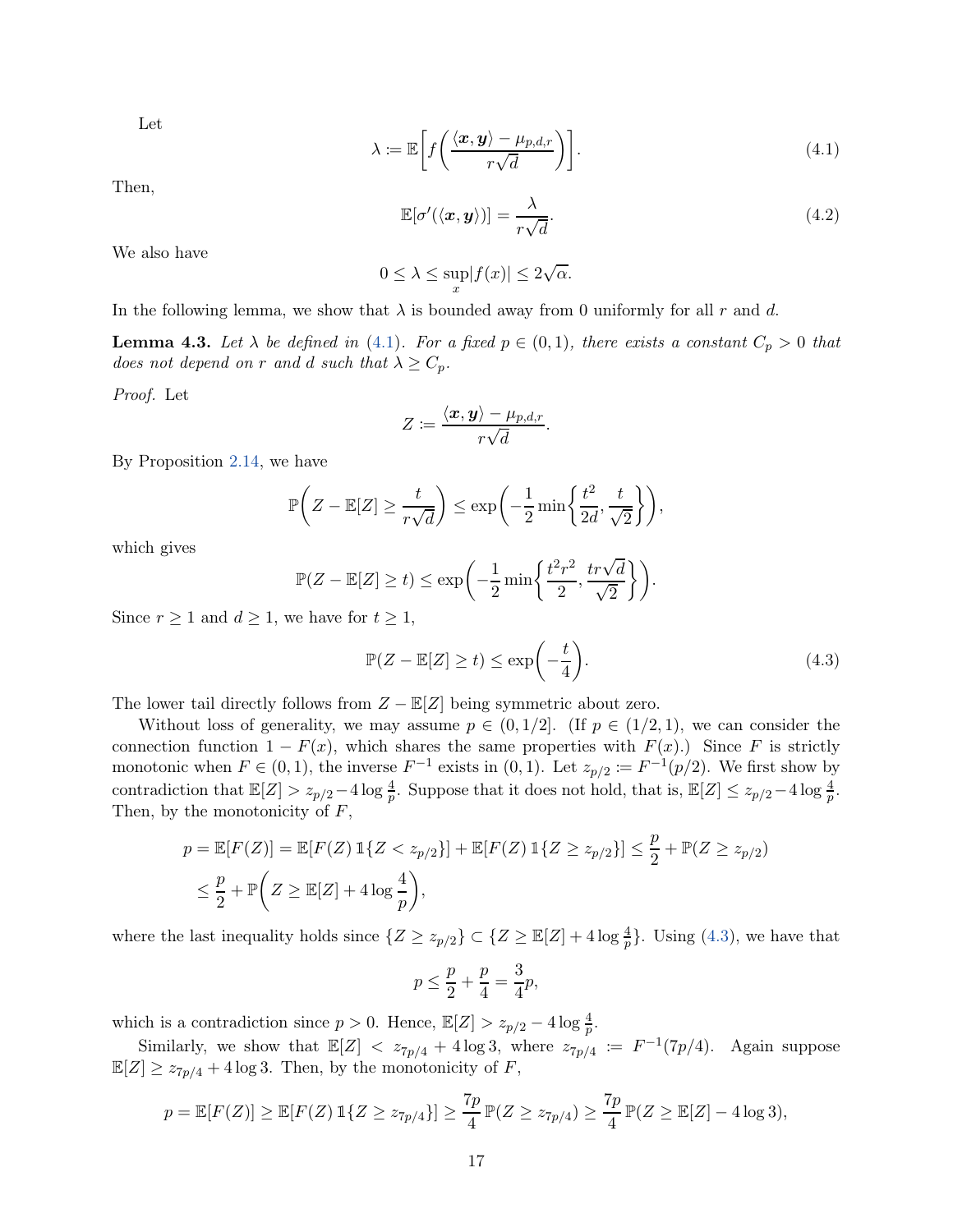where the last inequality holds since  $\{Z \geq z_{7p/4}\} \supset \{Z \geq \mathbb{E}[Z] - 4 \log 3\}$ . Therefore, by the lower tail bound,

$$
p \ge \frac{7p}{4}(1 - \mathbb{P}(Z < \mathbb{E}[Z] - 4\log 3)) \ge \frac{7p}{4}\left(1 - \frac{1}{3}\right) = \frac{7}{6}p,
$$

which is a contradiction since  $p > 0$ . Hence,  $\mathbb{E}[Z] < z_{7p/4} + 4 \log 3$ .

Consider the interval  $I := [z_{p/2} - 4 \log \frac{4}{p} - 4, z_{7p/4} + 4 \log 3 + 4]$ . The interval is bounded since F is a CDF. Since f is a continuous function and strictly positive in the closed interval by assumption [\(A0\)](#page-1-1), using the extreme value theorem, we have that  $\inf_{x \in I} f(x) \ge f(\xi) = \epsilon_p > 0$  for some  $\xi \in I$ . Therefore,

$$
\mathbb{E}[f(Z)] \ge \mathbb{E}[f(Z) \mathbb{1}\{Z \in I\}] \ge \epsilon_p \mathbb{P}(Z \in I)
$$
  
=  $\epsilon_p \left(1 - \mathbb{P}\left(Z < z_{p/2} - 4\log\frac{4}{p} - 4\right) - \mathbb{P}(Z > z_{7p/4} + 4\log 3 + 4)\right)$   
 $\ge \epsilon_p (1 - \mathbb{P}(Z \le \mathbb{E}[Z] - 4) - \mathbb{P}(Z \ge \mathbb{E}[Z] + 4)) \ge \left(1 - \frac{2}{e}\right)\epsilon_p.$ 

The claim directly follows.

For ease of notation, we use the shorthand

$$
\bar{\sigma}(t) \coloneqq \sigma(t) - p.
$$

Define the following events:

$$
A_1 \coloneqq \left\{ \left| \bar{\sigma}(\langle \mathbf{x}, \mathbf{y} \rangle) - \frac{\lambda}{r\sqrt{d}} \langle \mathbf{x}, \mathbf{y} \rangle \right| \leq \frac{3\alpha t}{2r^2} \right\},
$$
  
\n
$$
A_2 \coloneqq \left\{ \left| \bar{\sigma}(\langle \mathbf{y}, \mathbf{z} \rangle) - \frac{\lambda}{r\sqrt{d}} \langle \mathbf{y}, \mathbf{z} \rangle \right| \leq \frac{3\alpha t}{2r^2} \right\},
$$
  
\n
$$
A_3 \coloneqq \left\{ \left| \bar{\sigma}(\langle \mathbf{z}, \mathbf{x} \rangle) - \frac{\lambda}{r\sqrt{d}} \langle \mathbf{z}, \mathbf{x} \rangle \right| \leq \frac{3\alpha t}{2r^2} \right\},
$$

and let  $A := A_1 \cap A_2 \cap A_3$ . Then, on the event A we have that

$$
\left|\left(\bar{\sigma}(\langle \mathbf{x}, \mathbf{y}\rangle) - \frac{\lambda}{r\sqrt{d}}\langle \mathbf{x}, \mathbf{y}\rangle\right)\left(\bar{\sigma}(\langle \mathbf{y}, \mathbf{z}\rangle) - \frac{\lambda}{r\sqrt{d}}\langle \mathbf{y}, \mathbf{z}\rangle\right)\left(\bar{\sigma}(\langle \mathbf{z}, \mathbf{x}\rangle) - \frac{\lambda}{r\sqrt{d}}\langle \mathbf{z}, \mathbf{x}\rangle\right)\right| \leq \frac{27\alpha^3t^3}{8r^6}.
$$

Expanding the product, on the event A we have that

$$
\tau(\boldsymbol{x}, \boldsymbol{y}, \boldsymbol{z}) \coloneqq \bar{\sigma}(\langle \boldsymbol{x}, \boldsymbol{y} \rangle) \bar{\sigma}(\langle \boldsymbol{y}, \boldsymbol{z} \rangle) \bar{\sigma}(\langle \boldsymbol{z}, \boldsymbol{x} \rangle) \n\geq \frac{\lambda^3}{r^3 d^{3/2}} \langle \boldsymbol{x}, \boldsymbol{y} \rangle \langle \boldsymbol{y}, \boldsymbol{z} \rangle \langle \boldsymbol{z}, \boldsymbol{x} \rangle - \frac{27 \alpha^3 t^3}{8 r^6} \n+ \frac{\lambda}{r \sqrt{d}} \Big( \langle \boldsymbol{x}, \boldsymbol{y} \rangle \bar{\sigma}(\langle \boldsymbol{y}, \boldsymbol{z} \rangle) \bar{\sigma}(\langle \boldsymbol{z}, \boldsymbol{x} \rangle) - \frac{\lambda}{r \sqrt{d}} \langle \boldsymbol{x}, \boldsymbol{y} \rangle \langle \boldsymbol{y}, \boldsymbol{z} \rangle \bar{\sigma}(\langle \boldsymbol{z}, \boldsymbol{x} \rangle) \Big) \n+ \frac{\lambda}{r \sqrt{d}} \Big( \langle \boldsymbol{y}, \boldsymbol{z} \rangle \bar{\sigma}(\langle \boldsymbol{x}, \boldsymbol{y} \rangle) \bar{\sigma}(\langle \boldsymbol{z}, \boldsymbol{x} \rangle) - \frac{\lambda}{r \sqrt{d}} \langle \boldsymbol{x}, \boldsymbol{y} \rangle \langle \boldsymbol{z}, \boldsymbol{x} \rangle \bar{\sigma}(\langle \boldsymbol{x}, \boldsymbol{y} \rangle) \Big) \n+ \frac{\lambda}{r \sqrt{d}} \Big( \langle \boldsymbol{z}, \boldsymbol{x} \rangle \bar{\sigma}(\langle \boldsymbol{x}, \boldsymbol{y} \rangle) \bar{\sigma}(\langle \boldsymbol{y}, \boldsymbol{z} \rangle) - \frac{\lambda}{r \sqrt{d}} \langle \boldsymbol{z}, \boldsymbol{x} \rangle \langle \boldsymbol{x}, \boldsymbol{y} \rangle \bar{\sigma}(\langle \boldsymbol{y}, \boldsymbol{z} \rangle) \Big).
$$

The last three terms are identically distributed. Denote

$$
\xi(\boldsymbol{x},\boldsymbol{y},\boldsymbol{z}) \coloneqq \langle \boldsymbol{x},\boldsymbol{y}\rangle \bar{\sigma}(\langle \boldsymbol{y},\boldsymbol{z}\rangle) \bar{\sigma}(\langle \boldsymbol{z},\boldsymbol{x}\rangle) - \frac{\lambda}{r\sqrt{d}}\langle \boldsymbol{x},\boldsymbol{y}\rangle \langle \boldsymbol{y},\boldsymbol{z}\rangle \bar{\sigma}(\langle \boldsymbol{z},\boldsymbol{x}\rangle).
$$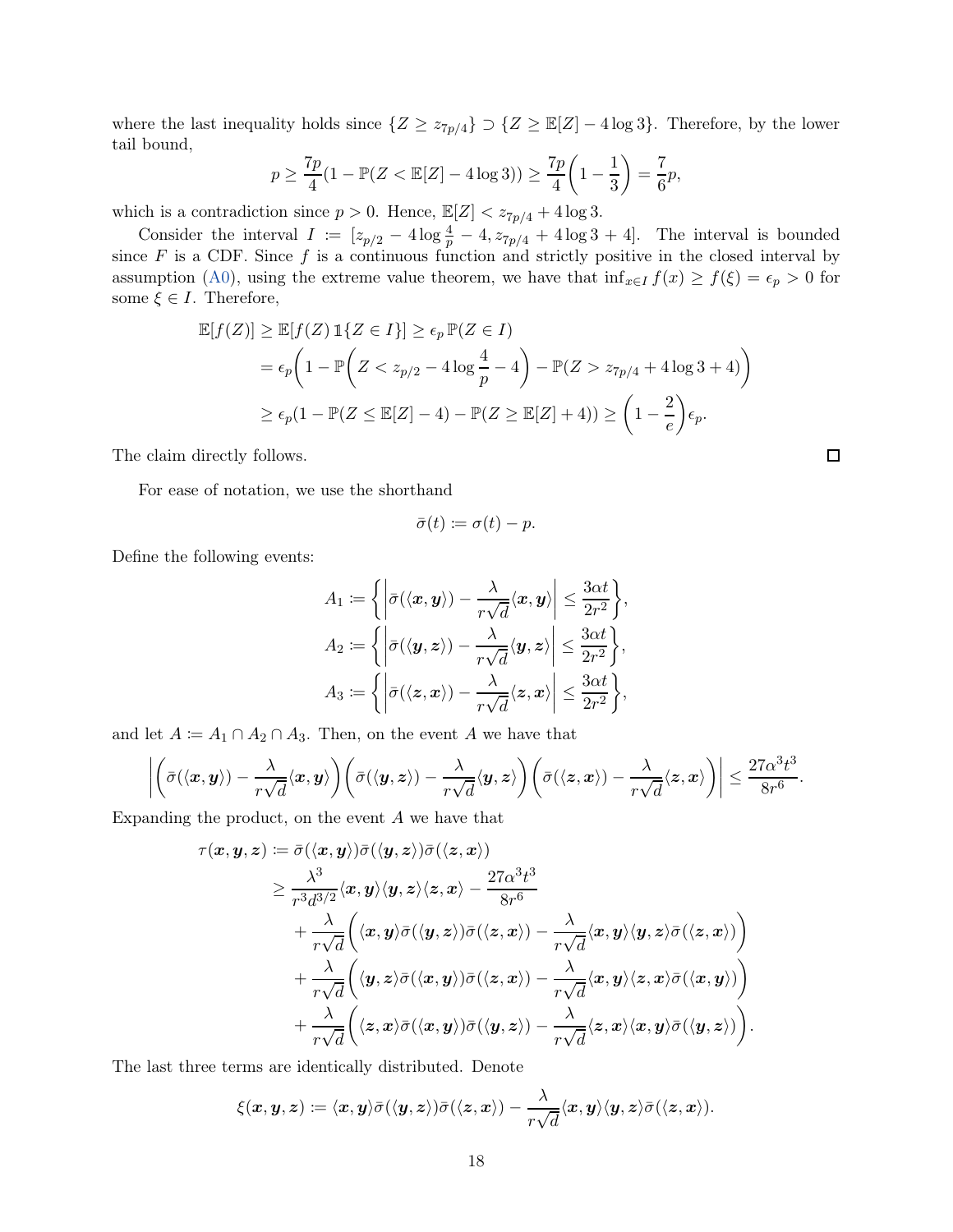Then, by taking the expectation on the event  $A$ , we have that

$$
\mathbb{E}[\tau(\boldsymbol{x},\boldsymbol{y},\boldsymbol{z})\,\mathbb{1}_A] \geq \frac{\lambda^3}{r^3d^{3/2}}\,\mathbb{E}[\langle \boldsymbol{x},\boldsymbol{y}\rangle\langle \boldsymbol{y},\boldsymbol{z}\rangle\langle \boldsymbol{z},\boldsymbol{x}\rangle\,\mathbb{1}_A] - \frac{27\alpha^3t^3}{8r^6}\,\mathbb{E}[\mathbb{1}_A] + \frac{3\lambda}{r\sqrt{d}}\,\mathbb{E}[\xi(\boldsymbol{x},\boldsymbol{y},\boldsymbol{z})\,\mathbb{1}_A] \\ \geq \frac{\lambda^3}{r^3d^{3/2}}\,\mathbb{E}[\langle \boldsymbol{x},\boldsymbol{y}\rangle\langle \boldsymbol{y},\boldsymbol{z}\rangle\langle \boldsymbol{z},\boldsymbol{x}\rangle] - \frac{\lambda^3}{r^3d^{3/2}}|\mathbb{E}[\langle \boldsymbol{x},\boldsymbol{y}\rangle\langle \boldsymbol{y},\boldsymbol{z}\rangle\langle \boldsymbol{z},\boldsymbol{x}\rangle\,\mathbb{1}_{A^C}]| - \frac{27\alpha^3t^3}{8r^6} \\ - \frac{3\lambda}{r\sqrt{d}}|\mathbb{E}[\xi(\boldsymbol{x},\boldsymbol{y},\boldsymbol{z})]| - \frac{3\lambda}{r\sqrt{d}}|\mathbb{E}[\langle \boldsymbol{x},\boldsymbol{y}\rangle\bar{\sigma}(\langle \boldsymbol{y},\boldsymbol{z}\rangle)\bar{\sigma}(\langle \boldsymbol{z},\boldsymbol{x}\rangle)\,\mathbb{1}_{A^C}]| \\ - \frac{3\lambda^2}{r^2d}|\mathbb{E}[\langle \boldsymbol{x},\boldsymbol{y}\rangle\langle \boldsymbol{y},\boldsymbol{z}\rangle\bar{\sigma}(\langle \boldsymbol{z},\boldsymbol{x}\rangle)\,\mathbb{1}_{A^C}].
$$

As we will see, the first term in the above display is equal to  $\lambda^3/(r^3\sqrt{d})$ , while all other terms vanish when  $r$  is large. The rest of this subsection is devoted to bounding them.

By independence of the random vectors and their coordinates, we have that

$$
\mathbb{E}[\langle \mathbf{x}, \mathbf{y} \rangle] = \mathbb{E}\bigg[\sum_{i=1}^{d} x_i y_i\bigg] = \sum_{i=1}^{d} \mathbb{E}[x_i] \mathbb{E}[y_i] = 0,
$$
  

$$
\mathbb{E}[\langle \mathbf{x}, \mathbf{y} \rangle \langle \mathbf{y}, \mathbf{z} \rangle] = \mathbb{E}\bigg[\bigg(\sum_{i=1}^{d} x_i y_i\bigg)\bigg(\sum_{j=1}^{d} y_j z_j\bigg)\bigg] = \sum_{i,j=1}^{d} \mathbb{E}[x_i y_i y_j z_j] = 0,
$$
  

$$
\mathbb{E}[\langle \mathbf{x}, \mathbf{y} \rangle \langle \mathbf{y}, \mathbf{z} \rangle \langle \mathbf{z}, \mathbf{x} \rangle] = \mathbb{E}\bigg[\bigg(\sum_{i=1}^{d} x_i y_i\bigg)\bigg(\sum_{j=1}^{d} y_j z_j\bigg)\bigg(\sum_{k=1}^{d} z_k x_k\bigg)\bigg] = \sum_{i=1}^{d} \mathbb{E}[x_i^2 y_i^2 z_i^2] = d.
$$

By similar combinatorial calculations, we also have that

$$
\mathbb{E}[(\langle \mathbf{x}, \mathbf{y} \rangle)^2] = \sum_i \mathbb{E}[x_i^2 y_i^2] = d,
$$
  
\n
$$
\mathbb{E}[(\langle \mathbf{x}, \mathbf{y} \rangle \langle \mathbf{y}, \mathbf{z} \rangle)^2] = \sum_{i,j} \mathbb{E}[x_i^2 y_i^2 y_j^2 z_j^2] = \sum_{i,j} \mathbb{E}[y_i^2 y_j^2] = d^2 + 2d \le 3d^2,
$$
  
\n
$$
\mathbb{E}[(\langle \mathbf{x}, \mathbf{y} \rangle \langle \mathbf{y}, \mathbf{z} \rangle \langle \mathbf{z}, \mathbf{x} \rangle)^2] = \sum_{i,j,k} \mathbb{E}[x_i^2 x_k^2] \mathbb{E}[y_i^2 y_j^2] \mathbb{E}[z_j^2 z_k^2] + \sum_{i \neq j} \mathbb{E}[x_i^2] \mathbb{E}[x_j^2] \mathbb{E}[y_i^2] \mathbb{E}[y_j^2] \mathbb{E}[z_i^2] \mathbb{E}[z_j^2]
$$
  
\n
$$
= d^3 + 10d^2 + 16d \le 27d^3.
$$

Then, by Cauchy–Schwarz inequality, we obtain that

$$
|\mathbb{E}[\langle x, y \rangle \langle y, z \rangle \langle z, x \rangle \mathbbm{1}_{A^C}]| \leq \sqrt{\mathbb{E}[(\langle x, y \rangle \langle y, z \rangle \langle z, x \rangle)^2] \mathbb{E}[\mathbbm{1}_{A^C}]} \leq 3d^{3/2} \sqrt{3\mathbb{P}(A^C)},
$$
  

$$
|\mathbb{E}[\langle x, y \rangle \langle y, z \rangle \bar{\sigma}(\langle z, x \rangle) \mathbbm{1}_{A^C}]| \leq \sqrt{\mathbb{E}[(\langle x, y \rangle \langle y, z \rangle)^2] \mathbb{E}[\bar{\sigma}(\langle z, x \rangle)^2 \mathbbm{1}_{A^C}]} \leq d \sqrt{3\mathbb{P}(A^C)},
$$
  

$$
|\mathbb{E}[\langle x, y \rangle \bar{\sigma}(\langle y, z \rangle) \bar{\sigma}(\langle z, x \rangle) \mathbbm{1}_{A^C}]| \leq \sqrt{\mathbb{E}[(\langle x, y \rangle)^2] \mathbb{E}[\bar{\sigma}(\langle y, z \rangle)^2 \bar{\sigma}(\langle z, x \rangle)^2 \mathbbm{1}_{A^C}]} \leq \sqrt{d \mathbb{P}(A^C)}.
$$

As the last step, we bound  $\mathbb{E}[\xi(x, y, z)]$  from above. By Stein's lemma, we have that

$$
\mathbb{E}[\langle \boldsymbol{x}, \boldsymbol{y} \rangle \bar{\sigma}(\langle \boldsymbol{y}, \boldsymbol{z} \rangle) \bar{\sigma}(\langle \boldsymbol{z}, \boldsymbol{x} \rangle)] = \sum_{i=1}^d \mathbb{E}[x_i y_i \bar{\sigma}(\langle \boldsymbol{y}, \boldsymbol{z} \rangle) \bar{\sigma}(\langle \boldsymbol{z}, \boldsymbol{x} \rangle)] = \sum_{i=1}^d \mathbb{E}[\mathbb{E}_{x_i}[x_i \bar{\sigma}(\langle \boldsymbol{y}, \boldsymbol{z} \rangle)] \mathbb{E}_{y_i}[y_i \bar{\sigma}(\langle \boldsymbol{z}, \boldsymbol{x} \rangle)]]
$$
  
= 
$$
\sum_{i=1}^d \mathbb{E}[z_i^2 \sigma'(\langle \boldsymbol{y}, \boldsymbol{z} \rangle) \sigma'(\langle \boldsymbol{z}, \boldsymbol{x} \rangle)] = \mathbb{E}[\|\boldsymbol{z}\|^2 \sigma'(\langle \boldsymbol{y}, \boldsymbol{z} \rangle) \sigma'(\langle \boldsymbol{z}, \boldsymbol{x} \rangle)].
$$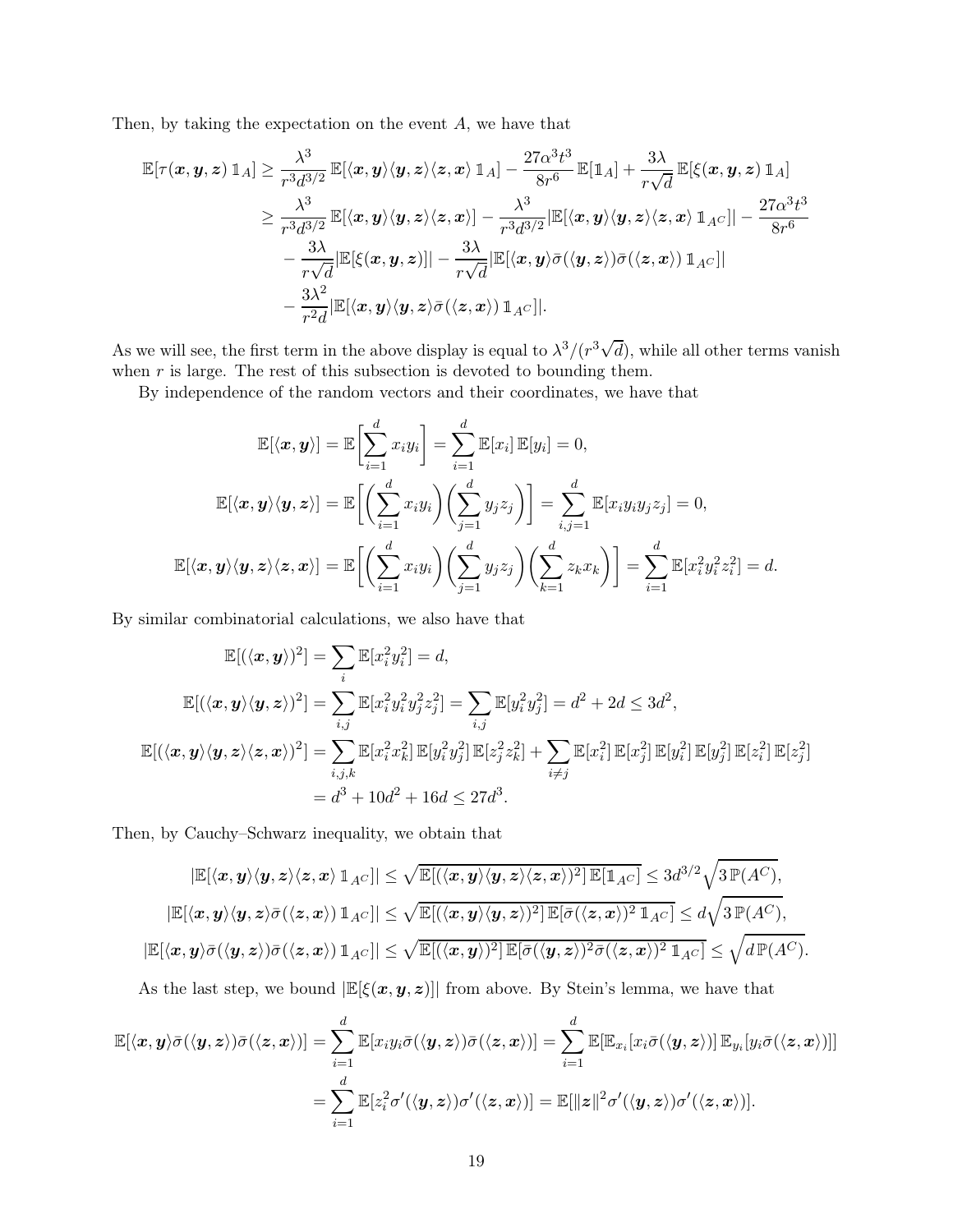Additionally with independence, we have that

$$
\mathbb{E}[\langle \boldsymbol{x}, \boldsymbol{y} \rangle \langle \boldsymbol{y}, \boldsymbol{z} \rangle \bar{\sigma}(\langle \boldsymbol{z}, \boldsymbol{x} \rangle)] = \sum_{i,j=1}^d \mathbb{E}[x_i y_i y_j z_j \bar{\sigma}(\langle \boldsymbol{z}, \boldsymbol{x} \rangle)] = \sum_{i=1}^d \mathbb{E}[x_i y_i^2 z_i \bar{\sigma}(\langle \boldsymbol{z}, \boldsymbol{x} \rangle)] = \sum_{i=1}^d \mathbb{E}[x_i z_i \bar{\sigma}(\langle \boldsymbol{z}, \boldsymbol{x} \rangle)]
$$

$$
= \sum_{i=1}^d \mathbb{E}[z_i^2 \sigma'(\langle \boldsymbol{z}, \boldsymbol{x} \rangle)] = \mathbb{E}[\|\boldsymbol{z}\|^2 \sigma'(\langle \boldsymbol{z}, \boldsymbol{x} \rangle)].
$$

Therefore, by Cauchy–Schwarz inequality,

$$
\begin{aligned}&\left|\mathbb{E}[\langle x,y\rangle \bar{\sigma}(\langle y,z\rangle )\bar{\sigma}(\langle z,x\rangle )]-\frac{\lambda}{r\sqrt{d}}\mathbb{E}[\langle x,y\rangle \langle y,z\rangle \bar{\sigma}(\langle z,x\rangle )]\right|\\&=|\mathbb{E}[\|z\|^2\sigma'(\langle z,x\rangle )(\sigma'(\langle y,z\rangle)-\mathbb{E}[\sigma'(\langle y,z\rangle )])]| \leq \sqrt{\mathbb{E}[\|z\|^4\sigma'(\langle z,x\rangle)^2]\,\mathbb{V}\mathrm{ar}[\sigma'(\langle y,z\rangle )]}.\end{aligned}
$$

Since

$$
\mathbb{E}[\|z\|^4] = \mathbb{E}\bigg[\bigg(\sum_{i=1}^d z_i^2\bigg)^2\bigg] = \sum_{i \neq j} \mathbb{E}[z_i^2] \, \mathbb{E}[z_j^2] + \sum_i \mathbb{E}[z_i^4] = d^2 + 2d \le 3d^2,
$$

we have that

$$
\mathbb{E}[\|z\|^4 \sigma'(\langle z,x\rangle)^2] \leq \frac{4\alpha}{r^2 d} \mathbb{E}[\|z\|^4] \leq \frac{12\alpha d}{r^2}.
$$

Since

$$
\frac{\partial \sigma'(\langle \boldsymbol{y}, \boldsymbol{z} \rangle)}{\partial y_i} = z_i \sigma''(\langle \boldsymbol{y}, \boldsymbol{z} \rangle),
$$

by Gaussian Poincaré inequality,

$$
\mathbb{V}\text{ar}[\sigma'(\langle \mathbf{y}, \mathbf{z} \rangle)] \le \mathbb{E}[\|\nabla \sigma'(\langle \mathbf{y}, \mathbf{z} \rangle)\|^2] = \mathbb{E}[(\|\mathbf{y}\|^2 + \|\mathbf{z}\|^2)\sigma''(\langle \mathbf{y}, \mathbf{z} \rangle)^2] \le \frac{2\alpha^2}{r^4d}.
$$

Hence, we obtain that

$$
|\mathbb{E}[\xi(x,y,z)]| = \bigg|\mathbb{E}[\langle x,y\rangle \sigma(\langle y,z\rangle) \sigma(\langle z,x\rangle)] - \frac{\lambda}{r\sqrt{d}}\mathbb{E}[\langle x,y\rangle \langle y,z\rangle \sigma(\langle z,x\rangle)]\bigg| \leq \frac{2\sqrt{6}\alpha^{3/2}}{r^3}.
$$

Putting all the estimates together, we have that

$$
\mathbb{E}[\tau(\boldsymbol{x},\boldsymbol{y},\boldsymbol{z})\,\mathbbm{1}_A] \geq \frac{\lambda^3}{r^3\sqrt{d}} - \frac{6\sqrt{6}\alpha^{3/2}\lambda}{r^4\sqrt{d}} - \frac{27\alpha^3 t^3}{8r^6} - 3\bigg(\frac{\lambda}{r} + \frac{\lambda^2}{r^2} + \frac{\lambda^3}{r^3}\bigg)\sqrt{3\,\mathbb{P}(A^C)}.
$$

Since by Cauchy–Schwarz inequality,

$$
|\mathbb{E}[\tau(\boldsymbol{x},\boldsymbol{y},\boldsymbol{z})\,1\!\!1_{A^C}]|\leq \sqrt{\mathbb{E}[\tau(\boldsymbol{x},\boldsymbol{y},\boldsymbol{z})^2]\,\mathbb{E}[1\!\!1_{A^C}]}\leq \sqrt{\mathbb{P}(A^C)},
$$

we have that for  $r \geq 2\sqrt{\alpha} \geq \lambda$ ,

$$
\mathbb{E}[\tau(\boldsymbol{x},\boldsymbol{y},\boldsymbol{z})] = \mathbb{E}[\tau(\boldsymbol{x},\boldsymbol{y},\boldsymbol{z})\,\mathbbm{1}_A] + \mathbb{E}[\tau(\boldsymbol{x},\boldsymbol{y},\boldsymbol{z})\,\mathbbm{1}_{A^C}] \geq \frac{\lambda^3}{r^3\sqrt{d}} - \frac{12\sqrt{6}\alpha^2}{r^4\sqrt{d}} - \frac{27\alpha^3 t^3}{8r^6} - 10\sqrt{3\,\mathbb{P}(A^C)}.
$$

A union bound gives

$$
\mathbb{P}(A^C) \le \sum_{i=1}^3 \mathbb{P}(A_i^C) \le 3 \exp\bigg(-\sqrt{\frac{t}{2e}}\bigg),\,
$$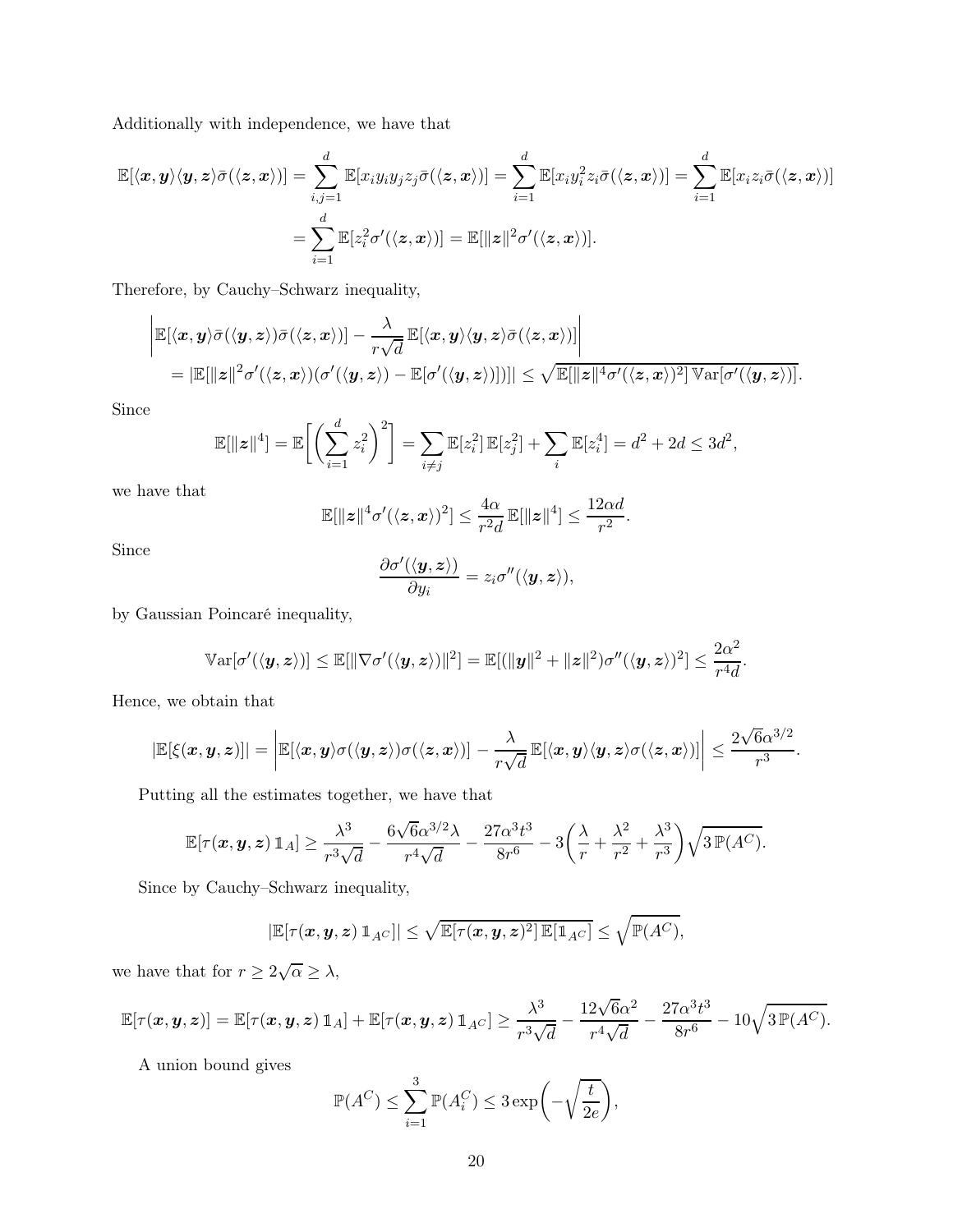where the tail bounds come directly from Lemma [4.2.](#page-14-0) By choosing  $t = 512e \log^2 r$ , we have that

$$
\mathbb{P}(A^C) \le \frac{3}{r^{16}}.
$$

To conclude,

$$
\mathbb{E}[\tau(\bm{x}, \bm{y}, \bm{z})] \ge \frac{\lambda^3}{r^3 \sqrt{d}} - \frac{12\sqrt{6\alpha^2}}{r^4 \sqrt{d}} - \frac{27(256e\alpha)^3 \log^6 r}{r^6} - \frac{30}{r^8}.
$$

Therefore, by assuming  $r/\log^2 r \gg d^{1/6}$ , there exists a constant  $C_{\alpha} > 0$  such that for  $r \ge C_{\alpha}$ ,

$$
\mathbb{E}[\tau(\boldsymbol{x},\boldsymbol{y},\boldsymbol{z})] \geq \frac{\lambda^3}{2r^3\sqrt{d}}.
$$

Combining the above display with Lemma [4.3,](#page-16-2) we obtain the following lemma.

<span id="page-20-2"></span>**Lemma 4.4.** For  $r/\log^2 r \gg d^{1/6}$ , there exist constants  $C_{\alpha}, C_p > 0$  such that for  $r \ge C_{\alpha}$ ,

$$
\mathbb{E}[\tau(\mathcal{G}(n, p, d, r))] \ge \frac{C_p n^3}{r^3 \sqrt{d}}.
$$

#### 4.2 Estimating the mean in the high dimension regime

In this part, we focus on the case when  $d/\log^2 d \gg r^6$ , which complements the parameter regime discussed in the previous subsection.

We start by bounding the probability of the following two events in  $\mathcal{G}(n, p, d, r)$ :

$$
\Lambda := \{1 \sim 2, 1 \sim 3\}
$$
 and  $\Delta := \{1 \sim 2, 2 \sim 3, 3 \sim 1\}.$ 

Since

$$
\mathbb{P}(\Lambda)=\mathbb{E}[a_{1,2}a_{1,3}]=\mathbb{E}[\sigma(\langle \boldsymbol{x}_1,\boldsymbol{x}_2\rangle)\sigma(\langle \boldsymbol{x}_1,\boldsymbol{x}_3\rangle)],
$$

we directly have the following lemma as a consequence of [\(3.8\)](#page-12-3).

<span id="page-20-1"></span>**Lemma 4.5.** Let  $\Lambda$  be defined above. Then,

$$
\mathbb{P}(\Lambda) \le p^2 + \frac{\alpha^2}{r^4 d}.
$$

The probability of a triangle in  $\mathcal{G}(n, p, d, r)$  is given by

$$
\mathbb{P}(\Delta) = \mathbb{E}[a_{1,2}a_{2,3}a_{3,1}] = \mathbb{E}[\sigma(\langle \boldsymbol{x}_1, \boldsymbol{x}_2 \rangle) \sigma(\langle \boldsymbol{x}_2, \boldsymbol{x}_3 \rangle) \sigma(\langle \boldsymbol{x}_3, \boldsymbol{x}_1 \rangle)].
$$

We have the following estimate for the lower bound of the probability of a triangle.

<span id="page-20-0"></span>**Lemma 4.6.** Suppose  $d/\log^2 d \gg r^6$ . There exists a constant  $C_{\alpha} > 0$  such that for  $d \geq C_{\alpha}$ ,

$$
\mathbb{P}(\Delta) \ge p^3 + \frac{\lambda^3}{4r^3\sqrt{d}}.
$$

Before proceeding to the proof of Lemma [4.6,](#page-20-0) we first show several technical results regarding the normal distribution.

Consider  $x, y, z \in \mathbb{R}^d$ . Suppose  $z \sim \mathcal{N}(0, I_d)$ . Conditioned on  $x, y$ , the inner products  $\langle x, z \rangle$ and  $\langle y, z \rangle$  jointly have a bivariate normal distribution with mean 0 and covariant matrix

$$
\boldsymbol{\varSigma} = \begin{bmatrix} \|\boldsymbol{x}\|^2 & \langle \boldsymbol{x}, \boldsymbol{y} \rangle \\ \langle \boldsymbol{x}, \boldsymbol{y} \rangle & \|\boldsymbol{y}\|^2 \end{bmatrix}.
$$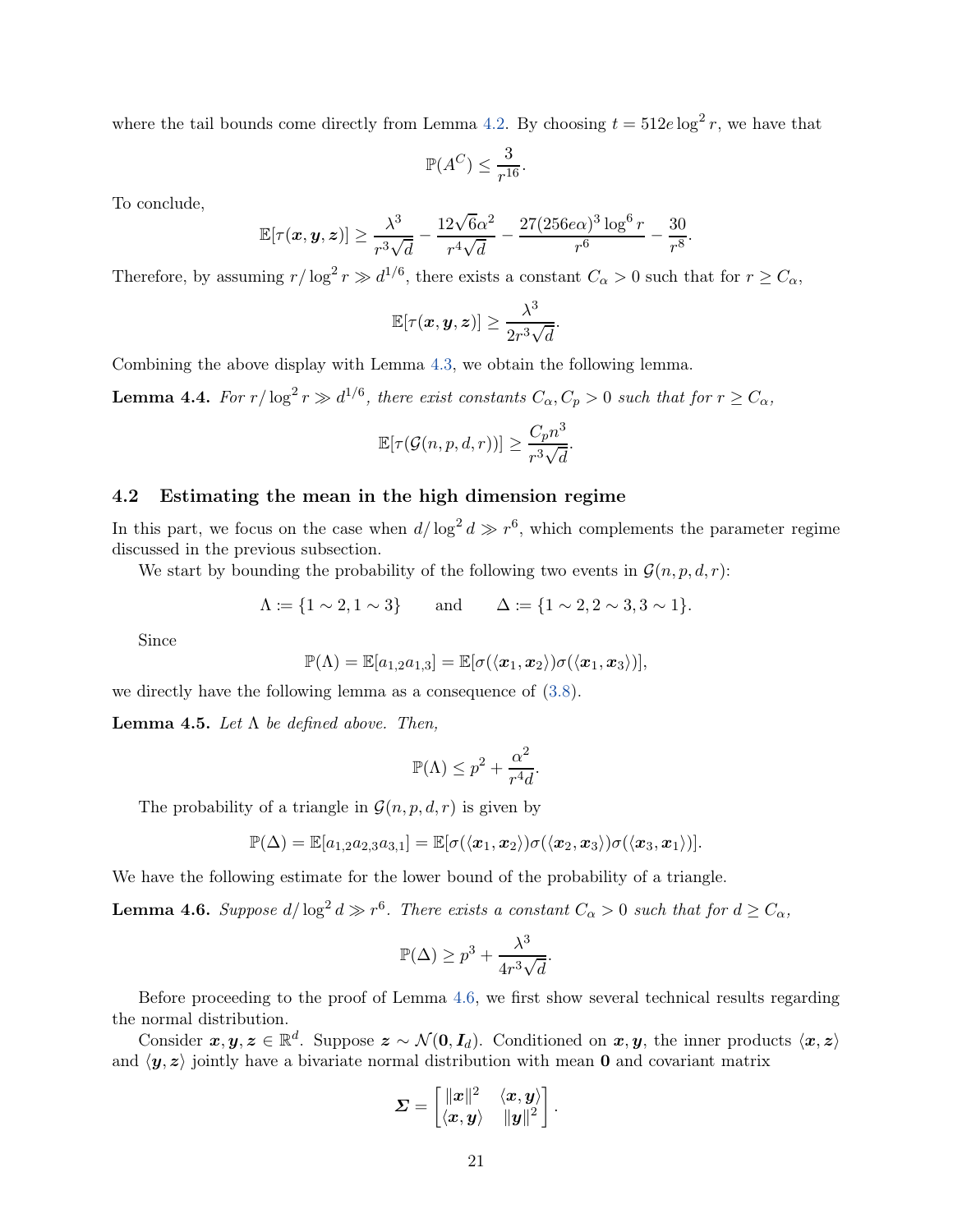Let

$$
\rho \coloneqq \frac{\langle x, y \rangle}{\|x\| \|y\|}
$$

be the correlation. Then, the joint density can be written as

$$
g(a,b) = \frac{1}{2\pi ||\mathbf{x}|| ||\mathbf{y}|| \sqrt{1-\rho^2}} \exp\left(-\frac{1}{2(1-\rho^2)} \left(\frac{a^2}{||\mathbf{x}||^2} + \frac{b^2}{||\mathbf{y}||^2} - 2\rho \frac{ab}{||\mathbf{x}|| ||\mathbf{y}||}\right)\right).
$$
(4.4)

By the elementary inequality  $\exp(x) \geq 1 + x$ ,

$$
g(a,b) \ge \frac{1}{2\pi ||x|| ||y|| \sqrt{1-\rho^2}} \exp\left(-\frac{1}{2(1-\rho^2)} \left(\frac{a^2}{||x||^2} + \frac{b^2}{||y||^2}\right)\right) \left(1 + \frac{\rho}{1-\rho^2} \frac{ab}{||x|| ||y||}\right)
$$
  
= 
$$
\frac{1}{||x|| ||y|| \sqrt{1-\rho^2}} \varphi\left(\frac{a}{||x|| \sqrt{1-\rho^2}}\right) \varphi\left(\frac{b}{||y|| \sqrt{1-\rho^2}}\right)
$$
  
+ 
$$
\frac{\rho}{||x||^2 ||y||^2 (1-\rho^2)^{3/2}} ab\varphi\left(\frac{a}{||x|| \sqrt{1-\rho^2}}\right) \varphi\left(\frac{b}{||y|| \sqrt{1-\rho^2}}\right),
$$

where  $\varphi$  is the probability density function of the standard normal distribution.

Consider a differentiable function  $\sigma$ . By a change of variables  $a' = a/(\Vert \mathbf{x} \Vert \sqrt{1-\rho^2}),$ 

$$
\int \sigma(a)\varphi\left(\frac{a}{\|x\|\sqrt{1-\rho^2}}\right)da = \|x\|\sqrt{1-\rho^2}\int \sigma(a'\|x\|\sqrt{1-\rho^2})\varphi(a')\,da' \n= \|x\|\sqrt{1-\rho^2}\,\mathbb{E}_{a'\sim\mathcal{N}(0,1)}[\sigma(a'\|x\|\sqrt{1-\rho^2})] \n= \|x\|\sqrt{1-\rho^2}\,\mathbb{E}_{\mathbf{z}\sim\mathcal{N}(\mathbf{0},\mathbf{I}_d)}[\sigma(\langle\mathbf{x},\mathbf{z}\rangle\sqrt{1-\rho^2})].
$$

Similarly,

$$
\int \sigma(a)a\varphi\left(\frac{a}{\|x\|\sqrt{1-\rho^2}}\right)da = \|x\|^2(1-\rho^2)\int \sigma(a'\|x\|\sqrt{1-\rho^2})a'\varphi(a')\,da' \n= \|x\|^2(1-\rho^2)\,\mathbb{E}_{a'\sim\mathcal{N}(0,1)}[\sigma(a'\|x\|\sqrt{1-\rho^2})a'].
$$

By Stein's lemma,

$$
\mathbb{E}_{a'\sim\mathcal{N}(0,1)}[\sigma(a'\|x\|\sqrt{1-\rho^2})a'] = \mathbb{E}_{a'\sim\mathcal{N}(0,1)}\left[\frac{\partial}{\partial a'}\sigma(a'\|x\|\sqrt{1-\rho^2})\right]
$$
  
\n
$$
= \|x\|\sqrt{1-\rho^2}\mathbb{E}_{a'\sim\mathcal{N}(0,1)}[\sigma'(a'\|x\|\sqrt{1-\rho^2})]
$$
  
\n
$$
= \|x\|\sqrt{1-\rho^2}\mathbb{E}_{z\sim\mathcal{N}(0,I_d)}[\sigma'(\langle x,z\rangle\sqrt{1-\rho^2})].
$$

Putting them together, we have that

<span id="page-21-0"></span>
$$
\mathbb{E}_{\mathbf{z}}[\sigma(\langle \mathbf{x}, \mathbf{z} \rangle) \sigma(\langle \mathbf{y}, \mathbf{z} \rangle)] \ge \sqrt{1 - \rho^2} \mathbb{E}_{\mathbf{z}}[\sigma(\langle \mathbf{x}, \mathbf{z} \rangle \sqrt{1 - \rho^2})] \mathbb{E}_{\mathbf{z}'}[\sigma(\langle \mathbf{y}, \mathbf{z}' \rangle \sqrt{1 - \rho^2})]
$$
  
+  $(1 - \rho^2)^{3/2} \langle \mathbf{x}, \mathbf{y} \rangle \mathbb{E}_{\mathbf{z}}[\sigma'(\langle \mathbf{x}, \mathbf{z} \rangle \sqrt{1 - \rho^2})] \mathbb{E}_{\mathbf{z}'}[\sigma'(\langle \mathbf{y}, \mathbf{z}' \rangle \sqrt{1 - \rho^2})].$  (4.5)

Using  $(4.5)$ , we have that

$$
\mathbb{P}(\Delta) = \mathbb{E}[\sigma(\langle x, y \rangle) \sigma(\langle x, z \rangle) \sigma(\langle y, z \rangle)] = \mathbb{E}[\sigma(\langle x, y \rangle) \mathbb{E}_{z}[\sigma(\langle x, z \rangle) \sigma(\langle y, z \rangle)]]
$$
  
\n
$$
\geq \underbrace{\mathbb{E}[\sqrt{1 - \rho^{2}} \sigma(\langle x, y \rangle) \mathbb{E}_{z}[\sigma(\langle x, z \rangle \sqrt{1 - \rho^{2}})] \mathbb{E}_{z'}[\sigma(\langle y, z' \rangle \sqrt{1 - \rho^{2}})]}_{T_{1}} + \underbrace{\mathbb{E}[(1 - \rho^{2})^{3/2} \langle x, y \rangle \sigma(\langle x, y \rangle) \mathbb{E}_{z}[\sigma'(\langle x, z \rangle \sqrt{1 - \rho^{2}})] \mathbb{E}_{z'}[\sigma'(\langle y, z' \rangle \sqrt{1 - \rho^{2}})]]}_{T_{2}}.
$$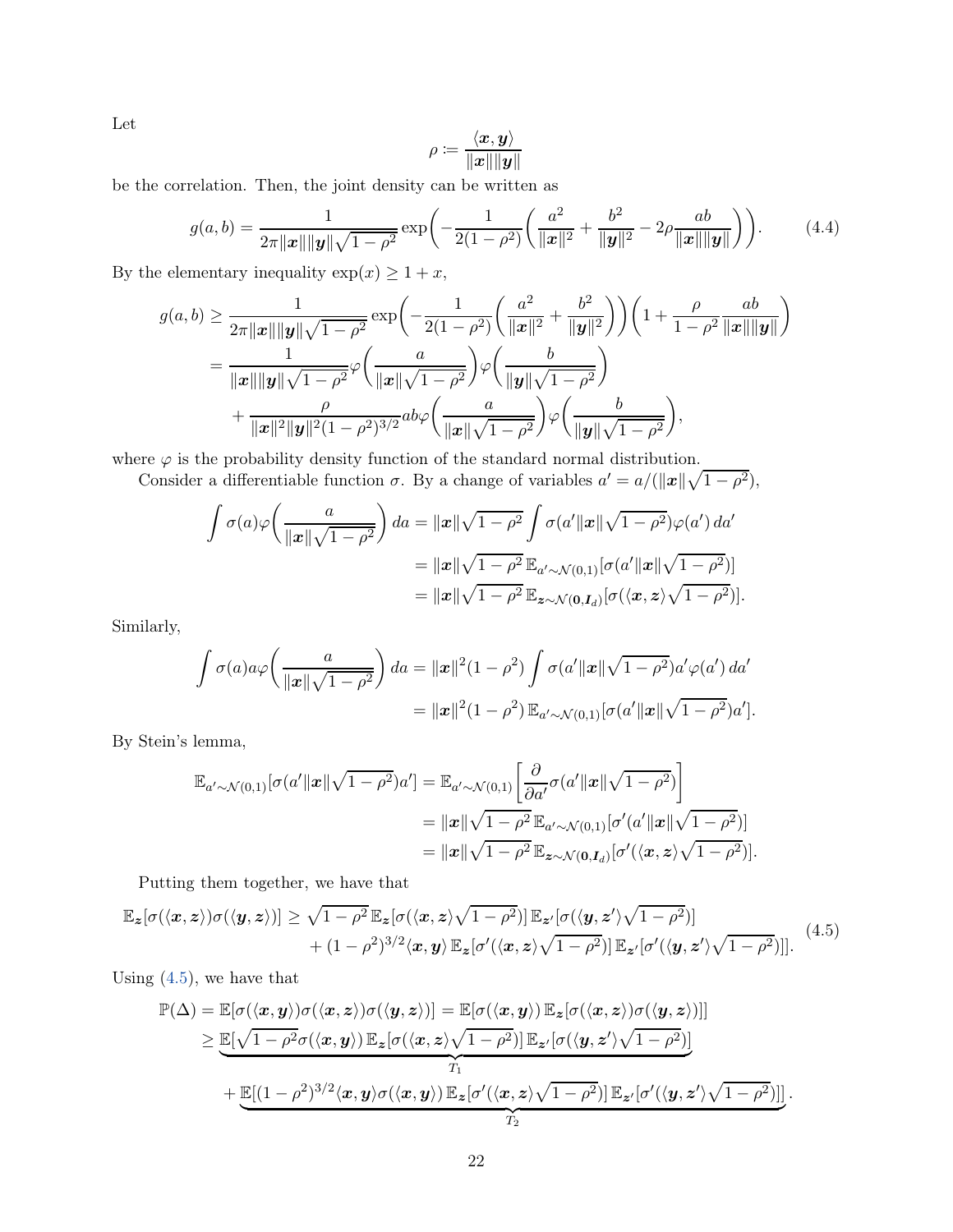The rest of the section is devoted to bounding  $T_1$  and  $T_2$  from below. By Lemma [2.15,](#page-8-0) we have that

<span id="page-22-0"></span>
$$
\mathbb{P}\left(\rho^2 \ge \frac{t^2}{d}\right) \le 2\exp\left(-\frac{t^2}{4}\right). \tag{4.6}
$$

The following lemma gives a lower bound of  $T_1$ .

<span id="page-22-1"></span>**Lemma 4.7.** For a constant  $C_{\alpha} > 0$ , when  $d \geq C_{\alpha}$ ,

$$
T_1 \ge p^3 - \frac{C_\alpha \log d}{d}.
$$

Proof. Denote the event

$$
A := \left\{ \rho^2 \ge \frac{t^2}{d} \right\}.
$$
\n
$$
(4.7)
$$

Since  $\sigma$  is nonnegative,

$$
T_1 \geq \mathbb{E}[\sqrt{1-\rho^2}\sigma(\langle \mathbf{x}, \mathbf{y} \rangle) \mathbb{E}_{\mathbf{z}}[\sigma(\langle \mathbf{x}, \mathbf{z} \rangle \sqrt{1-\rho^2})] \mathbb{E}_{\mathbf{z}'}[\sigma(\langle \mathbf{y}, \mathbf{z}' \rangle \sqrt{1-\rho^2})] \mathbb{1}_A].
$$

Since  $\sup_x |f(x)| \leq 2\sqrt{\alpha}$  by [\(3.9\)](#page-12-1),  $\sigma$  is  $\frac{2\sqrt{\alpha}}{r\sqrt{d}}$  $\frac{2\sqrt{\alpha}}{r\sqrt{d}}$ -Lipschitz. Therefore,

$$
|\sigma(\langle \mathbf{x}, \mathbf{z} \rangle \sqrt{1-\rho^2}) - \sigma(\langle \mathbf{x}, \mathbf{z} \rangle)| \leq \frac{2\sqrt{\alpha}}{r\sqrt{d}} (1 - \sqrt{1-\rho^2}) |\langle \mathbf{x}, \mathbf{z} \rangle| \leq \frac{2\sqrt{\alpha}}{r\sqrt{d}} \rho^2 |\langle \mathbf{x}, \mathbf{z} \rangle|,
$$

where the last inequality is due to

$$
1 - \sqrt{1 - \rho^2} = \frac{\rho^2}{1 + \sqrt{1 - \rho^2}} \le \rho^2.
$$

Conditioned on x, the inner product  $\langle x, z \rangle$  is distributed as  $\mathcal{N}(0, ||x||^2)$ . Then, by the property of a folded normal distribution,  $\mathbb{E}_{\mathbf{z}}[|\langle \mathbf{x}, \mathbf{z} \rangle|] = \|\mathbf{x}\| \sqrt{2/\pi} \leq \|\mathbf{x}\|$ . Taking the expectation with respect to z, and by Jensen's inequality, we have that

$$
|\mathbb{E}_{\mathbf{z}}[\sigma(\langle \mathbf{x}, \mathbf{z} \rangle \sqrt{1-\rho^2})] - \mathbb{E}_{\mathbf{z}}[\sigma(\langle \mathbf{x}, \mathbf{z} \rangle)]| \leq \mathbb{E}_{\mathbf{z}}[|\sigma(\langle \mathbf{x}, \mathbf{z} \rangle \sqrt{1-\rho^2}) - \sigma(\langle \mathbf{x}, \mathbf{z} \rangle)|] \n\leq \frac{2\sqrt{\alpha}}{r\sqrt{d}}\rho^2 \mathbb{E}_{\mathbf{z}}[|\langle \mathbf{x}, \mathbf{z} \rangle|] \leq \frac{2\rho^2\sqrt{\alpha}}{r\sqrt{d}} \|\mathbf{x}\|.
$$

The same bound holds if we replace  $x$  with  $y$ . Hence, by combining them, we have that

$$
|(\mathbb{E}_{\boldsymbol{z}}[\sigma(\langle \boldsymbol{x}, \boldsymbol{z} \rangle \sqrt{1-\rho^2})] - \mathbb{E}_{\boldsymbol{z}}[\sigma(\langle \boldsymbol{x}, \boldsymbol{z} \rangle)])(\mathbb{E}_{\boldsymbol{z}'}[\sigma(\langle \boldsymbol{y}, \boldsymbol{z}' \rangle \sqrt{1-\rho^2})] - \mathbb{E}_{\boldsymbol{z}'}[\sigma(\langle \boldsymbol{y}, \boldsymbol{z}' \rangle)])| \leq \frac{4\rho^4 \alpha}{r^2 d} ||\boldsymbol{x}|| ||\boldsymbol{y}||.
$$

Expanding the product and using the triangle inequality, we obtain that

$$
\begin{aligned} |\mathbb{E}_{\boldsymbol{z}}[\sigma(\langle \boldsymbol{x}, \boldsymbol{z} \rangle \sqrt{1-\rho^2})] \, \mathbb{E}_{\boldsymbol{z}'}[\sigma(\langle \boldsymbol{y}, \boldsymbol{z}' \rangle \sqrt{1-\rho^2})] - \mathbb{E}_{\boldsymbol{z}}[\sigma(\langle \boldsymbol{x}, \boldsymbol{z} \rangle)]] \, \mathbb{E}_{\boldsymbol{z}'}[\sigma(\langle \boldsymbol{y}, \boldsymbol{z}' \rangle)]]| \\ &\leq \frac{4\rho^4 \alpha}{r^2 d} ||\boldsymbol{x}|| ||\boldsymbol{y}|| + \mathbb{E}_{\boldsymbol{z}}[\sigma(\langle \boldsymbol{x}, \boldsymbol{z} \rangle)] | (\mathbb{E}_{\boldsymbol{z}'}[\sigma(\langle \boldsymbol{y}, \boldsymbol{z}' \rangle \sqrt{1-\rho^2})] - \mathbb{E}_{\boldsymbol{z}'}[\sigma(\langle \boldsymbol{y}, \boldsymbol{z}' \rangle)]]| \\ &+ \mathbb{E}_{\boldsymbol{z}'}[\sigma(\langle \boldsymbol{y}, \boldsymbol{z}' \rangle)] | (\mathbb{E}_{\boldsymbol{z}}[\sigma(\langle \boldsymbol{x}, \boldsymbol{z} \rangle \sqrt{1-\rho^2})] - \mathbb{E}_{\boldsymbol{z}}[\sigma(\langle \boldsymbol{x}, \boldsymbol{z} \rangle)]]| \\ &\leq \frac{4\rho^4 \alpha}{r^2 d} ||\boldsymbol{x}|| ||\boldsymbol{y}|| + \frac{2\rho^2 \sqrt{\alpha}}{r \sqrt{d}} (||\boldsymbol{x}|| + ||\boldsymbol{y}||). \end{aligned}
$$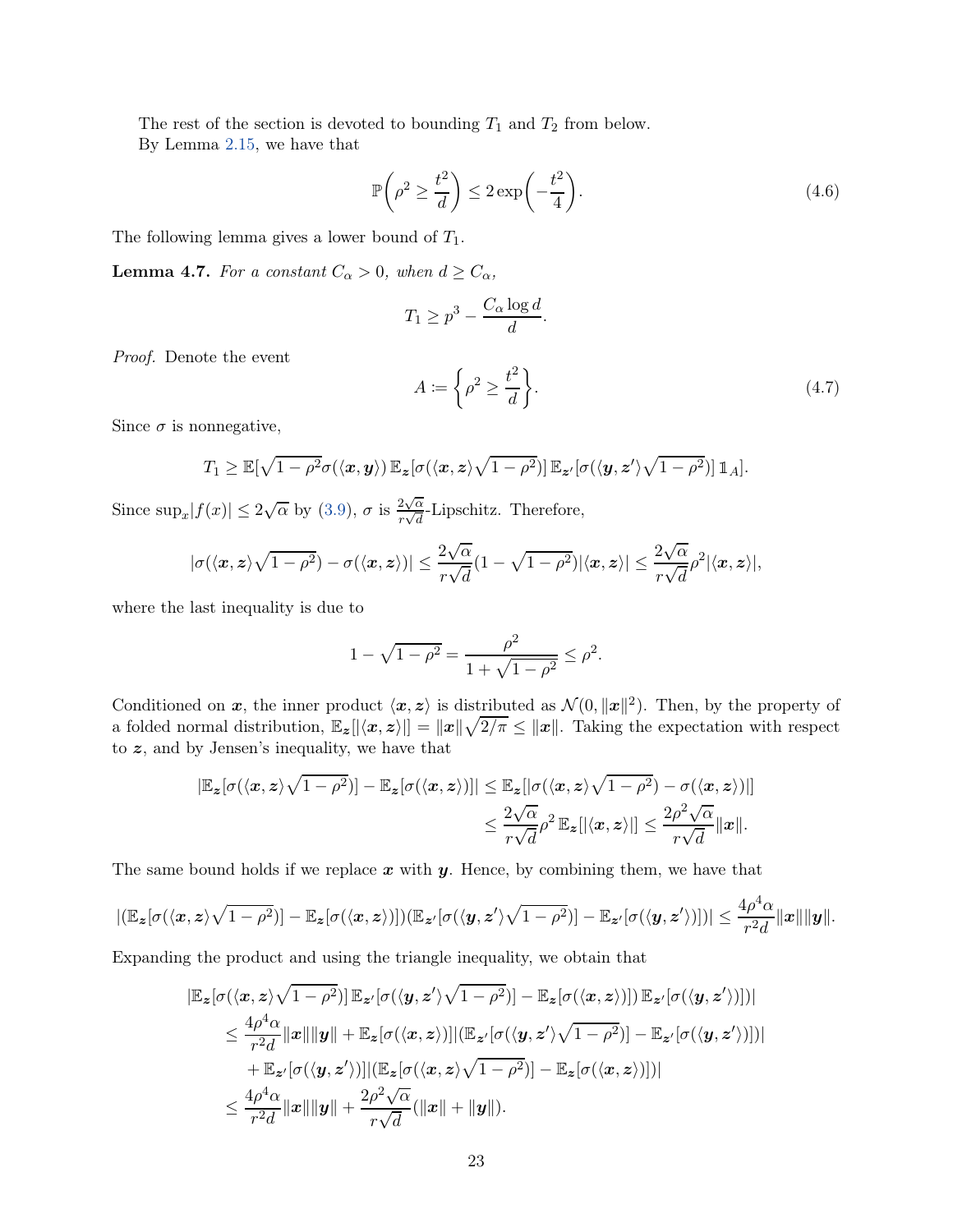Therefore, by putting them together, we have that

$$
T_1 \geq \mathbb{E}[\sqrt{1-\rho^2}\sigma(\langle x, y \rangle) \mathbb{E}_z[\sigma(\langle x, z \rangle \sqrt{1-\rho^2})] \mathbb{E}_{z'}[\sigma(\langle y, z' \rangle \sqrt{1-\rho^2})] \mathbb{1}_A]
$$
  
\n
$$
\geq \left(1-\frac{t^2}{d}\right) \mathbb{E}[\sigma(\langle x, y \rangle) \mathbb{E}_z[\sigma(\langle x, z \rangle)] \mathbb{E}_{z'}[\sigma(\langle y, z' \rangle)] \mathbb{1}_A]
$$
  
\n
$$
-\frac{4\alpha t^4}{r^2 d^3} \mathbb{E}[\|\boldsymbol{x}\| \|\boldsymbol{y}\| \sigma(\langle x, y \rangle)] - \frac{2t^2 \sqrt{\alpha}}{r d^{3/2}} (\mathbb{E}[\|\boldsymbol{x}\| \sigma(\langle x, y \rangle)] + \mathbb{E}[\|\boldsymbol{y}\| \sigma(\langle x, y \rangle)])
$$
  
\n
$$
\geq \mathbb{E}[\sigma(\langle x, y \rangle) \mathbb{E}_z[\sigma(\langle x, z \rangle)] \mathbb{E}_{z'}[\sigma(\langle y, z' \rangle)] \mathbb{1}_A] - \frac{t^2}{d} \mathbb{E}[\sigma(\langle x, y \rangle) \mathbb{E}_z[\sigma(\langle x, z \rangle)] \mathbb{E}_{z'}[\sigma(\langle y, z' \rangle)]]
$$
  
\n
$$
-\frac{4\alpha t^4}{r^2 d^3} \mathbb{E}[\|\boldsymbol{x}\|] \mathbb{E}[\|\boldsymbol{y}\|] - \frac{2t^2 \sqrt{\alpha}}{r d^{3/2}} (\mathbb{E}[\|\boldsymbol{x}\|] + \mathbb{E}[\|\boldsymbol{y}\|])
$$
  
\n
$$
\geq \mathbb{E}[\sigma(\langle x, y \rangle) \mathbb{E}_z[\sigma(\langle x, z \rangle)] \mathbb{E}_{z'}[\sigma(\langle y, z' \rangle)]] - \mathbb{P}(A^C) - \frac{t^2}{d} - \frac{4\alpha t^4}{r^2 d^3} \mathbb{E}[\|\boldsymbol{x}\|] \mathbb{E}[\|\boldsymbol{y}\|]
$$
  
\n
$$
-\frac{2t^2 \sqrt{\alpha}}{r d^{3/2}} (\mathbb{E}[\|\boldsymbol{x}\|] + \mathbb{E}[\|\boldsymbol{y}\|]).
$$

By [\(4.6\)](#page-22-0) and  $\mathbb{E}[\Vert \boldsymbol{x} \Vert] \leq \sqrt{\mathbb{E}[\Vert \boldsymbol{x} \Vert^2]} \leq \sqrt{d}$ ,

$$
T_1 \geq \mathbb{E}[\sigma(\langle \mathbf{x}, \mathbf{y} \rangle) \mathbb{E}_{\mathbf{z}}[\sigma(\langle \mathbf{x}, \mathbf{z} \rangle)] \mathbb{E}_{\mathbf{z}'}[\sigma(\langle \mathbf{y}, \mathbf{z}' \rangle)]] - 2 \exp\left(-\frac{t^2}{4}\right) - \frac{t^2}{d} - \frac{4t^2\sqrt{\alpha}}{rd} - \frac{4\alpha t^4}{r^2 d^2}.
$$

By Fubini's theorem, we can interchange the expectation over  $x$  and  $z$ :

$$
\mathbb{E}[\sigma(\langle x, y \rangle) \mathbb{E}_{\boldsymbol{z}}[\sigma(\langle x, z \rangle)] \mathbb{E}_{\boldsymbol{z}'}[\sigma(\langle y, z' \rangle)]] = \mathbb{E}[\mathbb{E}_{\boldsymbol{x}}[\sigma(\langle x, y \rangle) \sigma(\langle x, z \rangle)] \mathbb{E}_{\boldsymbol{z}'}[\sigma(\langle y, z' \rangle)]].
$$

Recall the definitions of  $\eta$  and  $\xi$  in the proof of Lemma [3.1\(b\).](#page-11-3) By the triangle inequality, we have

$$
|\mathbb{E}[\mathbb{E}_{\boldsymbol{x}}[\sigma(\langle \boldsymbol{x}, \boldsymbol{y} \rangle) \sigma(\langle \boldsymbol{x}, \boldsymbol{z} \rangle)] \mathbb{E}_{\boldsymbol{z}'}[\sigma(\langle \boldsymbol{y}, \boldsymbol{z}' \rangle)]] - p^3| = |\mathbb{E}[\xi(\boldsymbol{y}, \boldsymbol{z}) \eta(\boldsymbol{y})] - p^3|
$$
  
\n
$$
= |\mathbb{E}[(\xi(\boldsymbol{y}, \boldsymbol{z}) - \mathbb{E}[\xi(\boldsymbol{y}, \boldsymbol{z})]) \eta(\boldsymbol{y})] + p(\mathbb{E}[\xi(\boldsymbol{y}, \boldsymbol{z})] - p^2)|
$$
  
\n
$$
\leq |\mathbb{E}[(\xi(\boldsymbol{y}, \boldsymbol{z}) - \mathbb{E}[\xi(\boldsymbol{y}, \boldsymbol{z})]) \eta(\boldsymbol{y})]| + p|\mathbb{E}[\xi(\boldsymbol{y}, \boldsymbol{z})] - p^2|.
$$

By Jensen's inequality, we have

$$
|\mathbb{E}[(\xi(\mathbf{y},\mathbf{z}) - \mathbb{E}[\xi(\mathbf{y},\mathbf{z})])\eta(\mathbf{y})]| \leq \mathbb{E}[|(\xi(\mathbf{y},\mathbf{z}) - \mathbb{E}[\xi(\mathbf{y},\mathbf{z})])|\eta(\mathbf{y})] \leq \mathbb{E}[|(\xi(\mathbf{y},\mathbf{z}) - \mathbb{E}[\xi(\mathbf{y},\mathbf{z})])|]
$$
  

$$
\leq \sqrt{\mathbb{V}\text{ar}[\xi(\mathbf{y},\mathbf{z})]},
$$

where we also used  $0 \leq \eta(\boldsymbol{y}) \leq 1$ .

Similar to Lemma [3.1\(b\),](#page-11-3) we also have

$$
\mathbb{V}\text{ar}[\xi(\boldsymbol{y},\boldsymbol{z})] \leq \frac{68\alpha^2}{r^4d}.
$$

By  $(3.8)$ , we have

$$
|\mathbb{E}[\xi(\mathbf{y},\mathbf{z})] - p^2| \leq \frac{\alpha^2}{r^4 d}.
$$

Putting them together, we obtain that

$$
\mathbb{E}[\sigma(\langle \mathbf{x}, \mathbf{y} \rangle) \mathbb{E}_{\mathbf{z}}[\sigma(\langle \mathbf{x}, \mathbf{z} \rangle)] \mathbb{E}_{\mathbf{z}'}[\sigma(\langle \mathbf{y}, \mathbf{z}' \rangle)]] \ge p^3 - \frac{69\alpha^2}{r^4 d}
$$

.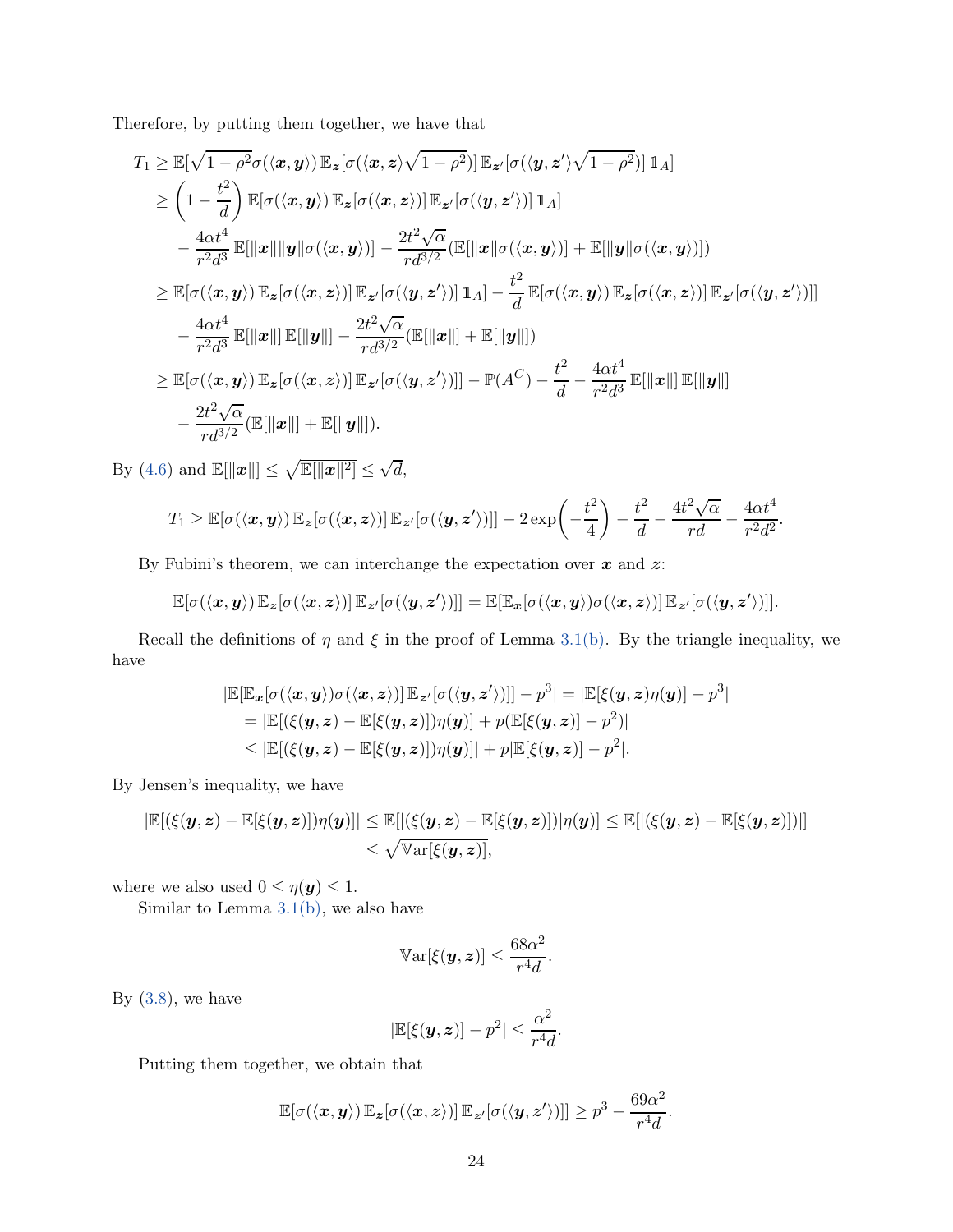Therefore,

$$
T_1 \ge p^3 - \frac{69\alpha^2}{r^4 d} - 2 \exp\left(-\frac{t^2}{4}\right) - \frac{t^2}{d} - \frac{4t^2\sqrt{\alpha}}{rd} - \frac{4\alpha t^4}{r^2 d^2}.
$$

By taking  $t = \sqrt{4 \log d}$ , we conclude that

$$
T_1 \ge p^3 - \frac{69\alpha^2}{r^4 d} - \frac{2(2\log d + 1)}{d} - \frac{16\sqrt{\alpha}\log d}{rd} - \frac{64\alpha\log^2 d}{r^2 d^2}.
$$

The claim directly follows.

The following lemma gives a lower bound of  $T_2$ .

<span id="page-24-0"></span>**Lemma 4.8.** There exists a constant  $C_{\alpha}$  such that when  $d \geq r^4$  and  $d \geq C_{\alpha}$ ,

$$
T_2 \ge \frac{\lambda^3}{2r^3\sqrt{d}}.
$$

Before proving Lemma [4.8,](#page-24-0) we show the following simple fact.

<span id="page-24-1"></span>**Lemma 4.9.** Let f be an L-Lipschitz function. Then, the function  $g : \mathbb{R}^d \to \mathbb{R}$  given by

$$
g(\boldsymbol{x}) = \mathbb{E}_{\boldsymbol{z} \sim \mathcal{N}(\mathbf{0}, \boldsymbol{I}_d)}[f(\langle \boldsymbol{x}, \boldsymbol{z} \rangle)] \tag{4.8}
$$

is  $\sqrt{\frac{2}{\pi}}$  $\frac{2}{\pi}$ *L*-*Lipschitz*, that is,

$$
|g(\boldsymbol{x})-g(\boldsymbol{y})|\leq \sqrt{\frac{2}{\pi}}L\|\boldsymbol{x}-\boldsymbol{y}\|.
$$

Proof. An application of Jensen's inequality yields

$$
|g(\mathbf{x})-g(\mathbf{y})| = |\mathbb{E}_{\mathbf{z}}[f(\langle \mathbf{x}, \mathbf{z} \rangle) - f(\langle \mathbf{y}, \mathbf{z} \rangle)]| \leq \mathbb{E}_{\mathbf{z}}[|f(\langle \mathbf{x}, \mathbf{z} \rangle) - f(\langle \mathbf{y}, \mathbf{z} \rangle)]| \leq L \mathbb{E}_{\mathbf{z}}[|\langle \mathbf{x} - \mathbf{y}, \mathbf{z} \rangle|].
$$

Conditioned on x and y,  $\langle x - y, z \rangle$  is distributed as  $\mathcal{N}(0, \|x - y\|^2)$ . Therefore, by the mean of a folded normal distribution,

$$
|g(\boldsymbol{x}) - g(\boldsymbol{y})| \leq \sqrt{\frac{2}{\pi}} L \|\boldsymbol{x} - \boldsymbol{y}\|.
$$

By Lemma [4.9,](#page-24-1) since  $\sigma'$  is  $\frac{\alpha}{r\sqrt{d}}$ -Lipschitz,

<span id="page-24-3"></span>
$$
|\mathbb{E}_{\mathbf{z}}[\sigma'(\langle \mathbf{x}, \mathbf{z} \rangle \sqrt{1-\rho^2})] - \mathbb{E}_{\mathbf{z}}[\sigma'(\langle \mathbf{x}, \mathbf{z} \rangle)]| \leq \sqrt{\frac{2}{\pi}} \cdot \frac{\alpha}{r\sqrt{d}} ||\mathbf{x}|| |1 - \sqrt{1-\rho^2}|
$$
  
= 
$$
\sqrt{\frac{2}{\pi}} \cdot \frac{\alpha}{r\sqrt{d}} ||\mathbf{x}|| \frac{\rho^2}{1 + \sqrt{1-\rho^2}} \leq \frac{\alpha \rho^2}{r\sqrt{d}} ||\mathbf{x}||.
$$
 (4.9)

<span id="page-24-2"></span>We have the following lemma which states the sub-Gaussian tails of  $\mathbb{E}_{\mathbf{z}}[\sigma'(\langle \mathbf{x}, \mathbf{z} \rangle)].$ **Lemma 4.10.** The tails of  $\mathbb{E}_{\mathbf{z}}[\sigma'(\langle \mathbf{x}, \mathbf{z} \rangle)]$  satisfy

$$
\mathbb{P}\bigg(\bigg|\mathbb{E}_{\boldsymbol{z}}[\sigma'(\langle \boldsymbol{x}, \boldsymbol{z}\rangle)] - \frac{\lambda}{r\sqrt{d}}\bigg| \geq \frac{\alpha t}{r^2 d}\bigg) \leq 2 \exp\bigg(-\frac{t^2}{2}\bigg).
$$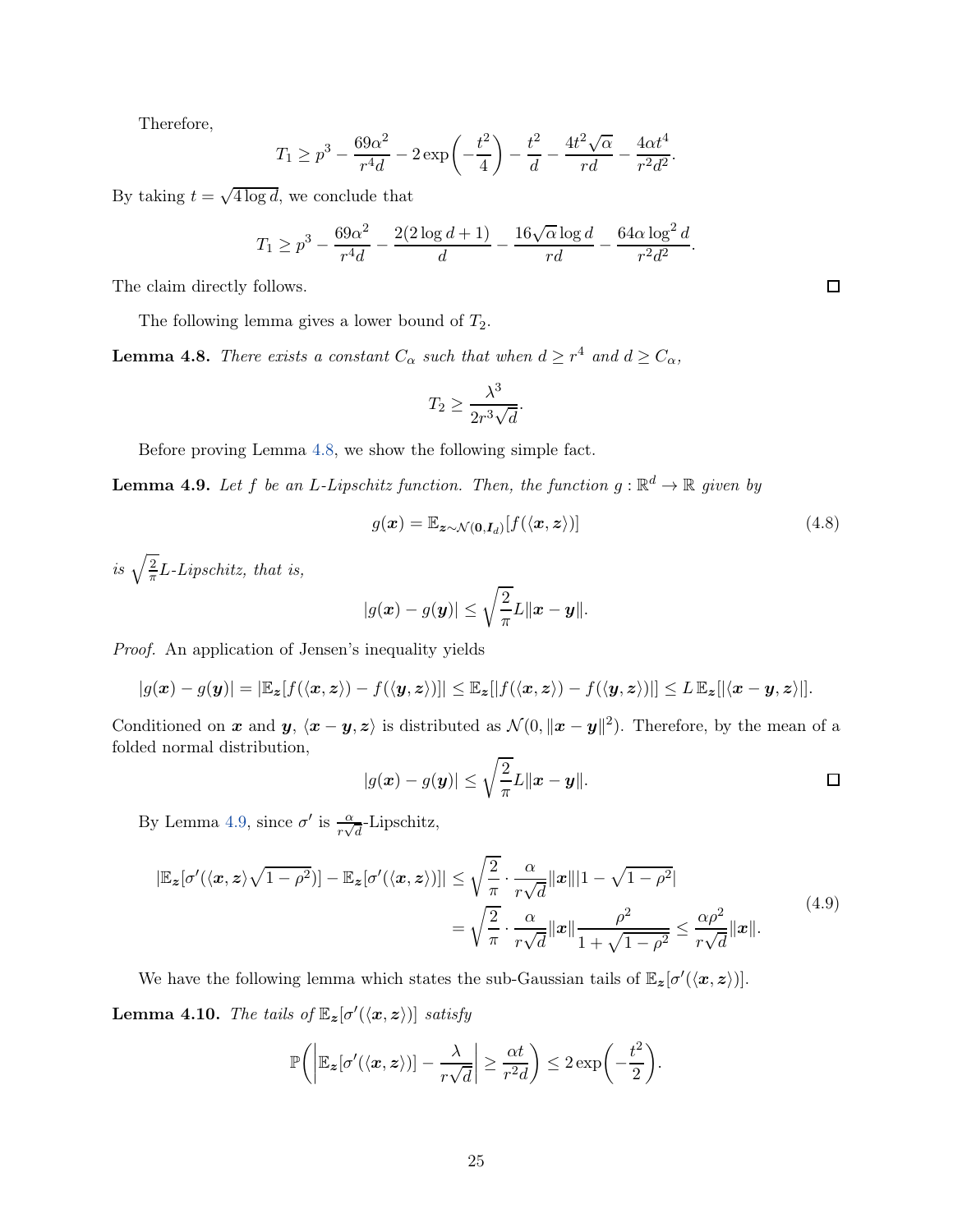*Proof.* Recall the definition of  $\lambda$  in [\(4.1\)](#page-16-0):

$$
\lambda \coloneqq \mathbb{E}\bigg[f\bigg(\frac{\langle \boldsymbol{x}, \boldsymbol{y} \rangle - \mu_{p,d,r}}{r\sqrt{d}}\bigg)\bigg].
$$

Consider the function

$$
h(\boldsymbol{x}) \coloneqq \mathbb{E}_{\boldsymbol{z}}[\sigma'(\langle \boldsymbol{x}, \boldsymbol{z} \rangle)].
$$

We have  $\mathbb{E}[h(\boldsymbol{x})] = \lambda/(r\sqrt{d}).$ 

Taking the partial derivative of  $h(x)$  with respect to  $x_i$ , we have that

$$
\frac{\partial h(\boldsymbol{x})}{\partial x_i} = \frac{1}{r^2 d} \mathbb{E}_{\boldsymbol{z}} \bigg[ z_i f' \bigg( \frac{\langle \boldsymbol{x}, \boldsymbol{z} \rangle - \mu_{p,d,r}}{r \sqrt{d}} \bigg) \bigg] = \frac{x_i}{r^3 d^{3/2}} \mathbb{E}_{\boldsymbol{z}} \bigg[ f'' \bigg( \frac{\langle \boldsymbol{x}, \boldsymbol{z} \rangle - \mu_{p,d,r}}{r \sqrt{d}} \bigg) \bigg].
$$

Let

$$
Y \coloneqq \frac{\langle \boldsymbol{x}, \boldsymbol{z} \rangle - \mu_{p,d,r}}{r \sqrt{d}}.
$$

Then, if we fix  $x$ , Y is distributed as  $\mathcal{N}(-\mu_{p,d,r}/(r\sqrt{d}), ||x||^2/(r^2d))$ . Therefore, since we assume [\(A2\)](#page-1-2), by Stein's lemma,

$$
\left| \mathbb{E}_{\mathbf{z}} \left[ f''\left( \frac{\langle x, z \rangle - \mu_{p,d,r}}{r \sqrt{d}} \right) \right] \right| = \left| \mathbb{E}_{Y} [f''(Y)] \right| = \frac{1}{\text{Var}[Y]} \left| \mathbb{E} \left[ \left( Y + \frac{\mu_{p,d,r}}{r \sqrt{d}} \right) f'(Y) \right] \right|
$$
  

$$
\leq \frac{1}{\text{Var}[Y]} \sqrt{\text{Var}[Y] \mathbb{E}[f'(Y)^2]} \leq \frac{\alpha r \sqrt{d}}{\|x\|},
$$

where the first inequality is by Cauchy–Schwarz.

Hence, we have that

$$
\|\nabla h(\boldsymbol{x})\|^2 = \sum_{i=1}^d \frac{x_i^2}{r^6 d^3} \mathbb{E}_{\boldsymbol{z}} \bigg[ f''\bigg(\frac{\langle \boldsymbol{x}, \boldsymbol{z} \rangle - \mu_{p,d,r}}{r \sqrt{d}} \bigg) \bigg]^2 \leq \frac{\|\boldsymbol{x}\|^2}{r^6 d^3} \cdot \frac{\alpha^2 r^2 d}{\|\boldsymbol{x}\|^2} = \frac{\alpha^2}{r^4 d^2}.
$$

Therefore, by the classical Gaussian concentration inequality (see, e.g., [\[2](#page-31-12), Theorem 5.5]), the claim directly follows.  $\Box$ 

With Lemma [4.9](#page-24-1) and Lemma [4.10](#page-24-2) in place, we now turn to proving Lemma [4.8.](#page-24-0)

*Proof of Lemma [4.8.](#page-24-0)* A standard  $\chi^2$  concentration (see, e.g., [\[26,](#page-32-10) Example 2.11]) gives

$$
\mathbb{P}(||\|\boldsymbol{x}\|^2 - d| \geq 2t\sqrt{d}) \leq 2\exp\biggl(-\frac{t^2}{8}\biggr).
$$

Denote the events

$$
A_0 := \left\{ \rho^2 \le \frac{t^2}{d} \right\}
$$
  
\n
$$
A_1 := \{ |||x||^2 - d| \le 2t\sqrt{d} \},
$$
  
\n
$$
A_2 := \{ |||y||^2 - d| \le 2t\sqrt{d} \},
$$
  
\n
$$
A_3 := \left\{ \left| \mathbb{E}_z[\sigma'(\langle x, z \rangle)] - \frac{\lambda}{r\sqrt{d}} \right| \le \frac{\alpha t}{r^2 d} \right\},
$$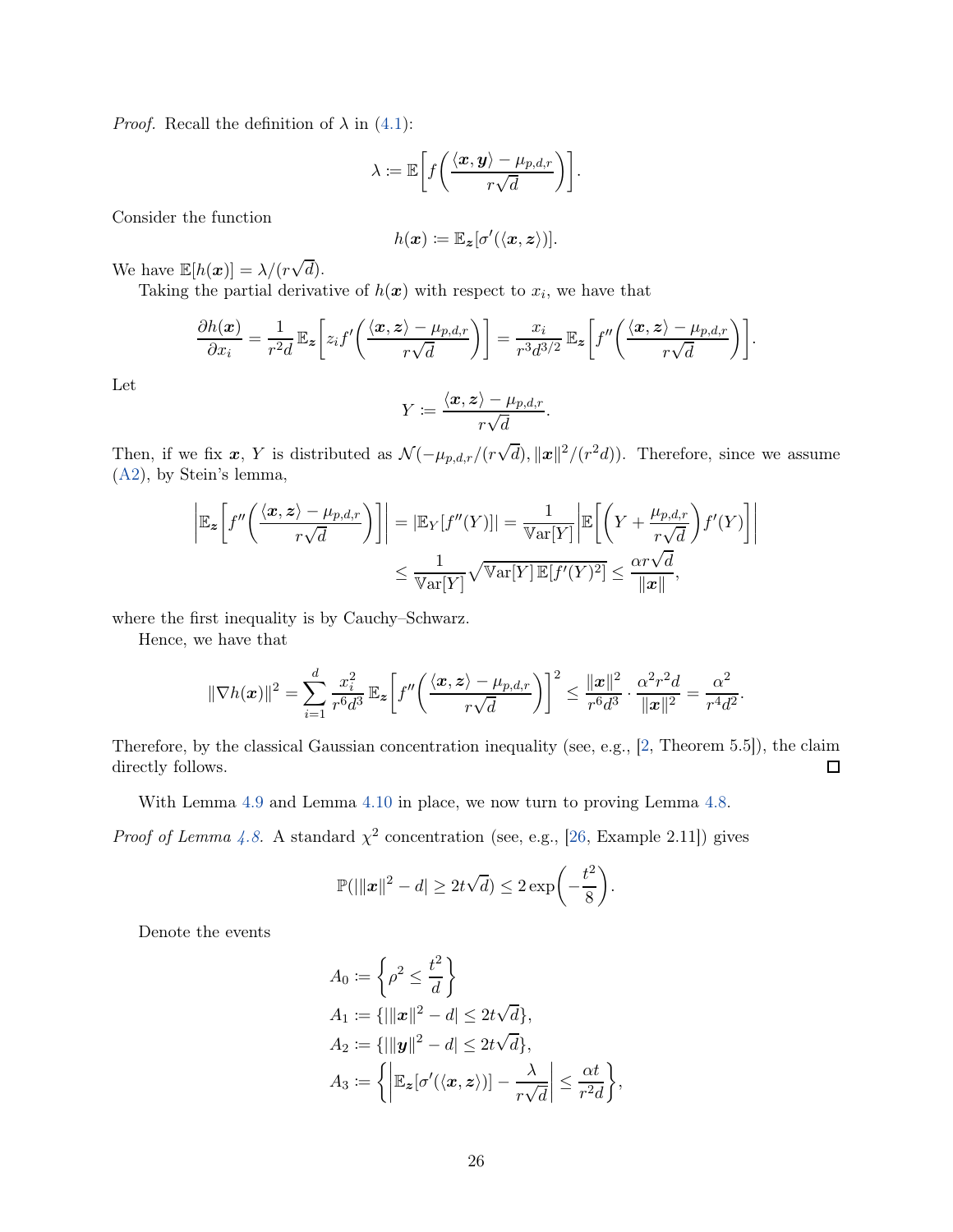and let  $A := A_0 \cap A_1 \cap A_2 \cap A_3$ . Then, on the event A, by the triangle inequality and using [\(4.9\)](#page-24-3),

$$
\begin{split} \left| \mathbb{E}_{\mathbf{z}}[\sigma'(\langle \mathbf{x}, \mathbf{z} \rangle \sqrt{1-\rho^2})] - \frac{\lambda}{r\sqrt{d}} \right| \\ &\leq \left| \mathbb{E}_{\mathbf{z}}[\sigma'(\langle \mathbf{x}, \mathbf{z} \rangle \sqrt{1-\rho^2})] - \mathbb{E}_{\mathbf{z}}[\sigma'(\langle \mathbf{x}, \mathbf{z} \rangle)] \right| + \left| \mathbb{E}_{\mathbf{z}}[\sigma'(\langle \mathbf{x}, \mathbf{z} \rangle)] - \frac{\lambda}{r\sqrt{d}} \right| \\ &\leq \frac{\alpha \rho^2}{r\sqrt{d}} \| \mathbf{x} \| + \frac{\alpha t}{r^2 d} \leq \frac{\alpha t^2}{r d} \sqrt{1 + \frac{2t}{\sqrt{d}}} + \frac{\alpha t}{r^2 d} \leq \frac{\alpha t^2}{r d} \left( 1 + \frac{t}{\sqrt{d}} \right) + \frac{\alpha t}{r^2 d}. \end{split}
$$

Hence for  $1 \le t \le \sqrt{d}$ ,

$$
\left|\mathbb{E}_{\boldsymbol{z}}[\sigma'(\langle \boldsymbol{x}, \boldsymbol{z}\rangle \sqrt{1-\rho^2})] - \frac{\lambda}{r\sqrt{d}}\right| \leq \frac{3\alpha t^2}{rd}.
$$

Since the same bound also holds for  $y$ , by combining them, we have

$$
\left| \left( \mathbb{E}_{\boldsymbol{z}}[\sigma'(\langle \boldsymbol{x}, \boldsymbol{z} \rangle \sqrt{1-\rho^2})] - \frac{\lambda}{r\sqrt{d}} \right) \left( \mathbb{E}_{\boldsymbol{z}'}[\sigma'(\langle \boldsymbol{y}, \boldsymbol{z}' \rangle \sqrt{1-\rho^2})] - \frac{\lambda}{r\sqrt{d}} \right) \right| \leq \frac{9\alpha^2 t^4}{r^2 d^2}.
$$

Expanding the product and by the triangle inequality, we get that

$$
\begin{split} \left| \mathbb{E}_{\mathbf{z}}[\sigma'(\langle \mathbf{x}, \mathbf{z} \rangle \sqrt{1-\rho^2})] \, \mathbb{E}_{\mathbf{z}'}[\sigma'(\langle \mathbf{y}, \mathbf{z}' \rangle \sqrt{1-\rho^2})] - \frac{\lambda^2}{r^2 d} \right| \\ &\leq \frac{9\alpha^2 t^4}{r^2 d^2} + \frac{\lambda}{r \sqrt{d}} \left| \mathbb{E}_{\mathbf{z}}[\sigma'(\langle \mathbf{x}, \mathbf{z} \rangle \sqrt{1-\rho^2})] - \frac{\lambda}{r \sqrt{d}} \right| + \frac{\lambda}{r \sqrt{d}} \left| \mathbb{E}_{\mathbf{z}}[\sigma'(\langle \mathbf{x}, \mathbf{z} \rangle \sqrt{1-\rho^2})] - \frac{\lambda}{r \sqrt{d}} \right| \\ &\leq \frac{9\alpha^2 t^4}{r^2 d^2} + \frac{6\alpha \lambda t^2}{r^2 d^{3/2}}. \end{split}
$$

For simplicity of notation, let

$$
h(\boldsymbol{x},\boldsymbol{y}) \coloneqq (1-\rho^2)^{3/2} \mathbb{E}_{\boldsymbol{z}}[\sigma'(\langle \boldsymbol{x}, \boldsymbol{z} \rangle \sqrt{1-\rho^2})] \mathbb{E}_{\boldsymbol{z}'}[\sigma'(\langle \boldsymbol{y}, \boldsymbol{z}' \rangle \sqrt{1-\rho^2})].
$$

Then, on the event  $A$ , we have that

$$
\left| h(x, y) - \frac{\lambda^2}{r^2 d} \right| \le (1 - \rho^2)^{3/2} \left| \mathbb{E}_z[\sigma'(\langle x, z \rangle \sqrt{1 - \rho^2})] \mathbb{E}_{z'}[\sigma'(\langle y, z' \rangle \sqrt{1 - \rho^2})] - \frac{\lambda^2}{r^2 d} \right|
$$
  
+ 
$$
\frac{\lambda^2}{r^2 d} |(1 - \rho^2)^{3/2} - 1|
$$
  

$$
\le \frac{9\alpha^2 t^4}{r^2 d^2} + \frac{6\alpha \lambda t^2}{r^2 d^{3/2}} + \frac{\lambda^2}{r^2 d} |(1 - \rho^2)^{3/2} - 1|.
$$

By the elementary inequality  $(1-x)^a \ge 1 - ax$  for  $a \ge 1$ ,

$$
1 - (1 - \rho^2)^{3/2} \le \frac{3\rho^2}{2}.
$$

Therefore, additionally with  $\lambda \leq 2\sqrt{\alpha}$ , on the event A, we have that

$$
\left| h(x, y) - \frac{\lambda^2}{r^2 d} \right| \le \frac{9\alpha^2 t^4}{r^2 d^2} + \frac{6\alpha \lambda t^2}{r^2 d^{3/2}} + \frac{3\lambda^2 t^2}{2r^2 d^2} \le \frac{9\alpha^2 t^4}{r^2 d^2} + \frac{12\alpha^{3/2} t^2}{r^2 d^{3/2}} + \frac{6\alpha t^2}{r^2 d^2}.
$$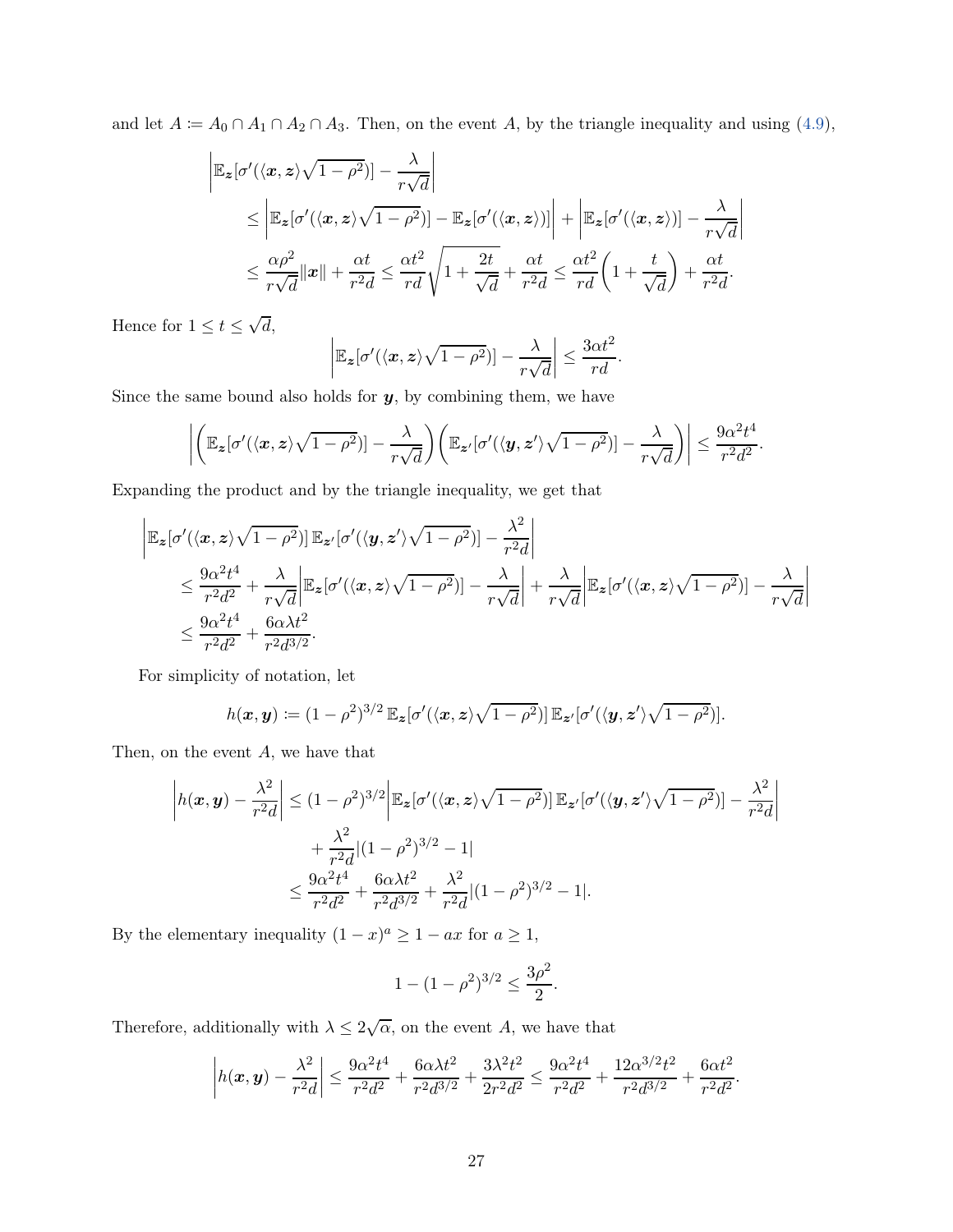By Jensen's inequality,

$$
\begin{aligned} &\left| \mathbb{E}[\langle \bm{x},\bm{y}\rangle \sigma(\langle \bm{x},\bm{y}\rangle) h(\bm{x},\bm{y}) \, \mathbbm{1}_A] - \frac{\lambda^2}{r^2 d} \, \mathbb{E}[\langle \bm{x},\bm{y}\rangle \sigma(\langle \bm{x},\bm{y}\rangle) \, \mathbbm{1}_A] \right| \\ &\leq \mathbb{E}\bigg[ \bigg| \langle \bm{x},\bm{y}\rangle \sigma(\langle \bm{x},\bm{y}\rangle) \bigg( h(\bm{x},\bm{y}) - \frac{\lambda^2}{r^2 d} \bigg) \bigg| \, \mathbbm{1}_A \bigg] \leq \mathbb{E}\bigg[ \bigg| h(\bm{x},\bm{y}) - \frac{\lambda^2}{r^2 d} \bigg| \cdot |\langle \bm{x},\bm{y}\rangle \sigma(\langle \bm{x},\bm{y}\rangle) | \, \mathbbm{1}_A \bigg] \\ &\leq \bigg( \frac{9\alpha^2 t^4}{r^2 d^2} + \frac{12\alpha^{3/2} t^2}{r^2 d^{3/2}} + \frac{6\alpha t^2}{r^2 d^2} \bigg) \, \mathbb{E}[|\langle \bm{x},\bm{y}\rangle|]. \end{aligned}
$$

By Jensen's inequality, we have  $\mathbb{E}[|\langle x, y \rangle|] \leq \sqrt{\mathbb{E}[(\langle x, y \rangle)^2]} = \sqrt{d}$ . Hence, we obtain that

<span id="page-27-0"></span>
$$
\left| \mathbb{E}[\langle \boldsymbol{x}, \boldsymbol{y} \rangle \sigma(\langle \boldsymbol{x}, \boldsymbol{y} \rangle) h(\boldsymbol{x}, \boldsymbol{y}) \, \mathbb{1}_A] - \frac{\lambda^2}{r^2 d} \, \mathbb{E}[\langle \boldsymbol{x}, \boldsymbol{y} \rangle \sigma(\langle \boldsymbol{x}, \boldsymbol{y} \rangle) \, \mathbb{1}_A] \right| \leq \frac{9\alpha^2 t^4}{r^2 d^{3/2}} + \frac{12\alpha^{3/2} t^2}{r^2 d} + \frac{6\alpha t^2}{r^2 d^{3/2}}. \tag{4.10}
$$

Since conditioned on  $x, \langle x, y \rangle \sim \mathcal{N}(0, ||x||^2)$ , by Stein's lemma,

$$
\mathbb{E}_{\boldsymbol{y}}[\langle \boldsymbol{x}, \boldsymbol{y} \rangle \sigma(\langle \boldsymbol{x}, \boldsymbol{y} \rangle)] = ||\boldsymbol{x}||^2 \mathbb{E}_{\boldsymbol{y}}[\sigma'(\langle \boldsymbol{x}, \boldsymbol{y} \rangle)].
$$

Hence, we have that

$$
\mathbb{E}[\langle \mathbf{x}, \mathbf{y} \rangle \sigma(\langle \mathbf{x}, \mathbf{y} \rangle)] \geq \mathbb{E}[\|\mathbf{x}\|^2 \mathbb{E}_{\mathbf{y}}[\sigma'(\langle \mathbf{x}, \mathbf{y} \rangle)] \mathbb{1}_{A_1}] \geq (d - 2t\sqrt{d}) \mathbb{E}[\sigma'(\langle \mathbf{x}, \mathbf{y} \rangle) \mathbb{1}_{A_1}]
$$
  
\n
$$
= (d - 2t\sqrt{d}) (\mathbb{E}[\sigma'(\langle \mathbf{x}, \mathbf{y} \rangle)] - \mathbb{E}[\sigma'(\langle \mathbf{x}, \mathbf{y} \rangle) \mathbb{1}_{A_1^C}])
$$
  
\n
$$
\geq \frac{\lambda \sqrt{d}}{r} - \frac{2\lambda t}{r} - \frac{2\sqrt{d}}{r} \mathbb{P}(A_1^C).
$$

By Cauchy–Schwarz inequality,

$$
|\mathbb{E}[\langle \bm{x},\bm{y}\rangle \sigma(\langle \bm{x},\bm{y}\rangle) \, \mathbb{1}_{A^C}]| \leq \sqrt{\mathbb{E}[(\langle \bm{x},\bm{y}\rangle)^2 \sigma(\langle \bm{x},\bm{y}\rangle)^2]\,\mathbb{P}(A^C)} \leq \sqrt{\mathbb{E}[(\langle \bm{x},\bm{y}\rangle)^2]\,\mathbb{P}(A^C)} = \sqrt{d\,\mathbb{P}(A^C)}.
$$

<span id="page-27-1"></span>Therefore, we have that

$$
\mathbb{E}[\langle \boldsymbol{x}, \boldsymbol{y} \rangle \sigma(\langle \boldsymbol{x}, \boldsymbol{y} \rangle) \mathbbm{1}_A] = \mathbb{E}[\langle \boldsymbol{x}, \boldsymbol{y} \rangle \sigma(\langle \boldsymbol{x}, \boldsymbol{y} \rangle)] - \mathbb{E}[\langle \boldsymbol{x}, \boldsymbol{y} \rangle \sigma(\langle \boldsymbol{x}, \boldsymbol{y} \rangle) \mathbbm{1}_{A^C}] \n\geq \mathbb{E}[\langle \boldsymbol{x}, \boldsymbol{y} \rangle \sigma(\langle \boldsymbol{x}, \boldsymbol{y} \rangle)] - |\mathbb{E}[\langle \boldsymbol{x}, \boldsymbol{y} \rangle \sigma(\langle \boldsymbol{x}, \boldsymbol{y} \rangle) \mathbbm{1}_{A^C}]| \n\geq \frac{\lambda \sqrt{d}}{r} - \frac{2\lambda t}{r} - \frac{2\sqrt{\alpha d}}{r} \mathbb{P}(A_1^C) - \sqrt{d \mathbb{P}(A^C)}.
$$
\n(4.11)

Similarly, by Cauchy–Schwarz inequality,

<span id="page-27-2"></span>
$$
|\mathbb{E}[\langle \mathbf{x}, \mathbf{y} \rangle \sigma(\langle \mathbf{x}, \mathbf{y} \rangle) h(\mathbf{x}, \mathbf{y}) \mathbb{1}_{A^C}]| \leq \sqrt{\mathbb{E}[(\langle \mathbf{x}, \mathbf{y} \rangle)^2 \sigma(\langle \mathbf{x}, \mathbf{y} \rangle)^2 h(\mathbf{x}, \mathbf{y})^2] \mathbb{P}(A^C)}
$$
  

$$
\leq \frac{2\sqrt{\alpha}}{r\sqrt{d}} \sqrt{\mathbb{E}[(\langle \mathbf{x}, \mathbf{y} \rangle)^2] \mathbb{P}(A^C)} = \frac{2\sqrt{\alpha}}{r} \sqrt{\mathbb{P}(A^C)}.
$$
 (4.12)

By a union bound,

$$
\mathbb{P}(A^C) = \mathbb{P}((A_0 \cap A_1 \cap A_2 \cap A_3)^C) \le \mathbb{P}(A_0^C) + \mathbb{P}(A_1^C) + \mathbb{P}(A_2^C) + \mathbb{P}(A_3^C)
$$
  
\n
$$
\le 2\left(\exp\left(-\frac{t^2}{4}\right) + \exp\left(-\frac{t^2}{8}\right) + \exp\left(-\frac{t^2}{8}\right) + \exp\left(-\frac{t^2}{2}\right)\right).
$$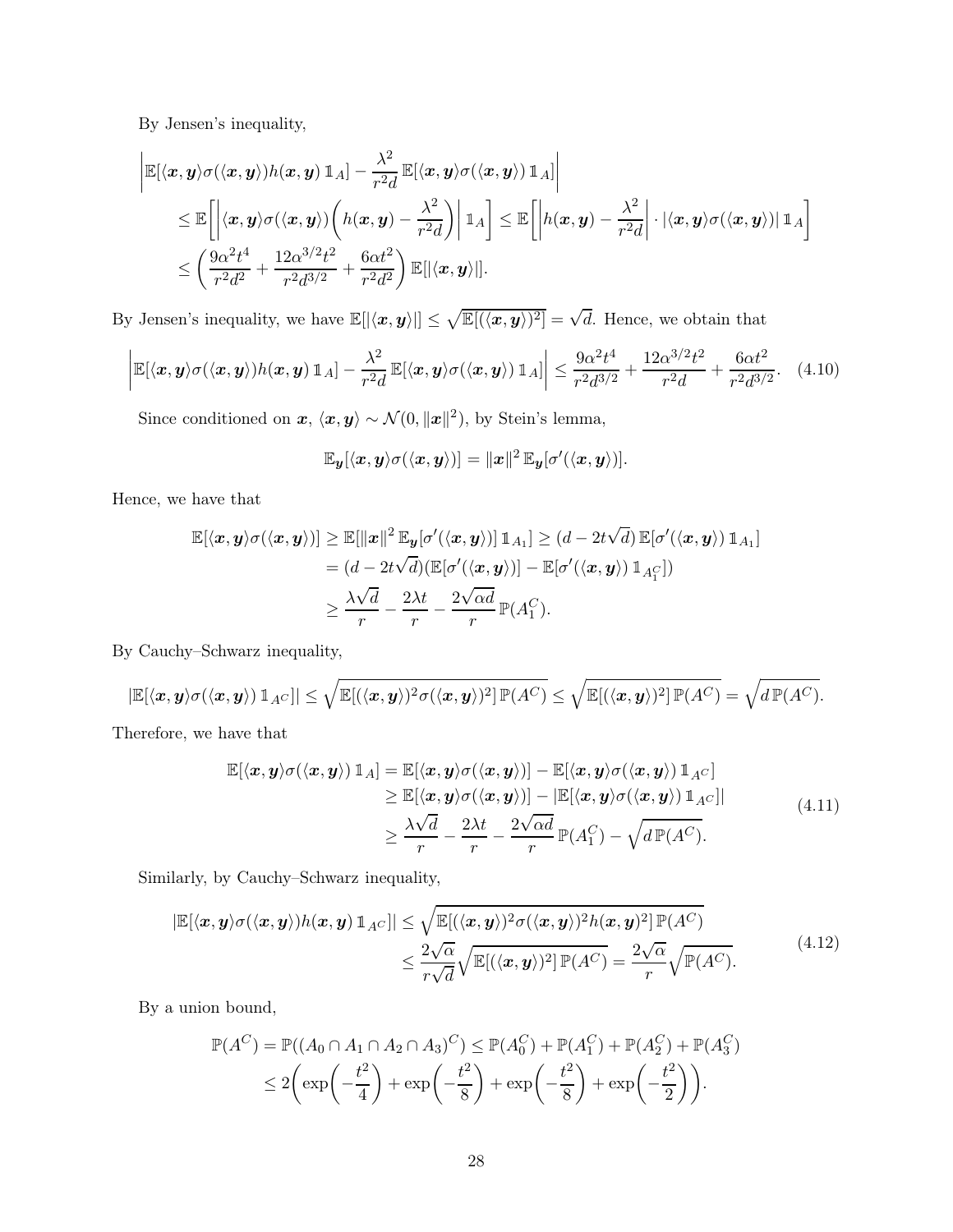Taking  $t = 2\sqrt{6 \log d}$ , we have that

$$
\mathbb{P}(A_1^C) \le \frac{2}{d^3} \quad \text{and} \quad \mathbb{P}(A^C) \le \frac{8}{d^3}.
$$

Using the above display and putting  $(4.10)$ ,  $(4.11)$ , and  $(4.12)$  together, we have that

$$
T_2 = \mathbb{E}[\langle \mathbf{x}, \mathbf{y} \rangle \sigma(\langle \mathbf{x}, \mathbf{y} \rangle) h(\mathbf{x}, \mathbf{y})] \geq \mathbb{E}[\langle \mathbf{x}, \mathbf{y} \rangle \sigma(\langle \mathbf{x}, \mathbf{y} \rangle) h(\mathbf{x}, \mathbf{y}) \mathbbm{1}_A] - |\mathbb{E}[\langle \mathbf{x}, \mathbf{y} \rangle \sigma(\langle \mathbf{x}, \mathbf{y} \rangle) h(\mathbf{x}, \mathbf{y}) \mathbbm{1}_A c]|
$$
  
\n
$$
\geq \frac{\lambda^3}{r^3 \sqrt{d}} - \frac{5184\alpha^2 \log^2 d}{r^2 d^{3/2}} - \frac{288\alpha^{3/2} \log d}{r^2 d} - \frac{144\alpha \log d}{r^2 d^{3/2}}
$$
  
\n
$$
- \frac{32\alpha^{3/2} \sqrt{6 \log d}}{r^3 d} - \frac{4\alpha^{3/2}}{r^3 d^{7/2}} - \frac{4\sqrt{2}\alpha}{r^2 d^2} - \frac{4\sqrt{2}\alpha}{r d^{3/2}},
$$

where we also used  $\lambda \leq 2\sqrt{\alpha}$ .

Therefore, when  $d \geq r^4$ , there exists a constant  $C_{\alpha} > 0$  such that for  $d \geq C_{\alpha}$ ,

$$
T_2 \ge \frac{\lambda^3}{2r^3\sqrt{d}}.
$$

Lemma [4.8](#page-24-0) is hence proved.

Combining Lemma [4.7](#page-22-1) and Lemma [4.8,](#page-24-0) we conclude that when  $d/\log^2 d \gg r^6$  there exists a constant  $C_{\alpha} > 0$  such that for  $d \geq C_{\alpha}$ ,

$$
\mathbb{P}(\Delta) \ge T_1 + T_2 \ge p^3 + \frac{\lambda^3}{2r^3\sqrt{d}} - \frac{C_\alpha \log d}{d}.
$$

Lemma [4.6](#page-20-0) directly follows.

**Lemma 4.11.** Assume  $d/\log^2 d \gg r^6$ . Then, there exist constants  $C_p, C_\alpha \geq 0$ , for  $d \geq C_\alpha$ ,

$$
\mathbb{E}[\tau_{\{1,2,3\}}] \ge \frac{C_p}{r^3 \sqrt{d}}
$$

.

Proof. The expected signed triangle can be written as

$$
\mathbb{E}[\tau_{\{1,2,3\}}] = \mathbb{E}[(a_{1,2} - p)(a_{2,3} - p)(a_{3,1} - p)]
$$
  
=  $\mathbb{E}[a_{1,2}a_{2,3}a_{3,1}] - p(\mathbb{E}[a_{1,2}a_{2,3}] + \mathbb{E}[a_{1,2}a_{3,1}] + \mathbb{E}[a_{2,3}a_{3,1}])$   
+  $p^2(\mathbb{E}[a_{1,2}] + \mathbb{E}[a_{2,3}] + \mathbb{E}[a_{3,1}]) - p^3$   
=  $\mathbb{P}(\Delta) - 3p \mathbb{P}(\Lambda) + 2p^2$ .

By Lemma [4.5](#page-20-1) and Lemma [4.6,](#page-20-0) we have that for  $d \geq C_{\alpha}$ ,

$$
\mathbb{E}[\tau_{\{1,2,3\}}] \ge \frac{\lambda^3}{4r^3\sqrt{d}} - \frac{3p\alpha^2}{r^4d}.
$$

Additionally with Lemma [4.3,](#page-16-2) the claim follows directly.

The expected signed triangle statistic in  $\mathcal{G}(n, p, d, r)$  satisfies

$$
\mathbb{E}[\tau(\mathcal{G}(n,p,d,r))] := \mathbb{E}\bigg[\sum_{\{i,j,k\} \in \binom{[n]}{3}} \tau_{\{i,j,k\}}\bigg] = \sum_{\{i,j,k\} \in \binom{[n]}{3}} \mathbb{E}[\tau_{\{i,j,k\}}] = \binom{n}{3} \mathbb{E}[\tau_{\{1,2,3\}}].
$$

Putting them together, we have the following lemma.

<span id="page-28-0"></span>**Lemma 4.12.** When  $d/\log^2 d \gg r^6$ , there exist constants  $C_p, C_\alpha > 0$  such that for  $d \geq C_\alpha$ ,

$$
\mathbb{E}[\tau(\mathcal{G}(n, p, d, r))] \ge \frac{C_p n^3}{r^3 \sqrt{d}}.
$$

 $\Box$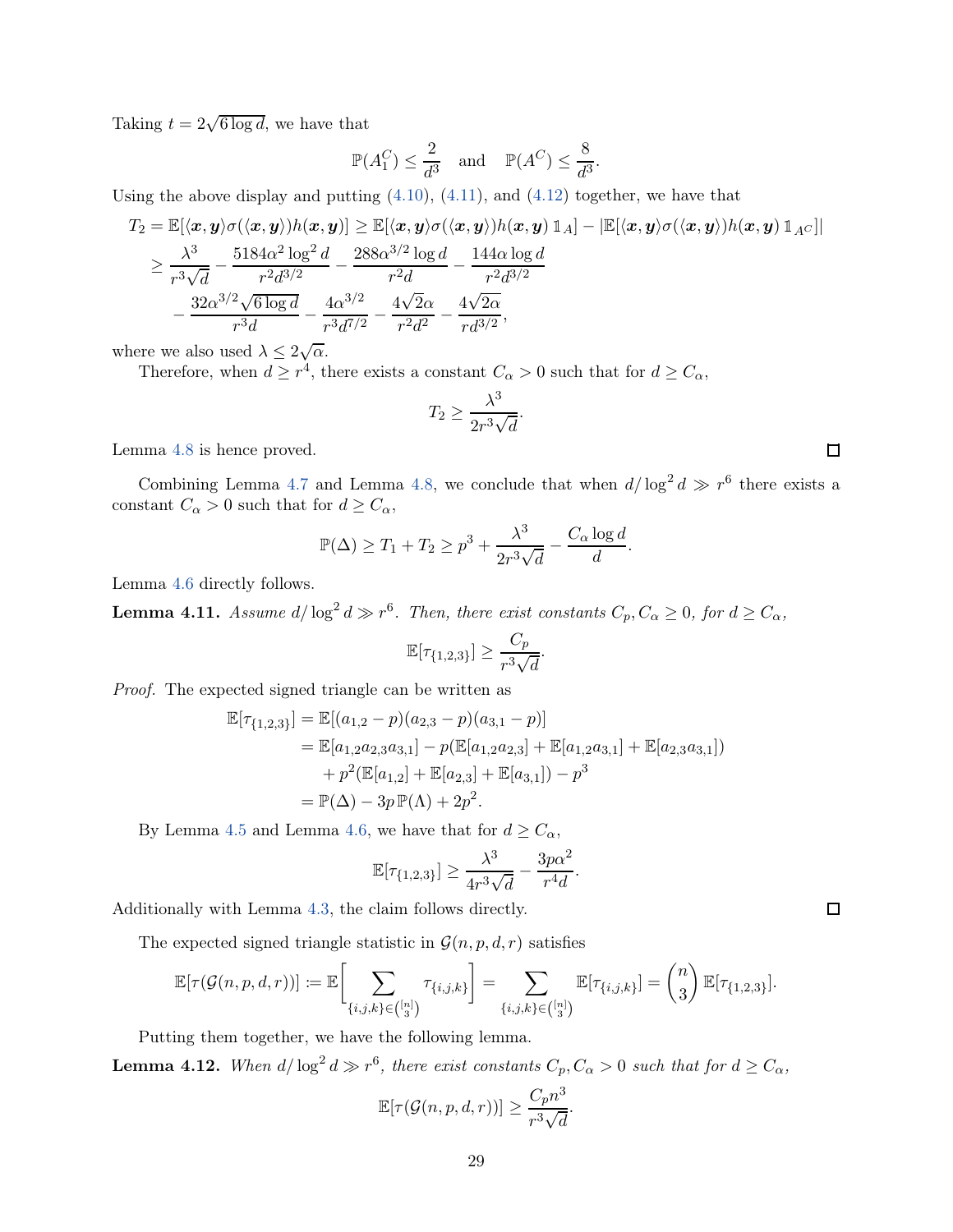### 4.3 Estimating the variance

The variance of the signed triangle statistic in  $\mathcal{G}(n, p, d, r)$  can be written as

$$
\mathbb{V}\text{ar}[\tau(\mathcal{G}(n, p, d, r))] = \sum_{\{i, j, k\}, \{i', j', k'\} \subset [n]} V_{\{i, j, k\}, \{i', j', k'\}} \n= {n \choose 3} V_{\{1, 2, 3\}, \{1, 2, 3\}} + {n \choose 4} {4 \choose 2} V_{\{1, 2, 3\}, \{1, 2, 4\}} \n+ {n \choose 5} {5 \choose 1} {4 \choose 2} V_{\{1, 2, 3\}, \{1, 4, 5\}} + {n \choose 6} {6 \choose 3} V_{\{1, 2, 3\}, \{4, 5, 6\}},
$$
\n(4.13)

where  $V_{\{i,j,k\},\{i',j',k'\}}$  is the covariance of two signed triangles defined by

$$
V_{\{i,j,k\},\{i',j',k'\}} \coloneqq \mathbb{E}_{\mathcal{G}(n,p,d,r)}[\tau_{\{i,j,k\}}\tau_{\{i',j',k'\}}] - \mathbb{E}_{\mathcal{G}(n,p,d,r)}[\tau_{\{i,j,k\}}]^2.
$$

Since two triangles that do not share a vertex are independent,

$$
V_{\{1,2,3\},\{4,5,6\}} = \mathbb{E}[\mathbb{E}[\tau_{\{1,2,3\}} \mid \boldsymbol{x}_1, \boldsymbol{x}_2, \boldsymbol{x}_3] \mathbb{E}[\tau_{\{4,5,6\}} \mid \boldsymbol{x}_4, \boldsymbol{x}_5, \boldsymbol{x}_6]] - \mathbb{E}[\tau_{\{1,2,3\}}] \mathbb{E}[\tau_{\{4,5,6\}}] = 0.
$$

For a signed triangle,  $\mathbb{E}_{\mathcal{G}(n,p,d,r)}[\tau^2_{\{1,2,3\}}] \leq 1$ . Then, we have that

$$
V_{\{1,2,3\},\{1,2,3\}} \leq \mathbb{E}_{\mathcal{G}(n,p,d,r)}[\tau^2_{\{1,2,3\}}] \leq 1.
$$

Before proceeding to bounding the other two covariances, we present the following lemma which directly follows from the results of previous parts.

<span id="page-29-0"></span>**Lemma 4.13.** Let  $x, y, z \sim \mathcal{N}(0, I_d)$  be independent standard normal random vectors. Then, there exists a constant  $C_{\alpha}$  such that

$$
\mathbb{E}[\mathbb{E}_{\mathbf{z}}[(\sigma(\langle \mathbf{x}, \mathbf{z} \rangle) - p)(\sigma(\langle \mathbf{y}, \mathbf{z} \rangle) - p)]^2] \leq \frac{C_{\alpha}}{r^4 d}.
$$

Proof. From the definition in [\(3.4\)](#page-11-6),

$$
\mathbb{E}_{\mathbf{z}}[(\sigma(\langle \mathbf{x}, \mathbf{z} \rangle) - p)(\sigma(\langle \mathbf{y}, \mathbf{z} \rangle) - p)] = \gamma(\mathbf{x}, \mathbf{y}).
$$

By Lemma  $3.1(a)$  and Lemma  $3.1(b)$ , we have that

$$
\mathbb{E}[\gamma(\boldsymbol{x},\boldsymbol{y})^2] = \mathbb{V}\ar[\gamma(\boldsymbol{x},\boldsymbol{y})] + \mathbb{E}[\gamma(\boldsymbol{x},\boldsymbol{y})]^2 \le \frac{68\alpha^2}{r^4d} + \frac{\alpha^4}{r^8d^2} \le \frac{68\alpha^2 + \alpha^4}{r^4d},
$$

where we used that  $r, d \geq 1$ .

<span id="page-29-1"></span>**Lemma 4.14.** There exists a constant  $C_{\alpha} > 0$  such that

$$
\mathbb{E}[\tau_{\{1,2,3\}}\tau_{\{1,2,4\}}] \leq \frac{C_{\alpha}}{r^4d}.
$$

Proof. For simplicity of notation, denote

$$
\bar{\sigma}_{i,j} \coloneqq \sigma(\langle \boldsymbol{x}_i, \boldsymbol{x}_j \rangle) - p.
$$

Then,

$$
\mathbb{E}[\tau_{\{1,2,3\}}\tau_{\{1,2,4\}}] = \mathbb{E}[\bar{\sigma}_{1,2}^2\bar{\sigma}_{1,3}\bar{\sigma}_{2,3}\bar{\sigma}_{1,4}\bar{\sigma}_{2,4}] \leq \mathbb{E}[\bar{\sigma}_{1,3}\bar{\sigma}_{2,3}\bar{\sigma}_{1,4}\bar{\sigma}_{2,4}] \n= \mathbb{E}[\mathbb{E}_{\mathbf{x}_3}[\bar{\sigma}_{1,3}\bar{\sigma}_{2,3}] \mathbb{E}_{\mathbf{x}_4}[\bar{\sigma}_{1,4}\bar{\sigma}_{2,4}]] = \mathbb{E}[\mathbb{E}_{\mathbf{x}_3}[\bar{\sigma}_{1,3}\bar{\sigma}_{2,3}]^2].
$$

The claim then follows directly from Lemma [4.13.](#page-29-0)

 $\Box$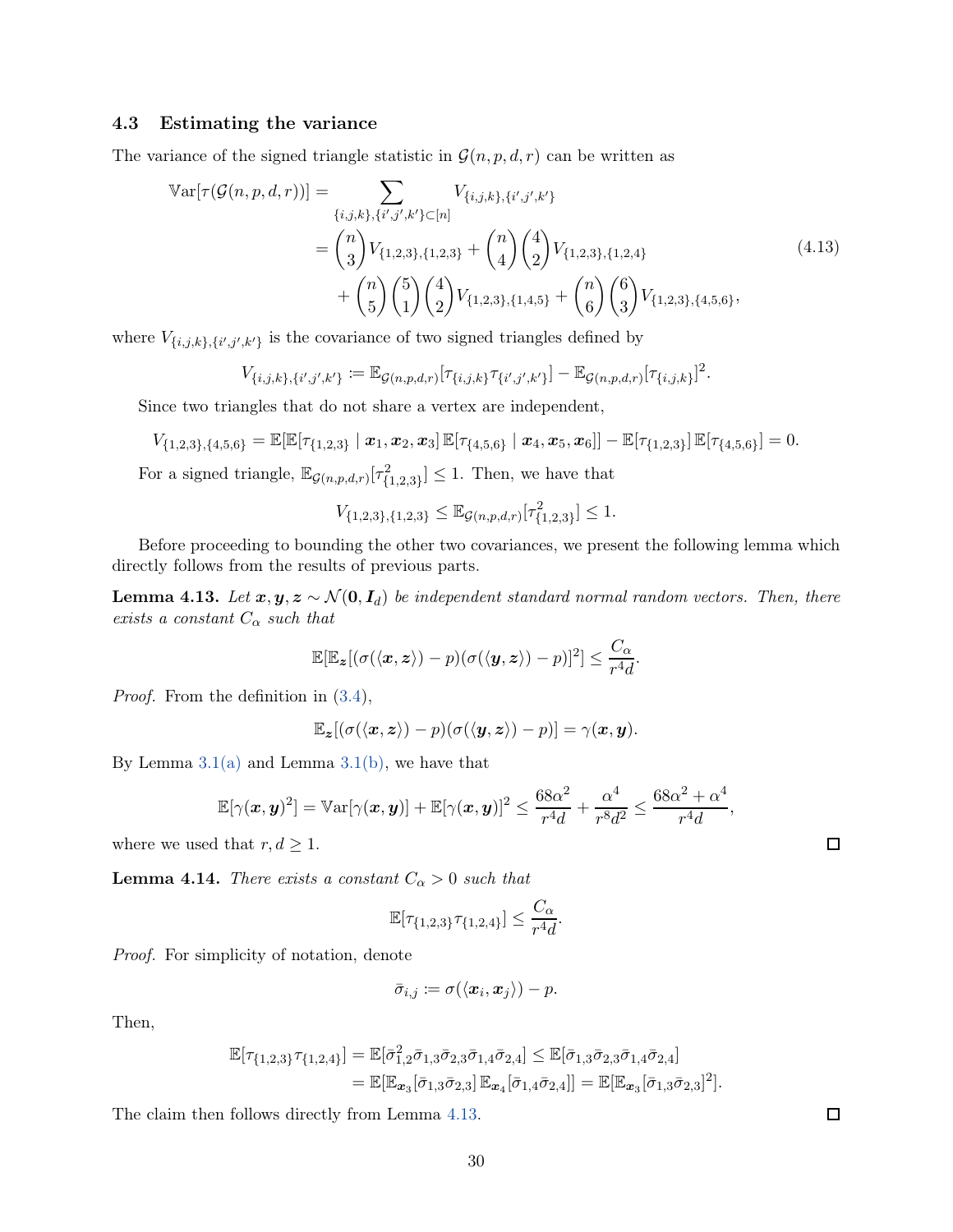By Lemma [4.14](#page-29-1) we thus have that

$$
V_{\{1,2,3\},\{1,2,4\}} \leq \mathbb{E}[\tau_{\{1,2,3\}}\tau_{\{1,2,4\}}] \leq \frac{C_{\alpha}}{r^4d}.
$$

<span id="page-30-0"></span>**Lemma 4.15.** There exists a constant  $C_{\alpha} > 0$  such that

$$
\mathbb{E}[\tau_{\{1,2,3\}}\tau_{\{1,4,5\}}] \leq \frac{C_{\alpha}}{r^4d}.
$$

Proof. By the definition of the signed triangle,

$$
\mathbb{E}[\tau_{\{1,2,3\}}\tau_{\{1,4,5\}}] = \mathbb{E}[\bar{\sigma}_{1,2}\bar{\sigma}_{2,3}\bar{\sigma}_{3,1}\bar{\sigma}_{1,4}\bar{\sigma}_{4,5}\bar{\sigma}_{5,1}] = \mathbb{E}[\mathbb{E}_{\bm{x}_2,\bm{x}_3}[\bar{\sigma}_{1,2}\bar{\sigma}_{2,3}\bar{\sigma}_{3,1}]\mathbb{E}_{\bm{x}_4,\bm{x}_5}[\bar{\sigma}_{1,4}\bar{\sigma}_{4,5}\bar{\sigma}_{5,1}]]
$$
  
=  $\mathbb{E}[\mathbb{E}_{\bm{x}_2,\bm{x}_3}[\bar{\sigma}_{1,2}\bar{\sigma}_{2,3}\bar{\sigma}_{3,1}]^2],$ 

where the last equality holds since  $(x_2, x_3)$  and  $(x_4, x_5)$  are identically distributed.

By Jensen's inequality,

$$
\mathbb{E}_{\mathbf{x}_2,\mathbf{x}_3}[\bar{\sigma}_{1,2}\bar{\sigma}_{2,3}\bar{\sigma}_{3,1}]^2 = \mathbb{E}_{\mathbf{x}_2}[\bar{\sigma}_{1,2}\,\mathbb{E}_{\mathbf{x}_3}[\bar{\sigma}_{2,3}\bar{\sigma}_{3,1}]]^2 \leq \mathbb{E}_{\mathbf{x}_2}[\bar{\sigma}_{1,2}^2\,\mathbb{E}_{\mathbf{x}_3}[\bar{\sigma}_{2,3}\bar{\sigma}_{3,1}]^2] \leq \mathbb{E}_{\mathbf{x}_2}[\mathbb{E}_{\mathbf{x}_3}[\bar{\sigma}_{2,3}\bar{\sigma}_{3,1}]^2].
$$

Therefore, by Lemma [4.13,](#page-29-0)

$$
\mathbb{E}[\tau_{\{1,2,3\}}\tau_{\{1,4,5\}}] \leq \mathbb{E}[\mathbb{E}_{\mathbf{x}_3}[\bar{\sigma}_{2,3}\bar{\sigma}_{3,1}]^2] \leq \frac{C_{\alpha}}{r^4d}.
$$

By Lemma [4.15](#page-30-0) we thus have that

$$
V_{\{1,2,3\},\{1,4,5\}} \leq \mathbb{E}[\tau_{\{1,2,3\}}\tau_{\{1,4,5\}}] \leq \frac{C_{\alpha}}{r^4d}.
$$

Putting these bounds together, we have the following lemma.

<span id="page-30-1"></span>**Lemma 4.16.** There exists a constant  $C_{\alpha} > 0$  such that

$$
\mathbb{V}\text{ar}[\tau(\mathcal{G}(n, p, d, r))] \leq n^3 + \frac{C_{\alpha}n^5}{r^4d}.
$$

## 4.4 Concluding the proof

Combining Lemma [4.4,](#page-20-2) Lemma [4.12,](#page-28-0) and Lemma [4.16,](#page-30-1) we have for  $d, r \ge C_{\alpha}$  that when  $d/\log^2 d \gg$  $r^6$  or  $r/\log^2 r \gg d^{1/6}$ ,

$$
|\mathbb{E}[\tau(\mathcal{G}(n, p, d, r))] - \mathbb{E}[\tau(\mathcal{G}(n, p))]| \ge \frac{C_p n^3}{r^3 \sqrt{d}}
$$

and

$$
\max\{\mathbb{V}\text{ar}[\tau(\mathcal{G}(n, p, d, r)], \mathbb{V}\text{ar}[\tau(\mathcal{G}(n, p))]\} \leq n^3 + \frac{C_{\alpha}n^5}{r^4d}.
$$

Therefore, by Chebyshev's inequality,

$$
\text{TV}(\mathcal{G}(n, p, d, r), \mathcal{G}(n, p)) \ge 1 - \left(\frac{C'_p r^6 d}{n^3} + \frac{C'_{p, \alpha} r^2}{n}\right)
$$

for some constants  $C_p', C_{p,\alpha}' > 0$ . Notice that  $r^6 d/n^3 \to 0$  implies  $r^2/n \to 0$ . Theorem [1.1\(b\)](#page-2-1) is hence proved.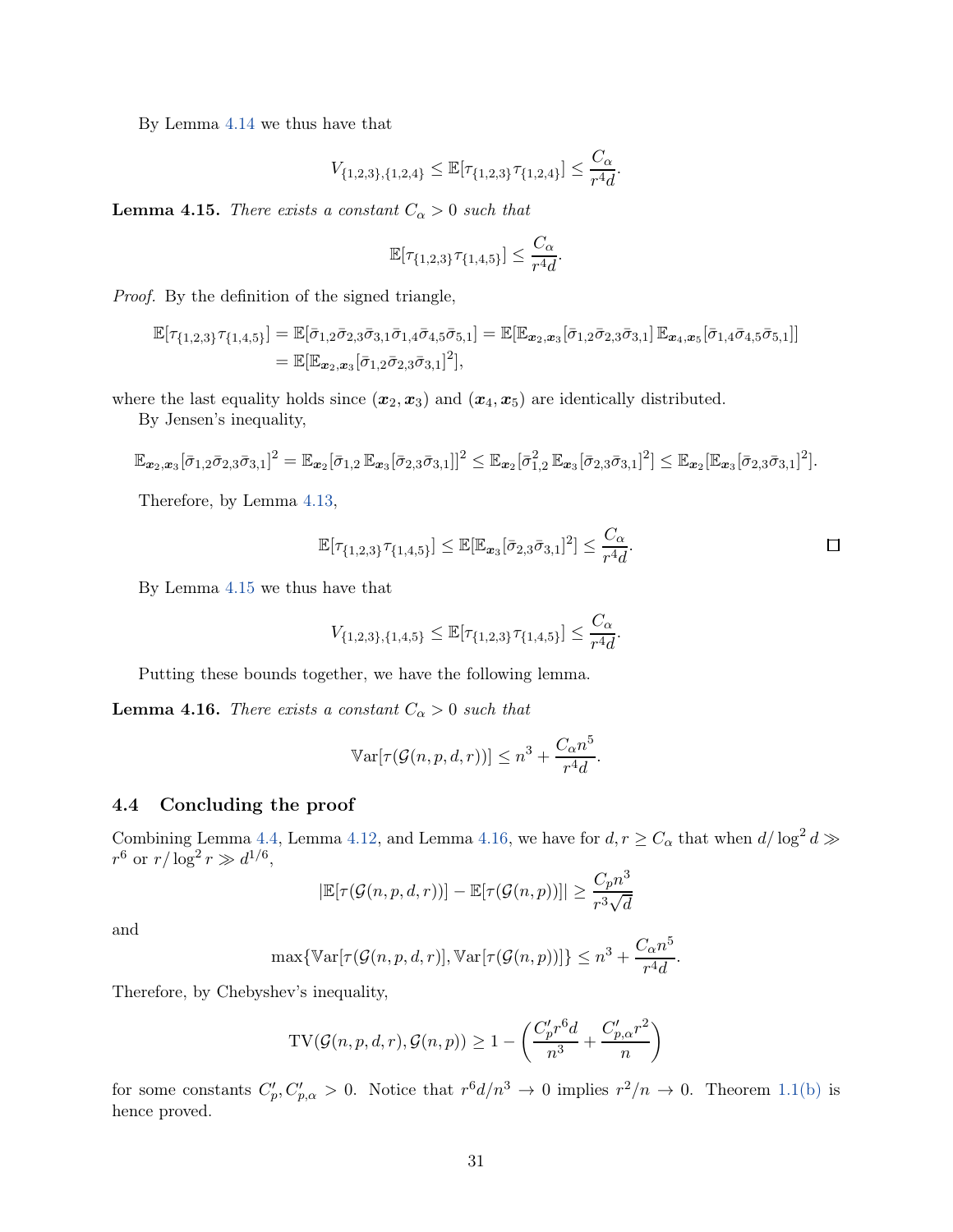## Acknowledgements

We thank Ramon van Handel for insightful comments on several results and Jiacheng Zhang for suggesting the proofs of Lemma [2.6](#page-5-0) and Lemma [4.3.](#page-16-2) The authors acknowledge the generous support from NSF grant DMS-1811724.

# References

- <span id="page-31-0"></span>[1] Avanti Athreya, Donniell E Fishkind, Minh Tang, Carey E Priebe, Youngser Park, Joshua T Vogelstein, Keith Levin, Vince Lyzinski, Yichen Qin, and Daniel L Sussman. Statistical inference on random dot product graphs: a survey. *Journal of Machine Learning Research*, 18(226): 1–92, 2018.
- <span id="page-31-12"></span>[2] Stéphane Boucheron, Gábor Lugosi, and Pascal Massart. Concentration Inequalities: A Nonasymptotic Theory of Independence. Oxford University Press, 2013.
- <span id="page-31-13"></span>[3] Matthew Brennan, Guy Bresler, and Dheeraj Nagaraj. Phase transitions for detecting latent geometry in random graphs. Probability Theory and Related Fields, 178(3):1215–1289, 2020.
- <span id="page-31-8"></span>[4] Matthew Brennan, Guy Bresler, and Brice Huang. De Finetti-Style Results for Wishart Matrices: Combinatorial Structure and Phase Transitions. arXiv preprint arXiv:2103.14011, 2021.
- <span id="page-31-6"></span>[5] Sébastien Bubeck and Shirshendu Ganguly. Entropic CLT and phase transition in highdimensional Wishart matrices. International Mathematics Research Notices, 2018(2):588–606, 2016.
- <span id="page-31-4"></span>[6] Sébastien Bubeck, Jian Ding, Ronen Eldan, and Miklós Z Rácz. Testing for high-dimensional geometry in random graphs. Random Structures & Algorithms,  $49(3):503-532$ , 2016.
- <span id="page-31-11"></span>[7] Louis H.Y. Chen, Larry Goldstein, and Qi-Man Shao. Normal Approximation by Stein's Method. Probability and Its Applications. Springer, Berlin, Heidelberg, 2011.
- <span id="page-31-3"></span>[8] Luc Devroye, András György, Gábor Lugosi, and Frederic Udina. High-dimensional random geometric graphs and their clique number. Electronic Journal of Probability, 16:2481–2508, 2011.
- <span id="page-31-5"></span>[9] Quentin Duchemin and Yohann De Castro. Random geometric graph: Some recent developments and perspectives. Preprint, 2021.
- <span id="page-31-7"></span>[10] Ronen Eldan and Dan Mikulincer. Information and dimensionality of anisotropic random geometric graphs. In Geometric Aspects of Functional Analysis, pages 273–324. Springer, 2020.
- <span id="page-31-9"></span>[11] Alison L. Gibbs and Francis Edward Su. On choosing and bounding probability metrics. International Statistical Review / Revue Internationale de Statistique, 70(3):419–435, 2002.
- <span id="page-31-1"></span>[12] Edward N Gilbert. Random plane networks. Journal of the Society for Industrial and Applied Mathematics, 9(4):533–543, 1961.
- <span id="page-31-2"></span>[13] Peter D Hoff, Adrian E Raftery, and Mark S Handcock. Latent space approaches to social network analysis. Journal of the American Statistical Association, 97(460):1090–1098, 2002.
- <span id="page-31-10"></span>[14] Svante Janson. Gaussian Hilbert Spaces. Cambridge Tracts in Mathematics. Cambridge University Press, 1997.